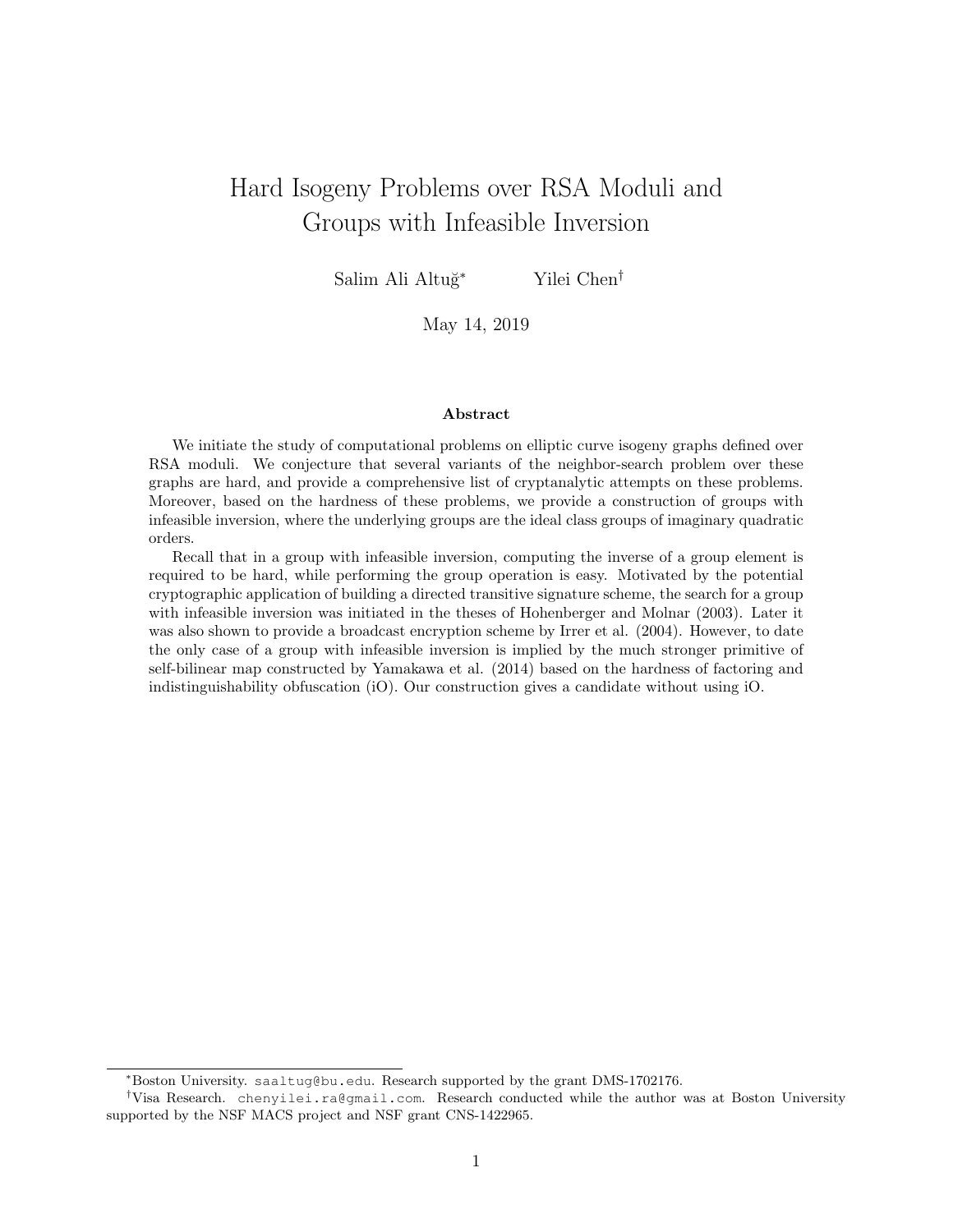# Contents

| 1                       |                             | Introduction<br>1                                                                                                                                                                                                                   |            |  |  |  |  |  |
|-------------------------|-----------------------------|-------------------------------------------------------------------------------------------------------------------------------------------------------------------------------------------------------------------------------------|------------|--|--|--|--|--|
|                         | 1.1                         | Elliptic curve isogenies in cryptography (ed. to a series of the series of the series of the series of the series of the series of the series of the series of the series of the series of the series of the series of the ser<br>1 |            |  |  |  |  |  |
|                         | $1.2\,$                     |                                                                                                                                                                                                                                     | $\sqrt{2}$ |  |  |  |  |  |
|                         | $1.3\,$                     |                                                                                                                                                                                                                                     | 3          |  |  |  |  |  |
|                         | 1.4                         | Related works                                                                                                                                                                                                                       | 7          |  |  |  |  |  |
| $\bf{2}$                |                             | <b>Preliminaries</b>                                                                                                                                                                                                                | 7          |  |  |  |  |  |
|                         | $2.1\,$                     |                                                                                                                                                                                                                                     | 8          |  |  |  |  |  |
|                         | $2.2\,$                     |                                                                                                                                                                                                                                     | 9          |  |  |  |  |  |
|                         | $2.3\,$                     |                                                                                                                                                                                                                                     | 10         |  |  |  |  |  |
| 3                       |                             | Isogeny graphs over composite moduli                                                                                                                                                                                                | 12         |  |  |  |  |  |
|                         | $3.1\,$                     |                                                                                                                                                                                                                                     | 13         |  |  |  |  |  |
|                         | $3.2\,$                     |                                                                                                                                                                                                                                     | -13        |  |  |  |  |  |
|                         | 3.3                         |                                                                                                                                                                                                                                     | -15        |  |  |  |  |  |
| $\overline{\mathbf{4}}$ |                             | Trapdoor group with infeasible inversion                                                                                                                                                                                            | 17         |  |  |  |  |  |
|                         | 4.1                         |                                                                                                                                                                                                                                     | 17         |  |  |  |  |  |
|                         | 4.2                         |                                                                                                                                                                                                                                     | -18        |  |  |  |  |  |
|                         | 4.3                         |                                                                                                                                                                                                                                     | 23         |  |  |  |  |  |
| $\bf{5}$                |                             | Cryptanalysis                                                                                                                                                                                                                       | 27         |  |  |  |  |  |
|                         | 5.1                         |                                                                                                                                                                                                                                     | 27         |  |  |  |  |  |
|                         |                             | Feasible information from a single j-invariant $\dots \dots \dots \dots \dots \dots \dots \dots \dots \dots \dots \dots$<br>5.1.1                                                                                                   | 28         |  |  |  |  |  |
|                         |                             | Computing explicit isogenies over $\mathbb{Z}/N\mathbb{Z}$ given more than one <i>j</i> -invariant<br>5.1.2                                                                                                                         | 28         |  |  |  |  |  |
|                         | 5.2                         |                                                                                                                                                                                                                                     | 29         |  |  |  |  |  |
|                         |                             | 5.2.1                                                                                                                                                                                                                               | 30         |  |  |  |  |  |
|                         |                             | 5.2.2<br>Deciding the direction of an isogeny on the volcano                                                                                                                                                                        | 30         |  |  |  |  |  |
|                         |                             | 5.2.3                                                                                                                                                                                                                               | 31         |  |  |  |  |  |
|                         | 5.3                         |                                                                                                                                                                                                                                     | 32         |  |  |  |  |  |
|                         |                             | 5.3.1                                                                                                                                                                                                                               | 33         |  |  |  |  |  |
|                         |                             | 5.3.2                                                                                                                                                                                                                               | 33         |  |  |  |  |  |
|                         |                             | 5.3.3                                                                                                                                                                                                                               | -34        |  |  |  |  |  |
|                         | 5.4                         | 37                                                                                                                                                                                                                                  |            |  |  |  |  |  |
|                         | 5.5                         |                                                                                                                                                                                                                                     | 38         |  |  |  |  |  |
| 6                       |                             | Directed transitive signature for directed acyclic graphs                                                                                                                                                                           |            |  |  |  |  |  |
|                         | 6.1                         | 40                                                                                                                                                                                                                                  |            |  |  |  |  |  |
|                         | 6.2                         |                                                                                                                                                                                                                                     | 41         |  |  |  |  |  |
| 7                       | <b>Broadcast encryption</b> |                                                                                                                                                                                                                                     |            |  |  |  |  |  |
|                         | 7.1                         |                                                                                                                                                                                                                                     | 44         |  |  |  |  |  |
|                         | 7.2                         | A private-key broadcast encryption scheme from TGII $\ldots \ldots \ldots \ldots \ldots \ldots \ldots \ldots \ldots \ldots \ldots$                                                                                                  | 45         |  |  |  |  |  |
| $8^{\circ}$             |                             | <b>Future directions</b>                                                                                                                                                                                                            | 46         |  |  |  |  |  |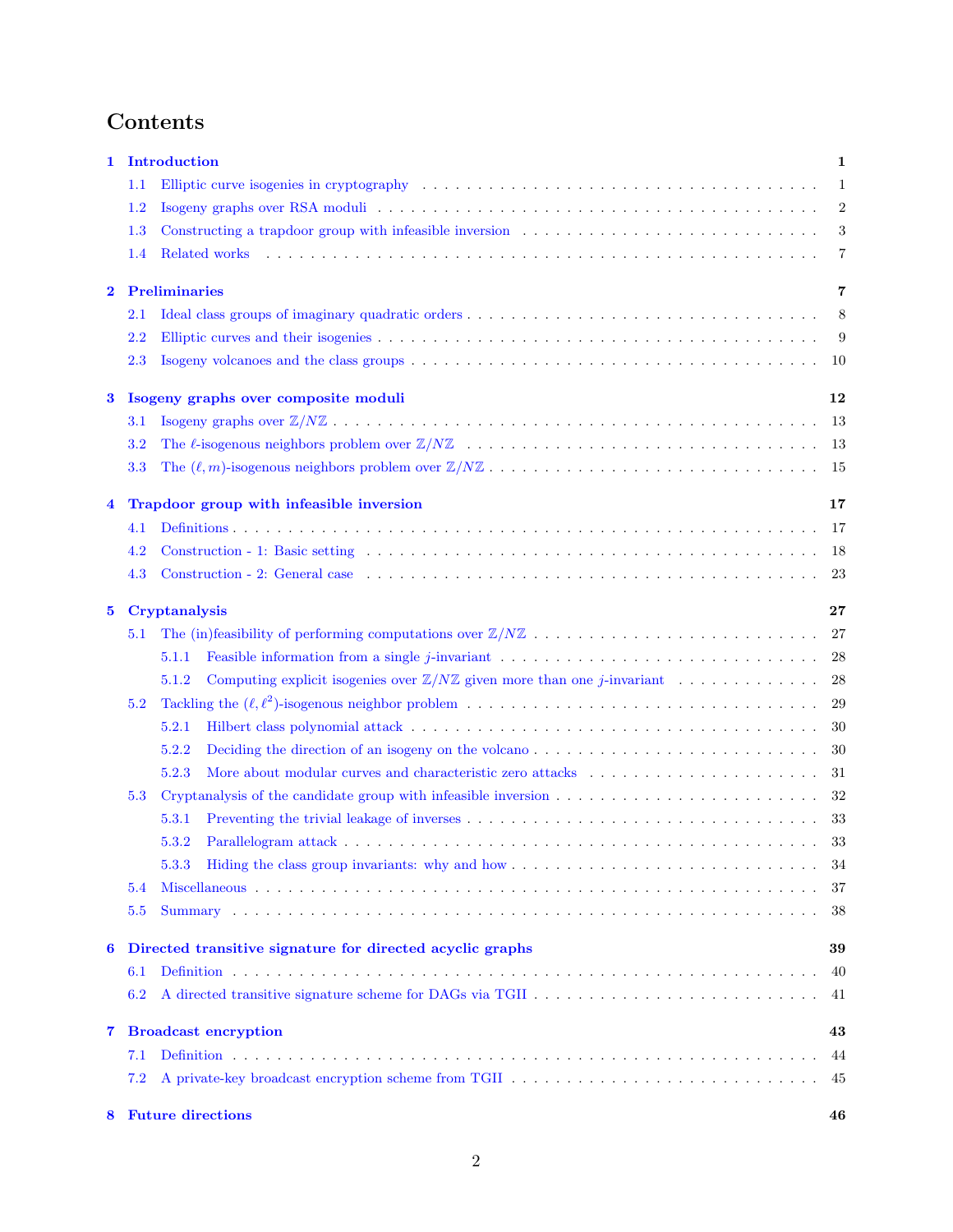## <span id="page-2-0"></span>1 Introduction

Let  $\mathbb{G}$  denote a finite group written multiplicatively. The discrete-log problem asks to find the exponent a given g and  $g^a \in \mathbb{G}$ . In the groups traditionally used in discrete-log-based cryptosystems, such as  $(\mathbb{Z}/q\mathbb{Z})^*$  [\[DH76\]](#page-50-0), groups of points on elliptic curves [\[Mil85,](#page-51-0) [Kob87\]](#page-51-1), and class groups [\[BW88,](#page-49-0) McC88, computing the inverse  $x^{-1} = g^{-a}$  given  $x = g^a$  is easy. We say  $\mathbb G$  is a group with infeasible inversion if computing inverses of elements is hard, while performing the group operation is easy (i.e. given  $g, g^a, g^b$ , computing  $g^{a+b}$  is easy).

The search for a group with infeasible inversion was initiated in the theses of Hohenberger [\[Hoh03\]](#page-51-3) and Molnar [\[Mol03\]](#page-52-0), motivated with the potential cryptographic application of constructing a directed transitive signature. It was also shown by Irrer et al. [\[ILOP04\]](#page-51-4) to provide a broadcast encryption scheme. The only existing candidate of such a group, however, is implied by the much stronger primitive of self-bilinear maps constructed by Yamakawa et al. [\[YYHK14\]](#page-53-0), assuming the hardness of integer factorization and indistinguishability obfuscation (iO)  $[BGI^+01, GGH^+13]$  $[BGI^+01, GGH^+13]$  $[BGI^+01, GGH^+13]$ .

In this paper we propose a candidate trapdoor group with infeasible inversion without using iO. The underlying group is isomorphic to the ideal class group of an imaginary quadratic order (henceforth abbreviated as "the class group"). In the standard representation<sup>[1](#page-2-2)</sup> of the class group, computing the inverse of a group element is straightforward. The representation we propose uses the volcano-like structure of the isogeny graphs of ordinary elliptic curves. In fact, the initiation of this work was driven by the desire to explore the computational problems on the isogeny graphs defined over RSA moduli.

#### <span id="page-2-1"></span>1.1 Elliptic curve isogenies in cryptography

An isogeny  $\varphi : E_1 \to E_2$  is a morphism of elliptic curves that preserves the identity. Given two isogenous elliptic curves  $E_1, E_2$  over a finite field, finding an explicit rational polynomial that represents an isogeny from  $E_1$  to  $E_2$  is traditionally called the *computational isogeny problem*.

The study of computing explicit isogenies began with the rather technical motivation of improving Schoof's polynomial time algorithm [\[Sch85\]](#page-52-1) to compute the number of points on an elliptic curve over a finite field (the improved algorithm is usually called Schoof-Elkies-Atkin algorithm, cf. [\[CM94,](#page-49-1) [Sch95,](#page-52-2)  $E+98$  and references therein). A more straightforward use for explicit isogenies is to transfer the elliptic curve discrete-log problem from one curve to the other [\[Gal99,](#page-50-3) [GHS02,](#page-50-4) [JMV05\]](#page-51-5). If for any two isogenous elliptic curves computing an isogeny from one to the other is efficient, then it means the discrete-log problem is equally hard among all the curves in the same isogeny class.

The best way of understanding the nature of the isogeny problem is to look at the *isogeny graphs*. Fix a finite field **k** and a prime  $\ell$  different than the characteristic of **k**. Then the isogeny graph  $G_{\ell}(\mathbf{k})$  is defined as follows: each vertex in  $G_{\ell}(\mathbf{k})$  is a j-invariant of an isomorphism class of curves; two vertices are connected by an edge if there is an isogeny of degree  $\ell$  over k that maps one curve to another. The structure of the isogeny graph is described in the PhD thesis of Kohel [\[Koh96\]](#page-51-6). Roughly speaking, a connected component of an isogeny graph containing ordinary elliptic curves looks like a *volcano* (termed in [\[FM02\]](#page-50-5)). The connected component containing supersingular elliptic curves, on the other hand, has a different structure. In this article we will focus on the ordinary case.

<span id="page-2-2"></span> $\overline{1}_{\text{BV}}$  emphasizing the "representation", we would like to remind the readers that the hardness of group theoretical problems (like the discrete-log problem) depends on the group representation rather than the group structure. After all, most of the cryptographically interesting finite groups are chosen to be isomorphic to the innocent looking additive group  $\mathbb{Z}/n\mathbb{Z}$ ,  $n \in \mathbb{N}$ . However, the isomorphism is typically hard to compute.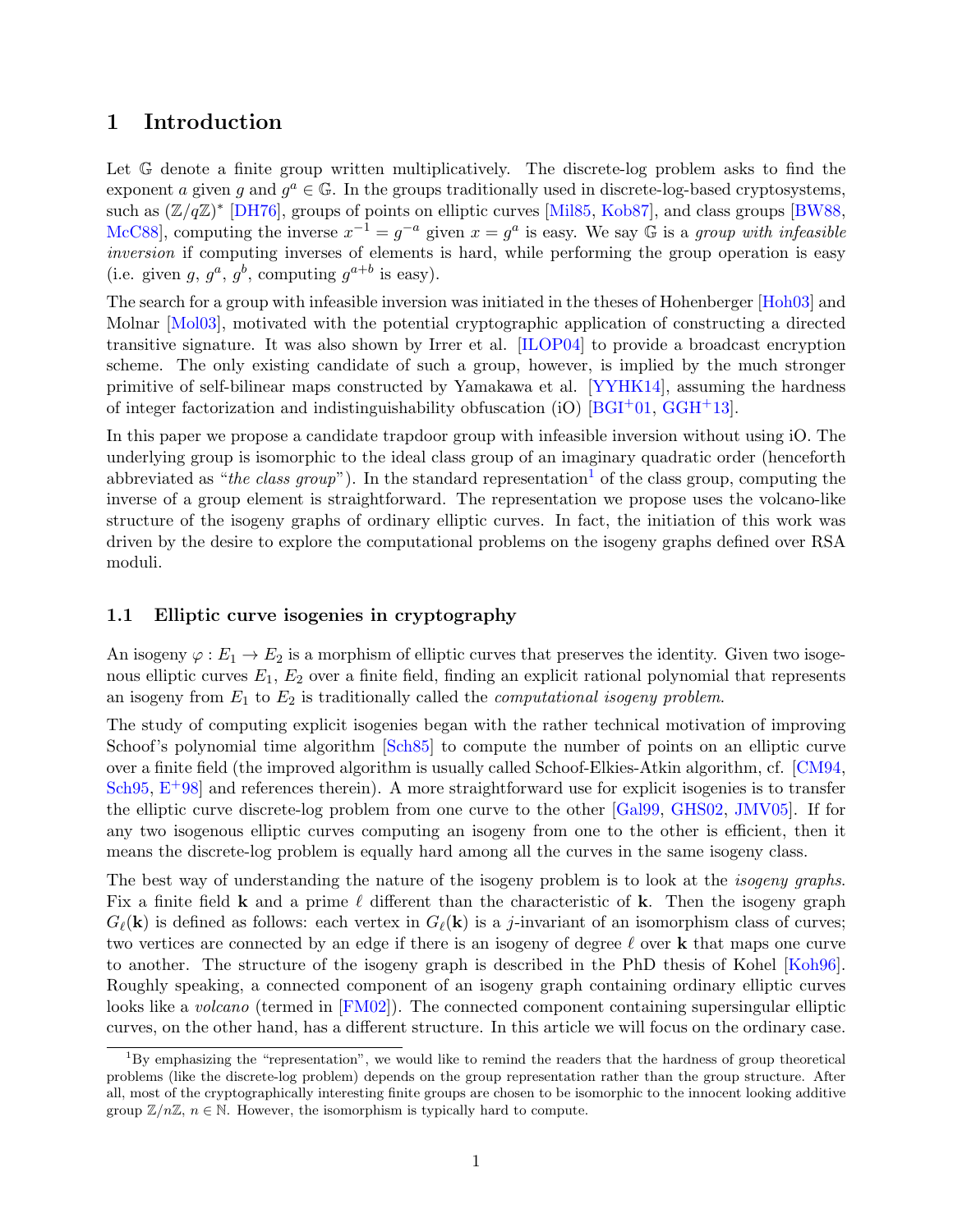

Figure 1: Examples of isogeny graphs. Left: a connected component of  $G_{\ell}(\mathbf{k})$ , and the corresponding tower of imaginary quadratic orders [\[Feo17\]](#page-50-6); Right: the vertex set is  $Ell_{\mathcal{O}}(\mathbb{C})$  for an imaginary quadratic order  $\mathcal{O}$ , the edges represent (isomorphic classes of) isogenies of degrees  $\ell$ , m.

A closer look at the algorithms of computing isogenies. Let k be a finite field of q elements,  $\ell$  be an integer such that  $gcd(\ell, q) = 1$ . Given the j-invariant of an elliptic curve E, there are at least two different ways to find all the j-invariants of the curves that are  $\ell$ -isogenous to E (or to a twist of  $E$ ) and to find the corresponding rational polynomials that represent the isogenies:

- 1. Computing kernel subgroups of E of size  $\ell$ , and then applying Vélu's formulae to obtain explicit isogenies and the  $j$ -invariants of the image curves,
- 2. Calculating the *j*-invariants of the image curves by solving the  $\ell^{th}$  modular polynomial  $\Phi_{\ell}$  over  $k$ , and then constructing explicit isogenies from these  $j$ -invariants.

Both methods are able to find all the  $\ell$ -isogenous neighbors over **k** in time  $\text{poly}(\ell, \log(q))$ . In other words, *over a finite field*, one can take a stroll around the polynomial-degree isogenous neighbors of a given elliptic curve efficiently.

However, for two random isogenous curves over a sufficiently large field, finding an explicit isogeny between them seems to be hard, even for quantum computers. The conjectured hardness of computing isogenies was used in a key-exchange and a public-key cryptosystem by Couveignes [\[Cou06\]](#page-49-2) and independently by Rostovtsev and Stolbunov [\[RS06\]](#page-52-3). Moreover, a hash function and a key exchange scheme were proposed based on the hardness of computing isogenies over supersingular curves [\[CLG09,](#page-49-3) [JF11\]](#page-51-7). Isogeny-based cryptography is attracting attention partially due to its conjectured post-quantum security.

#### <span id="page-3-0"></span>1.2 Isogeny graphs over RSA moduli

Let p, q be primes and let  $N = pq$ . In this work we consider computational problems related to elliptic curve isogeny graphs defined over  $\mathbb{Z}/N\mathbb{Z}$ , where the prime factors p, q of N are unknown. An isogeny graph over  $\mathbb{Z}/N\mathbb{Z}$  is defined first by fixing the isogeny graphs over  $\mathbb{F}_p$  and  $\mathbb{F}_q$ , then taking a graph tensor product; obtaining the j-invariants in the vertices of the graph over  $\mathbb{Z}/N\mathbb{Z}$ by the Chinese remainder theorem. Working over the ring  $\mathbb{Z}/N\mathbb{Z}$  without the factors of N creates new sources of computational hardness from the isogeny problems. Of course, by assuming the hardness of factorization, we immediately lose the post-quantum privilege of the "traditional" isogeny problems. From now on all the discussions of hardness are with respect to the polynomial time classical algorithms.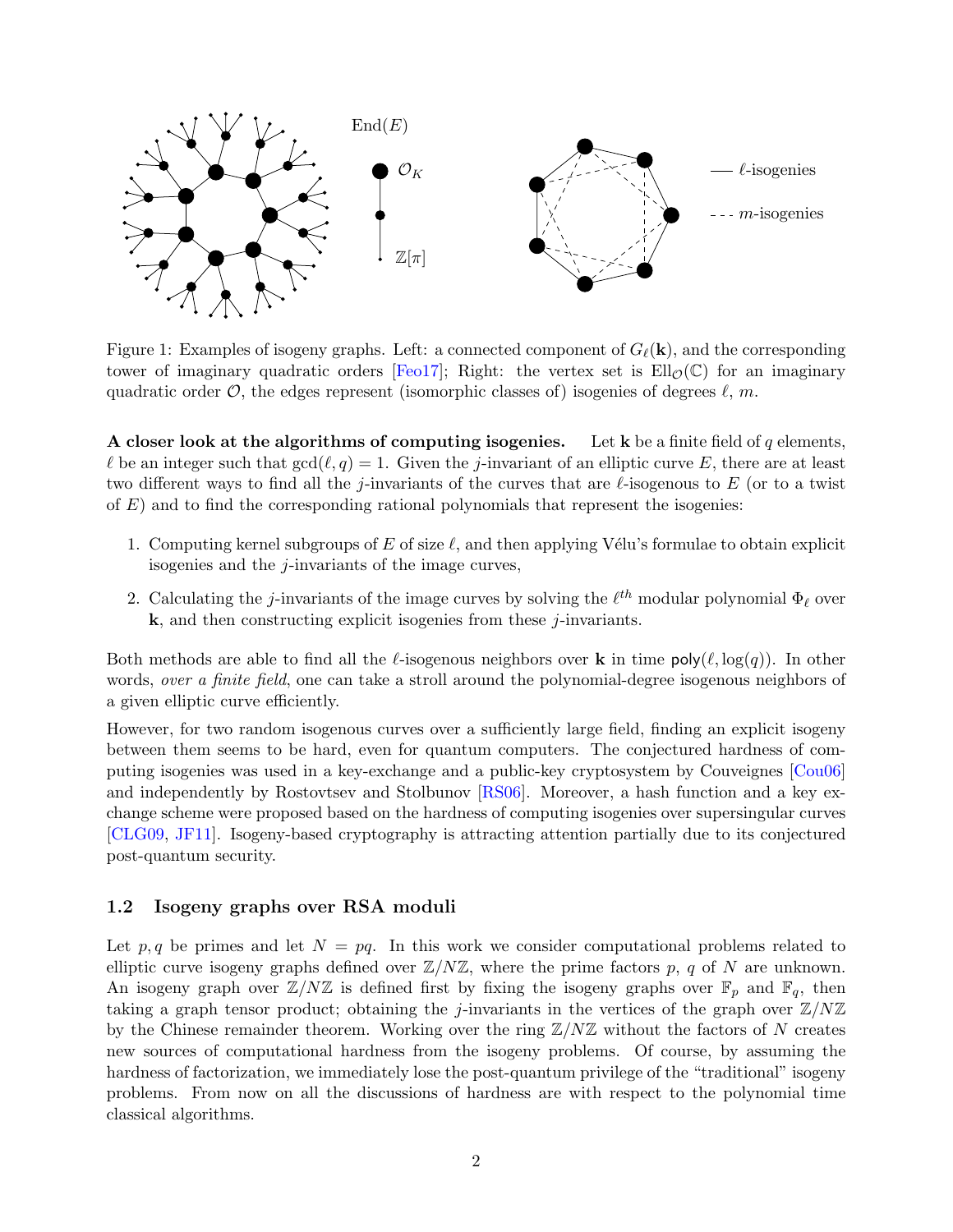

<span id="page-4-1"></span>Figure 2: Left: the  $(\ell, m)$ -isogenous neighbor problem where  $gcd(\ell, m) = 1$ . Right: the  $(\ell, \ell^2)$ isogenous neighbor problem.

**Basic neighbor search problem over**  $\mathbb{Z}/N\mathbb{Z}$ **.** When the factorization of N is unknown, it is not clear how to solve the basic problem of finding (even one of) the  $\ell$ -isogenous neighbors of a given elliptic curve. The two algorithms over finite fields we mentioned seem to fail over  $\mathbb{Z}/N\mathbb{Z}$  since both of them require solving polynomials over  $\mathbb{Z}/N\mathbb{Z}$ , which is hard in general when the factorization of N is unknown. In fact, we show that if it is feasible to find all the  $\ell$ -isogenous neighbors of a given elliptic curve over  $\mathbb{Z}/N\mathbb{Z}$ , then it is feasible to factorize N.

**Joint-neighbor search problem over**  $\mathbb{Z}/N\mathbb{Z}$ **.** Suppose we are given several *j*-invariants over  $\mathbb{Z}/N\mathbb{Z}$  that are connected by polynomial-degree isogenies, we ask whether it is feasible to compute their joint isogenous neighbors. For example, in the isogeny graph on the LHS of Figure [2,](#page-4-1) suppose we are given  $j_0$ ,  $j_1$ ,  $j_2$ , and the degrees  $\ell$  between  $j_0$  and  $j_1$ , and m between  $j_0$  and  $j_2$  such that  $gcd(\ell, m) = 1$ . Then we can find j<sub>3</sub> which is m-isogenous to j<sub>1</sub> and  $\ell$ -isogenous to j<sub>2</sub>, by computing the polynomial  $f(x) = \gcd(\Phi_m(j_1, x), \Phi_{\ell}(j_2, x))$  over  $\mathbb{Z}/N\mathbb{Z}$ . When  $\gcd(\ell, m) = 1$  the polynomial  $f(x)$  turns out to be linear with its only root being  $j_3$ , hence computing the  $(\ell, m)$  neighbor in this case is feasible.

However, not all the joint-isogenous neighbors are easy to find. As an example, consider the following  $(\ell, \ell^2)$ -joint neighbor problem illustrated on the RHS of Figure [2.](#page-4-1) Suppose we are given  $j_0$  and  $j_1$  that are  $\ell$ -isogenous, and asked to find another j-invariant j<sub>-1</sub> which is  $\ell$ -isogenous to j<sub>0</sub> and  $\ell^2$ -isogenous to  $j_1$ . The natural way is to take the gcd of  $\Phi_{\ell}(j_0, x)$  and  $\Phi_{\ell^2}(j_1, x)$ , but in this case the resulting polynomial is of degree  $\ell > 1$  and we are left with the problem of finding a root of it over  $\mathbb{Z}/N\mathbb{Z}$ , which is believed to be computationally hard without knowing the factors of N.

Currently we do not know if solving this problem is as hard as factoring N. Neither do we know of an efficient algorithm of solving the  $(\ell, \ell^2)$ -joint neighbor problem. We will list our attempts in solving the  $(\ell, \ell^2)$ -joint neighbor problem in Section [5.2.](#page-30-0)

The conjectured computational hardness of the  $(\ell, \ell^2)$ -joint neighbor problem is fundamental to the infeasibility of inversion in the group we construct.

#### <span id="page-4-0"></span>1.3 Constructing a trapdoor group with infeasible inversion

To explain the construction of the trapdoor group with infeasible inversion (TGII), it is necessary to recall the connection of the ideal class groups and elliptic curve isogenies. Let k be a finite field as before and let  $E$  be an elliptic curve over  $k$  whose endomorphism ring is isomorphic to an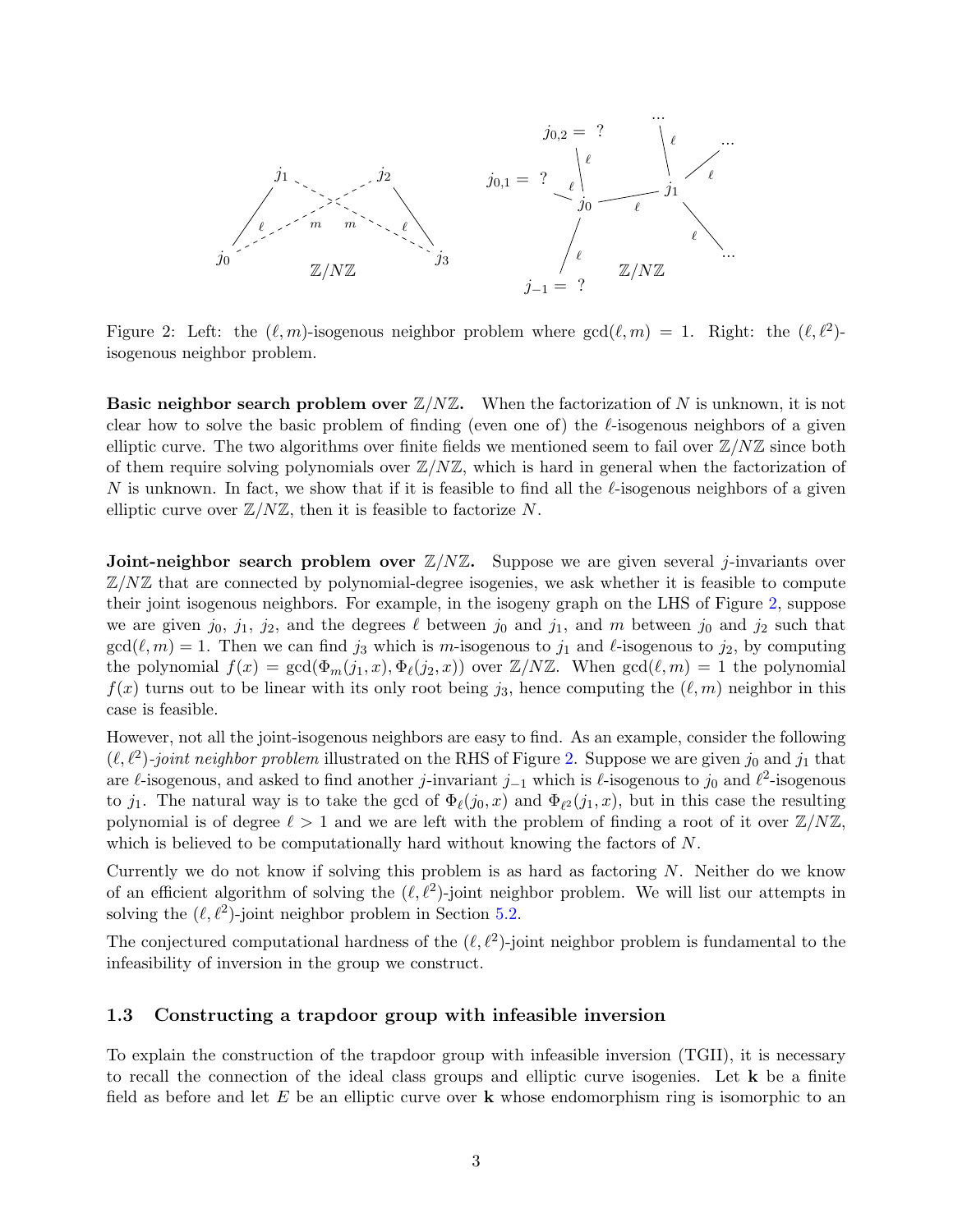$$
j_1 = 48
$$
  
\n $j_2 = 23$   
\n $j_3 = 29$   
\n $j_4 = 162$   
\n $j_2 = 36$   
\n $j_1 = 7601$   
\n $j_2 = 1766$   
\n $j_3 = 1766$   
\n $j_4 = 134$   
\n $j_5 = 55$   
\n $j_3 = 29$   
\n $j_6 = 167$   
\n $j_7 = 7601$   
\n $j_8 = 12631$   
\n $j_9 = 12631$   
\n $j_6 = 1897$   
\n $j_7 = 12631$   
\n $j_8 = 1897$   
\n $j_9 = 12631$   
\n $j_9 = 12631$   
\n $j_9 = 12631$   
\n $j_9 = 1897$   
\n $j_1 = 7601$   
\n $j_2 = 1766$   
\n $j_3 = 4096$   
\n $j_4 = 7919$ 

<span id="page-5-0"></span>Figure 3: A representation of  $\mathcal{CL}(-251)$  by a 3-isogeny volcano over  $\mathbb{Z}_{14359}$  of size  $h(-251) = 7$ . The  $\mathbb{F}_{83}$  part is taken from [\[RS06\]](#page-52-3).

imaginary quadratic order  $\mathcal{O}$ . The group of invertible  $\mathcal{O}$ -ideals acts on the set of elliptic curves with endomorphism ring  $\mathcal{O}$ . The ideal class group  $\mathcal{CL}(\mathcal{O})$  acts faithfully and transitively on the set

$$
\mathrm{Ell}_{\mathcal{O}}(\mathbf{k}) = \{j(E) : E \text{ with } \mathrm{End}(E) \simeq \mathcal{O}\}.
$$

In other words, there is a map

$$
\mathcal{CL}(\mathcal{O}) \times \text{Ell}_{\mathcal{O}}(\mathbf{k}) \to \text{Ell}_{\mathcal{O}}(\mathbf{k}), \quad (\mathfrak{a}, j) \mapsto \mathfrak{a} * j
$$

such that  $\mathfrak{a} * (\mathfrak{b} * j) = (\mathfrak{a}\mathfrak{b}) * j$  for all  $\mathfrak{a}, \mathfrak{b} \in \mathcal{CL}(\mathcal{O})$  and  $j \in \text{Ell}_{\mathcal{O}}(\mathbf{k})$ ; for any  $j, j' \in \text{Ell}_{\mathcal{O}}(\mathbf{k})$ , there is a unique  $\mathfrak{a} \in \mathcal{CL}(\mathcal{O})$  such that  $j' = \mathfrak{a} * j$ . The cardinality of  $Ell_{\mathcal{O}}(\mathbf{k})$  equals to the class number  $h(\mathcal{O})$ .

We are now ready to provide an overview of the TGII construction with a toy example in Figure [3.](#page-5-0)

**Parameter generation.** To simplify this overview let us assume that the group  $\mathcal{CL}(\mathcal{O})$  is cyclic, in which case the group G with infeasible inversion is exactly  $\mathcal{CL}(\mathcal{O})$  (in the detailed construction we usually choose a cyclic subgroup of  $\mathcal{CL}(\mathcal{O})$ . To generate the public parameter for the group  $\mathcal{CL}(\mathcal{O})$ , we choose two primes p, q and curves  $E_{0,\mathbb{F}_p}$  over  $\mathbb{F}_p$  and  $E_{0,\mathbb{F}_q}$  over  $\mathbb{F}_q$  such that the endomorphism rings of  $E_{0,\mathbb{F}_p}$  and  $E_{0,\mathbb{F}_q}$  are both isomorphic to  $\mathcal{O}$ . Let  $N = p \cdot q$ . Let  $E_0$  be an elliptic curve over  $\mathbb{Z}/N\mathbb{Z}$  as the CRT composition of  $E_{0,\mathbb{F}_p}$  and  $E_{0,\mathbb{F}_q}$ . The *j*-invariant of  $E_0$ , denoted as  $j_0$ , equals to the CRT composition of the *j*-invariants of  $E_{0,\mathbb{F}_p}$  and  $E_{0,\mathbb{F}_q}$ . The identity of  $\mathcal{CL}(\mathcal{O})$  is represented by  $j_0$ . The public parameter of the group is  $(N, j_0)$ .

In the example of Figure [3,](#page-5-0) we set the discriminant D of the imaginary quadratic order  $\mathcal O$  to be  $-251$ . The group order is then the class number  $h(\mathcal{O}) = 7$ . Choose  $p = 83$ ,  $q = 173$ ,  $N = pq = 14359$ . Fix a curve  $E_0$  so that  $j(E_{0,\mathbb{F}_p}) = 15$ ,  $j(E_{0,\mathbb{F}_q}) = 2$ , then  $j_0 = \text{CRT}(83, 173; 15, 2) = 12631$ . The public parameter is (14359, 12631).

The encodings. We provide two types of encodings for each group element: the canonical and composable embeddings. The canonical encoding of an element is uniquely determined once the public parameter is fixed and it can be directly used in the equivalence test. It, however, does not support efficient group operations. The *composable encoding* of an element, on the other hand, supports efficient group operations with the other composable encodings. Moreover, a composable encoding can be converted to a canonical encoding by an efficient, public extraction algorithm.

An element  $x \in \mathcal{CL}(\mathcal{O})$  is canonically represented by the j-invariant of the elliptic curve  $x * E_0$  (once again, obtained over  $\mathbb{F}_p$  and  $\mathbb{F}_q$  then composed by CRT), and we call  $j(x * E_0)$  the canonical encoding of x. Note that the canonical encodings of all the elements are fixed once  $j_0$  and N are fixed.

To make things concrete, let  $a =$ √  $\overline{-251}$  and consider the toy example above. The ideal class  $x = [(3, \frac{a+1}{2})]$  $\frac{+1}{2}$ ] acting on  $E_0$  over  $\mathbb{F}_p$  gives  $j(x * E_{0,\mathbb{F}_p}) = 48$ , over  $\mathbb{F}_q$  gives  $j(x * E_{0,\mathbb{F}_q}) = 162$ . The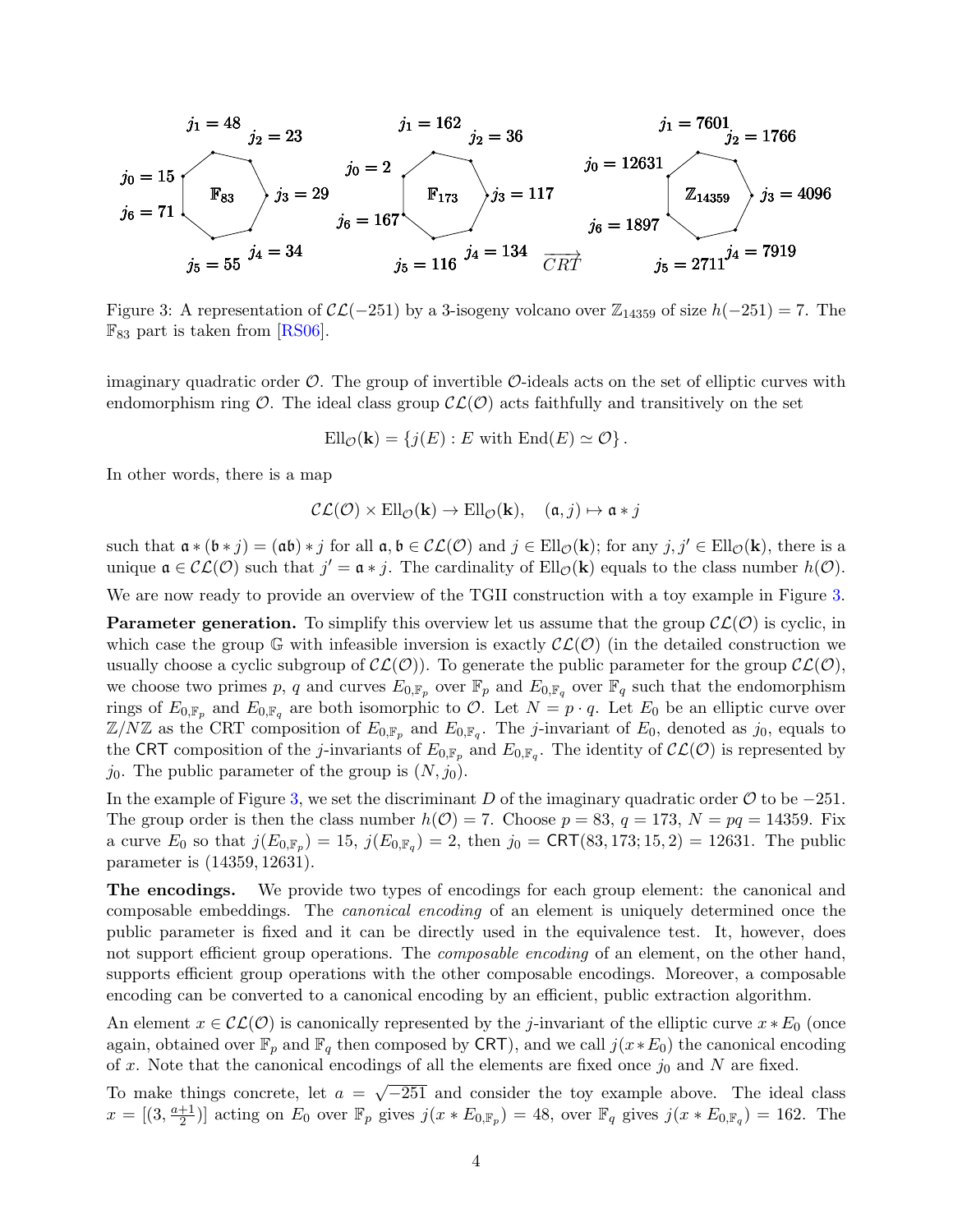canonical encoding of x is then  $j_1 = \text{CRT}(83, 173; 48, 162) = 7601$ . Similarly, the canonical encodings of the ideal classes  $(7, \frac{a-1}{2})$  $\frac{-1}{2})$ ,  $[(5, \frac{a+7}{2})]$  $\frac{+7}{2})$ ,  $[(5, \frac{a+3}{2})]$  $\frac{+3}{2})$ ], [(7,  $\frac{a+1}{2}$  $\frac{+1}{2})$ ,  $[(3, \frac{a-1}{2})]$  $\frac{-1}{2}$ ] are 1766, 4096, 7919, 2711, 1897.

The composable encodings and the composition law. To generate a composable encoding of  $x \in \mathcal{CL}(\mathcal{O})$ , we factorize x as  $x = \prod_{x_i \in S} x_i^{e_i}$ , where S denotes a generating set, and both the norms  $N(x_i)$  and the exponents  $e_i$  being polynomial in size. The composable encoding of x then consists of the norms  $N(x_i)$  and the *j*-invariants of  $x_i^k * E_0$ , for  $k \in [e_i]$ , for  $i \in [|S|]$ . The *degree* of a composable encoding is defined to be the product of the norms of the ideals  $\prod_{x_i \in S} N(x_i)^{e_i}$ . Note that the degree depends on the choice of  $S$  and the factorization of  $x$ , which is not unique.

As an example let us consider the simplest situation, where the composable encodings are just the canonical encodings themselves together with the norms of the ideals (i.e. the degrees of the isogenies). Set the composable encoding of  $x = \left[\left(3, \frac{a+1}{2}\right)\right]$  $\frac{+1}{2}$ ] be (3,7601), the composable encoding of  $y=[(7,\frac{a-1}{2})]$  $\frac{-1}{2}$ ] be  $(7, 1766)$ .

Let us remark an intricacy of the construction of composable encodings. When the degrees of the composable encodings of x and y are coprime and polynomially large, the composition of x and y can be done simply by concatenating the corresponding encodings. To extract the canonical encoding of  $x \circ y$ , we take the gcd of the modular polynomials. In the example above, the canonical encoding of  $x \circ y$  can be obtained by taking the gcd of  $\Phi_7(7601, x)$  and  $\Phi_3(1766, x)$  over  $\mathbb{Z}/N\mathbb{Z}$ . Since the degrees are coprime, the resulting polynomial is linear, with the only root being 4096, which is the canonical encoding of  $(5, \frac{a+7}{2})$  $\frac{+7}{2})].$ 

Note, however, that if the degrees share prime factors, then the gcd algorithm does not yield a linear polynomial, so the the above algorithm for composition does not go through. To give a concrete example to what this means let us go back to our example: if we represent  $y = \left[\frac{7}{2}, \frac{a-1}{2}\right]$  $\frac{-1}{2}$ ) by first factorizing y as  $(3, \frac{a+1}{2})$  $(\frac{+1}{2})^2$  we then get the composable encoding of y as  $(3, (7601, 1766))$ . In this case the gcd of  $\Phi_{3^2}(7601, x)$  and  $\Phi_3(1766, x)$  over  $\mathbb{Z}/N\mathbb{Z}$  yields a degree 3 polynomial, where it is unclear how to extract the roots. Hence, in this case we cannot calculate the canonical embedding of  $x \circ y$ simply by looking at the gcd.

Therefore, to facilitate the efficient compositions of the encodings of group elements, we will need to represent them as the product of pairwise co-prime ideals with polynomially large norms. This, in particular, means the encoding algorithm will need to keep track on the primes used in the degrees of the composable encodings in the system. In other words, the encoding algorithm is stateful.

The infeasibility of inversion. The infeasibility of inversion amounts to the hardness of the computation of the canonical embedding of an element  $x^{-1} \in \mathbb{G}$  from a composable encoding of x, and it is based on the hardness of the  $(\ell, \ell^2)$ -isogenous neighbors problem for each ideal of a composable encoding.

Going back to our example, given the composable encoding  $(3, 7601)$  of  $x = [(3, \frac{a+1}{2})]$  $\frac{+1}{2}$ ], the canonical encoding of  $x^{-1} = \left[ \frac{3}{2}, \frac{a-1}{2} \right]$  $\left[\frac{-1}{2}\right]$  is a root of  $f(x) = \gcd(\Phi_{3^2}(7601, x), \Phi_3(12631, x))$ . The degree of f, however, is 3, so that it is not clear how to extract the root efficiently over an RSA modulus.

The difficulty of sampling the class group invariants and its implications. Let us remark that the actual instantiation of TGII is more involved. A number of challenges arise solely from working with the ideal class groups of imaginary quadratic orders. To give a simple example of the challenges we face, efficiently generating a class group with a known large prime class number is a well-known open problem. Additionally, our construction requires more than the class number (namely, a short basis of the relation lattice of the class group) to support an efficient encoding algorithm.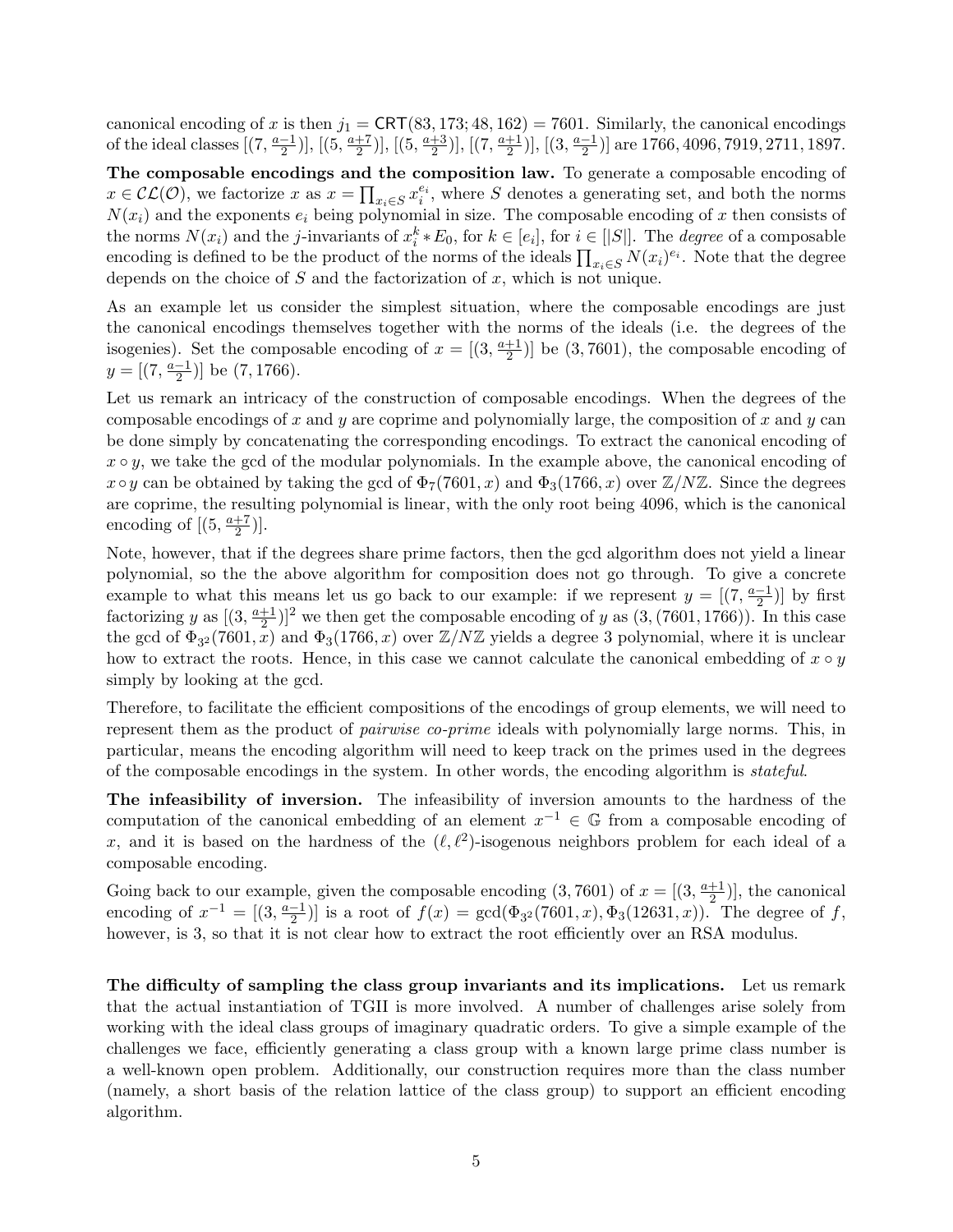In our solution, we choose the discriminant D to be of size roughly  $\lambda^{O(\log \lambda)}$  and polynomially smooth, so as to make the parameter generation algorithm and the encoding algorithm run in polynomial time. The discriminant D (i.e. the description of the class group  $\mathcal{CL}(D)$ ) has to be hidden to preserve the plausible  $\lambda^{O(\log \lambda)}$ -security of the TGII. Furthermore, even if D is hidden, there is an  $\lambda^{O(\log \lambda)}$  attack by first guessing D or the group order, then solving the discrete-log problem given the polynomially-smooth group order. Extending the working parameters regime seems to require the solutions of several open problems concerning ideal class groups of imaginary quadratic orders.

Summary of the TGII construction. To summarize, our construction of TGII chooses two sets of j-invariants that correspond to elliptic curves with the same imaginary quadratic order  $\mathcal O$  over  $\mathbb F_p$ and  $\mathbb{F}_q$ , and glues the j-invariants via the CRT composition as the canonical encodings of the group elements in  $\mathcal{CL}(\mathcal{O})$ . The composable encoding of a group element x is given as several j-invariants that represent the smooth ideals in a factorization of x. The efficiency of solving the  $(\ell, m)$ -jointneighbor problem over  $\mathbb{Z}/N\mathbb{Z}$  facilitates the efficient group operation over coprime degree encodings. The conjectured hardness of the  $(\ell, \ell^2)$ -joint-neighbor problem over  $\mathbb{Z}/N\mathbb{Z}$  is the main reason behind the hardness of inversion, but it also stops us from composing encodings that share prime factors.

The drawbacks of our construction of TGII are as follows.

- 1. Composition is only feasible for coprime-degree encodings, which means in order to publish arbitrarily polynomially many encodings, the encoding algorithm has to be stateful in order to choose different polynomially large prime factors for the degrees of the encoding (we cannot choose polynomially large prime degrees and hope they are all different).
- 2. In the definition from [\[Hoh03,](#page-51-3) [Mol03\]](#page-52-0), the composable encodings obtained during the composition are required to be indistinguishable to a freshly sampled encoding. In our construction the encodings keep growing during compositions, until they are extracted to the canonical encoding which is a single  $j$ -invariant.
- 3. In addition to the  $(\ell, \ell^2)$ -joint-neighbor problem, the security of the TGII construction relies on several other heuristic assumptions. We will list our cryptanalytic attempts in §[5.3.](#page-33-0) Moreover, even if we have not missed any attacks, the current best attack only requires  $\lambda^{O(\log \lambda)}$ -time, by first guessing the discriminant or the group order.

The two applications of TGII. Let us briefly mention the impact of the limitation of our TGII on the applications of directed transitive signature (DTS) [\[Hoh03,](#page-51-3) [Mol03\]](#page-52-0) and broadcast encryption [\[ILOP04\]](#page-51-4). For the broadcast encryption from TGII [\[ILOP04\]](#page-51-4), the growth of the composable encodings do not cause a problem. For DTS, in the direct instantiation of DTS from TGII [\[Hoh03,](#page-51-3) [Mol03\]](#page-52-0), the signature is a composable encoding, so the length of the signature keeps growing during the composition, which is an undesirable feature for a non-trivial DTS. So on top of the basic instantiation, we provide an additional compression technique to shrink the composed signature.

Let us also remark that in the directed transitive signature [\[Hoh03,](#page-51-3) [Mol03\]](#page-52-0), encodings are sampled by the master signer; in the broadcast encryption scheme [\[ILOP04\]](#page-51-4), encodings are sampled by the master encrypter. At least for these two applications, having the master signer/encrypter being stateful is not ideal but acceptable.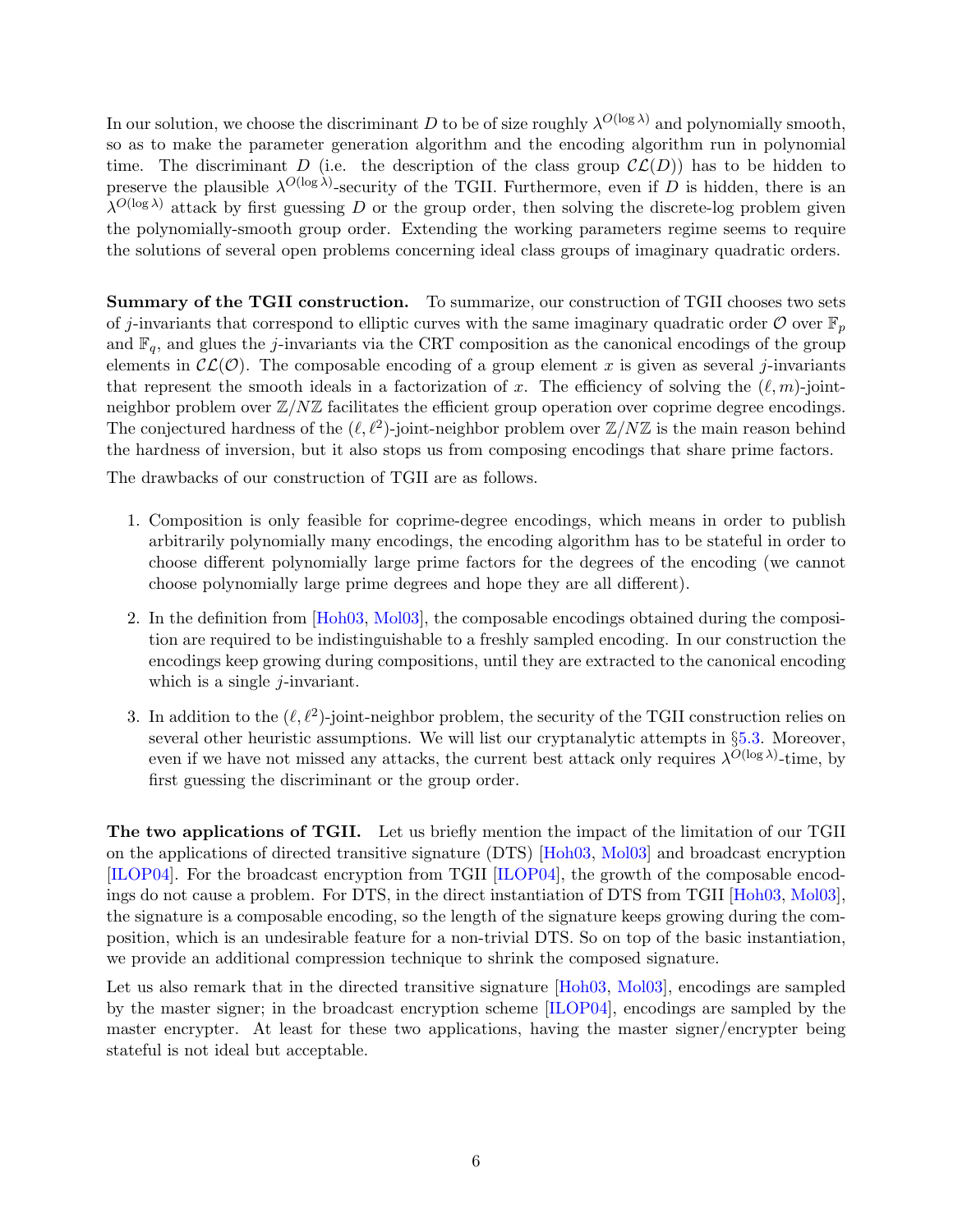#### <span id="page-8-0"></span>1.4 Related works

Note that given g and  $g^a$  over the ring  $(\mathbb{Z}/n\mathbb{Z})^*$ , computing  $g^{-a}$  is feasible for any n. On the other hand, computing  $g^{1/a}$  is infeasible for suitable subgroup G of  $(\mathbb{Z}/n\mathbb{Z})^*$ . However, in general, it is not clear how to efficiently perform the multiplicative operation "in the exponent".

The only existing candidate of (T)GII that supports a large number of group operations is implied by the self-bilinear maps constructed by Yamakawa et al. [\[YYHK14\]](#page-53-0) using general purpose indistinguishability obfuscation  $[**BGI** + 01]$ . The existence of iO is currently considered as a strong assumption in the cryptography community. Over the past five years many candidates (since  $[GGH<sup>+</sup>13]$ ) and attacks (since  $[CHL+15]$ ) were proposed for iO. Basing iO on a clearly stated hard mathematical problem is still an open research area.

Nevertheless, the self-bilinear maps construction from iO is conceptually simple. Here we sketch the idea. Given an integer N with unknown factorization, a group element  $a \in (\mathbb{Z}/\frac{\phi(N)}{4})$  $\frac{(N)}{4} \mathbb{Z}$ <sup>\*</sup> is represented by  $g^a \in QR^+(N)$  ( $QR^+$  denotes the signed group of quadratic residues), together with an obfuscation of the circuit  $C_{2a,N}$ :

$$
C_{2a,N}: QR^+(N) \to QR^+(N), \quad x \mapsto x^{2a}.
$$

Given  $g^a$ , Obf $(C_{2a,N})$ ,  $g^b$ , Obf $(C_{2b,N})$ , everyone is able to compute  $g^{2ab}$ . [\[YYHK14\]](#page-53-0) proves that under the hardness of factoring and assuming that the obfuscator satisfy the security of indistinguishable obfuscation, it is infeasible for the adversary to compute  $g^{ab}$ . Such a result implies that under the same assumption, it is infeasible to compute  $g^{1/x}$  given  $g^x$  and  $Obf(C_{2x,N})$ .

A downside of the self-bilinear maps of [\[YYHK14\]](#page-53-0) is that the obfuscated circuits, referred to as "auxiliary inputs", keep growing after the compositions. Self-bilinear maps without auxiliary input is recently investigated by [\[YYHK18\]](#page-53-1) in the context of rings with infeasible inversion, but constructing such a primitive is open even assuming iO.

## <span id="page-8-1"></span>2 Preliminaries

**Notation and terminology.** Let  $\mathbb{C}, \mathbb{R}, \mathbb{Q}, \mathbb{Z}, \mathbb{N}$  denote the set of complex numbers, reals, rationals, integers, and positive integers respectively. For any field K we fix an algebraic closure and denote it by  $\overline{K}$ . For  $n \in \mathbb{N}$ , let  $[n] := \{1, ..., n\}$ . For  $B \in \mathbb{R}$ , an integer n is called B-smooth if all the prime factors of n are less than or equal to  $B$ . An n-dimensional vector is written as a bold lower-case letter, e.g.  $\mathbf{v} := (v_1, ..., v_n)$ . For an index  $k \in \mathbb{N}$ , distinct prime numbers  $p_i$  for  $i \in [k]$ , and  $c_i \in \mathbb{Z}/p_i\mathbb{Z}$  we will let  $CRT(p_1, ..., p_k; c_1, ..., c_k)$  to denote the unique  $y \in \mathbb{Z}/(\prod_i^k p_i)\mathbb{Z}$  such that  $y \equiv c_i \pmod{p_i}$ , for  $i \in [k]$ .

In cryptography, the security parameter (denoted by  $\lambda$ ) is a variable that is used to parameterize the computational complexity of the cryptographic algorithm or protocol, and the adversary's probability of breaking security. In theory and by default, an algorithm is called "efficient" if it runs in probabilistic polynomial time over  $\lambda$ . Exceptions may occur in reality and we will explicitly discuss them when they come up in our applications.

An *n*-dimensional lattice  $\Lambda$  is a discrete additive subgroup of  $\mathbb{R}^n$  that generate it as a vector space over R. Given *n* linearly independent vectors  $\mathbf{B} = \{\mathbf{b}_1, ..., \mathbf{b}_n \in \mathbb{R}^n\}$ , the lattice generated by **B** is

$$
\Lambda(\mathbf{B}) = \Lambda(\mathbf{b}_1, ..., \mathbf{b}_n) = \left\{ \sum_{i=1}^n x_i \cdot \mathbf{b}_i, x_i \in \mathbb{Z} \right\}.
$$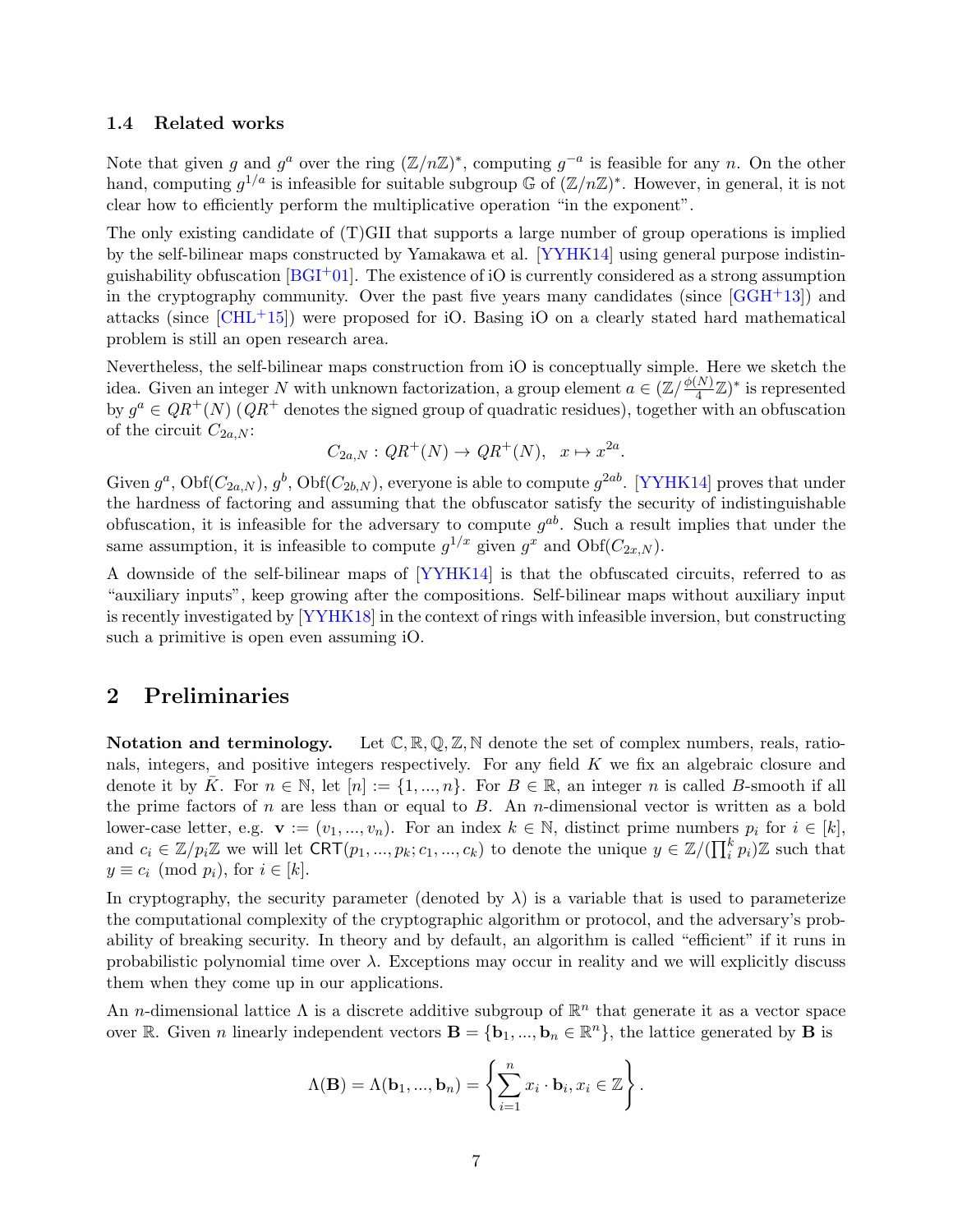We will denote the Gram-Schmidt orthogonalization of  $B$  by  $\tilde{B}$ .

Let  $\mathbb G$  denote a finite abelian group. We will denote the prime factorization of its order  $|\mathbb G|$  by  $|\mathbb{G}| = \prod_{i \in [k]} p_i^{w(p_i)}$  $i^{w(p_i)}$ . For each  $p_i$ , we set  $H(p_i) := |\mathbb{G}|/p_i^{w(p_i)}$ , and  $G(p_i) := \{g^{H(p_i)}, g \in \mathbb{G}\}\.$  Note that with this notation we have the isomorphism

$$
\mathbb{G} \to \mathbb{G}(p_1) \times \ldots \times \mathbb{G}(p_k), \quad g \mapsto (g^{H(p_1)}, ..., g^{H(p_k)}).
$$

For a cyclic group  $\mathbb{G}$ , the *discrete-log problem* asks to find the exponent  $a \in ||\mathbb{G}||$  given a generator g and a group element  $x = g^a \in \mathbb{G}$ . The Pohlig-Hellman algorithm [\[PH78\]](#page-52-4) solves the discrete-log problem in time  $O\left(\sum_i w(p_i) (\log |\mathbb{G}| + \sqrt{p_i})\right)$  if the factorization of  $|\mathbb{G}|$  is known.

Over a possibly non-cyclic group G, the discrete-log problem is defined as follows: given a set of elements  $g_1, ..., g_k$  and a group element  $x \in \mathbb{G}$ , output a vector  $\mathbf{e} \in \mathbb{Z}^k$  such that  $x = \prod_{i=1}^k g_i^{e_i}$ , or decide that x is not in the subgroup generated by  $\{g_1, ..., g_k\}$ . A generalization of the Pohlig-Hellman algorithm works for non-cyclic groups with essentially the same cost plus an  $O(\log |\mathbb{G}|)$  factor (the algorithm is folklore [\[PH78\]](#page-52-4) and is explicitly given in [\[Tes99\]](#page-53-2)). A further improvement removing the  $log |G|$  factor is given by Sutherland [\[Sut11b\]](#page-52-5).

#### <span id="page-9-0"></span>2.1 Ideal class groups of imaginary quadratic orders

There are two equivalent ways of describing ideal class groups of imaginary quadratic orders: via the theory of ideals or quadratic forms. We will be using these two view points interchangeably. The main references for these are [\[McC88,](#page-51-2) [Coh95,](#page-49-5) [Cox11\]](#page-50-7).

Let K be an imaginary quadratic field. An *order*  $\mathcal O$  in K is a subset of K such that

- 1.  $\mathcal O$  is a subring of K containing 1,
- 2.  $\mathcal O$  is a finitely generated  $\mathbb Z$ -module,
- 3.  $\mathcal O$  contains a Q-basis of K.

The ring  $\mathcal{O}_K$  of integers of K is always an order. For any order  $\mathcal{O}$ , we have  $\mathcal{O} \subseteq \mathcal{O}_K$ , in other words  $\mathcal{O}_K$  is the maximal order of K with respect to inclusion.

The ideal class group (or class group) of O is the quotient group  $\mathcal{CL}(\mathcal{O}) = I(\mathcal{O})/P(\mathcal{O})$  where  $I(\mathcal{O})$ denotes the group of proper (i.e. invertible) fractional  $\mathcal{O}\text{-ideals}$  of, and  $P(\mathcal{O})$  is its subgroup of principal O-ideals. Let D be the discriminant of  $\mathcal{O}$ . Note that since  $\mathcal{O}$  is quadratic imaginary we have  $D < 0$ . Sometimes we will denote the class group  $\mathcal{CL}(\mathcal{O})$  as  $\mathcal{CL}(D)$ , and the class number (the group order of  $\mathcal{CL}(\mathcal{O})$  as  $h(\mathcal{O})$  or  $h(D)$ .

Let  $D = D_0 \cdot f^2$ , where  $D_0$  is the *fundamental discriminant* and f is the *conductor* of  $\mathcal{O}$  (or  $D$ ). The following well-known formula relates the class number of an non-maximal order to that of the maximal one:

<span id="page-9-1"></span>
$$
\frac{h(D)}{w(D)} = \frac{h(D_0)}{w(D_0)} \cdot f \prod_{p \mid f} \left( 1 - \frac{\left(\frac{D_0}{p}\right)}{p} \right),\tag{1}
$$

where  $w(D) = 6$  if  $D = -3$ ,  $w(D) = 4$  if  $D = -4$ , and  $w(D) = 2$  if  $D < -4$ . Let us also remark that the Brauer-Siegel theorem implies that  $\ln(h(D)) \sim \ln(\sqrt{|D|})$  as  $D \to -\infty$ .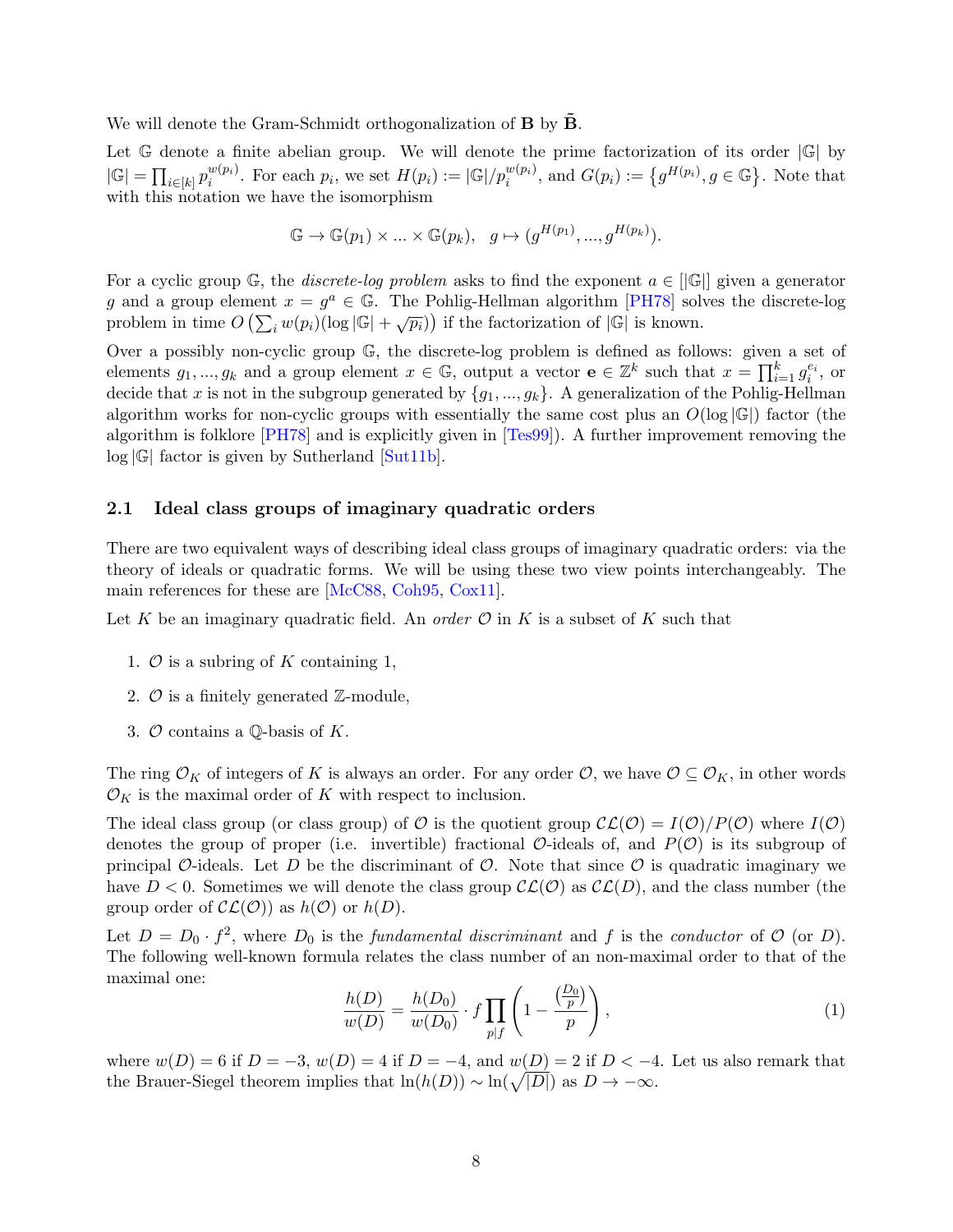**Representations.** An  $\mathcal{O}$ -ideal of discriminant  $D$  can be represented by its generators, or by its binary quadratic forms. A binary quadratic form of discriminant D is a polynomial  $ax^2 + bxy + cy^2$ with  $b^2 - 4ac = D$ . We denote a binary quadratic form by  $(a, b, c)$ . The group  $SL_2(\mathbb{Z})$  acts on the set of binary quadratic forms and preserves the discriminant. We shall always be assuming that our forms are positive definite, i.e.  $a > 0$ . Recall that a form  $(a, b, c)$  is called *primitive* if  $gcd(a, b, c) = 1$ , and a primitive form is called *reduced* if  $-a < b \le a < c$  or  $0 \le b \le a = c$ . Reduced forms satisfy  $a \leq \sqrt{|D|/3}.$ 

A fundamental fact, which goes back to Gauss, is that in each equivalence class, there is a unique reduced form (see Corollary 5.2.6 of [\[Coh95\]](#page-49-5)). Given a form  $(a, b, c)$ , denote  $[(a, b, c)]$  as its equivalence class. Note that when D is fixed, we can denote a class simply by  $[(a, b, \cdot)]$ . Efficient algorithms of composing forms and computing the reduced form can be found in [\[McC88,](#page-51-2) Page 9].

#### <span id="page-10-0"></span>2.2 Elliptic curves and their isogenies

In this section we will recall some background on elliptic curves and isogenies. All of this material is well-known and the main references for this section are [\[Koh96,](#page-51-6) [Sil09,](#page-52-6) [Sil13,](#page-52-7) [Sut13a,](#page-53-3) [Feo17\]](#page-50-6).

Let E be an elliptic curve defined over a finite field **k** of characteristic  $\neq 2, 3$  with q elements, given by its Weierstrass form  $y^2 = x^3 + ax + b$  where  $a, b \in \mathbf{k}$ . By the Hasse bound we know that the order of the **k**-rational points  $E(\mathbf{k})$  satisfies

$$
-2\sqrt{q} \le \#E(\mathbf{k}) - (q+1) \le 2\sqrt{q}.
$$

Here,  $t = q + 1 - \#E(k)$  is the trace of Frobenius endomorphism  $\pi : (x, y) \mapsto (x^q, y^q)$ . Let us also recall that Schoof's algorithm [\[Sch85\]](#page-52-1) takes as inputs E and q, and computes t, and hence  $\#E(\mathbf{k})$ , in time  $\text{poly}(\log q)$ .

The *j*-invariant of E is defined as

$$
j(E) = 1728 \cdot \frac{4a^3}{4a^3 + 27b^2}.
$$

The values  $j = 0$  or 1728 are special and we will choose to avoid these two values throughout the paper. Two elliptic curves are isomorphic over the algebraic closure  $\bf{k}$  if and only if their j-invariants are the same. Note that this isomorphism may not be defined over the base field  $\bf{k}$ , in which case the curves are called twists of each other. It will be convenient for us to use j-invariants to represent isomorphism classes of elliptic curves (including their twists). In many cases, with abuse of notation, a j-invariant will be treated as the same to an elliptic curve over  $\bf{k}$  in the corresponding isomorphism class.

**Isogenies.** An *isogeny*  $\varphi : E_1 \to E_2$  is a morphism of elliptic curves that preserves the identity. Every nonzero isogeny induces a surjective group homomorphism from  $E_1(\mathbf{k})$  to  $E_2(\mathbf{k})$  with a finite kernel. Elliptic curves related by a nonzero isogeny are said to be isogenous. By the Tate isogeny theorem [\[Tat66,](#page-53-4) pg.139] two elliptic curves  $E_1$  and  $E_2$  are isogenous over **k** if and only if  $\#E_1(\mathbf{k}) =$  $\#E_2({\bf k}).$ 

The degree of an isogeny is its degree as a rational map. An isogeny of degree  $\ell$  is called an  $\ell$ -isogeny. When char(k)  $\nmid \ell$ , the kernel of an  $\ell$ -isogeny has cardinality  $\ell$ . Two isogenies  $\phi$  and  $\varphi$  are considered equivalent if  $\phi = \iota_1 \circ \varphi \circ \iota_2$  for isomorphisms  $\iota_1$  and  $\iota_2$ . Every  $\ell$ -isogeny  $\varphi : E_1 \to E_2$  has a unique dual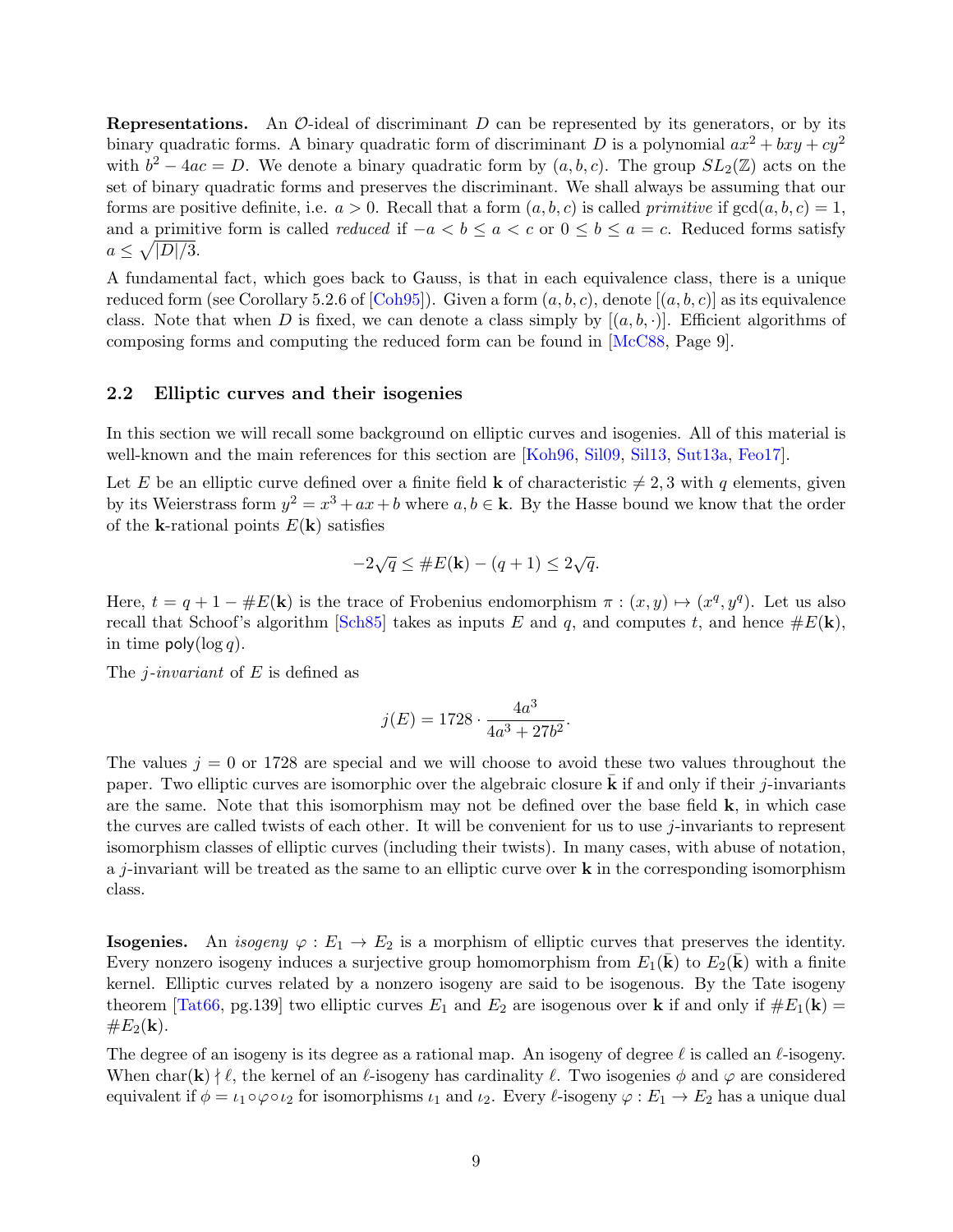isogeny  $\hat{\varphi}: E_2 \to E_1$  of the same degree such that  $\varphi \circ \hat{\varphi} = \hat{\varphi} \circ \varphi = [\ell],$  where  $[\ell]$  is the multiplication by  $\ell$  map. The kernel of the multiplication-by- $\ell$  map is the  $\ell$ -torsion subgroup

$$
E[\ell] = \{ P \in E(\bar{\mathbf{k}}) : \ell P = 0 \}.
$$

When  $\ell \nmid \text{char}(\mathbf{k})$  we have  $E[\ell] \simeq \mathbb{Z}/\ell\mathbb{Z} \times \mathbb{Z}/\ell\mathbb{Z}$ . For a prime  $\ell \neq \text{char}(\mathbf{k})$ , there are  $\ell + 1$  cyclic subgroups in  $E[\ell]$  of order  $\ell$ , each corresponding to the kernel of an  $\ell$ -isogeny  $\varphi$  from E. An isogeny from E is defined over k if and only if its kernel subgroup G is defined over k (namely, for  $P \in G$ and  $\sigma \in \text{Gal}(\mathbf{k}/\mathbf{k})$ ,  $\sigma(P) \in G$ ; note that this does not imply  $G \subseteq E(\mathbf{k})$ ). If  $\ell \nmid \text{char}(\mathbf{k})$  and  $j(E) \neq 0$ or 1728, then up to isomorphism the number of  $\ell$ -isogenies from E defined over **k** is 0, 1, 2, or  $\ell + 1$ .

Modular polynomials. Let  $\ell \in \mathbb{Z}$ , let  $\mathbb{H}$  denote the upper half plane  $\mathbb{H} := \{ \tau \in \mathbb{C} : \text{im } \tau > 0 \}$ and  $\mathbb{H}^* = \mathbb{H} \cup \mathbb{Q} \cup {\infty}$ . Let  $j(\tau)$  be the classical modular function defined on  $\mathbb{H}$ . For any  $\tau \in \mathbb{H}$ , the complex numbers  $j(\tau)$  and  $j(\ell\tau)$  are the j-invariants of elliptic curves defined over C that are related by an isogeny whose kernel is a cyclic group of order  $\ell$ . The minimal polynomial  $\Phi_{\ell}(y)$ of the function  $j(\ell z)$  over the field  $\mathbb{C}(j(z))$  has coefficients that are polynomials in  $j(z)$  with inter coefficients. Replacing  $j(z)$  with a variable x gives the modular polynomial  $\Phi_{\ell}(x, y) \in \mathbb{Z}[x, y]$ , which is symmetric in x and y. It parameterizes pairs of elliptic curves over  $\mathbb C$  related by a cyclic  $\ell$ -isogeny (an isogeny is said to be cyclic if its kernel is a cyclic group; when  $\ell$  is a prime every  $\ell$ -isogeny is cyclic). The modular equation  $\Phi_{\ell}(x, y) = 0$  is a canonical equation for the modular curve  $Y_0(\ell) = \mathbb{H}/\Gamma_0(\ell)$ , where  $\Gamma_0(\ell)$  is the congruence subgroup of  $SL_2(\mathbb{Z})$  defined by

$$
\Gamma_0(\ell) = \left\{ \begin{pmatrix} a & b \\ c & d \end{pmatrix} \in SL_2(\mathbb{Z}) \middle| \begin{pmatrix} a & b \\ c & d \end{pmatrix} \equiv \begin{pmatrix} * & * \\ 0 & * \end{pmatrix} \pmod{\ell} \right\}.
$$

The time and space required for computing the modular polynomial  $\Phi_\ell$  are polynomial in  $\ell$ , cf.  $[E+98, \S 3]$  $[E+98, \S 3]$  $[E+98, \S 3]$  or [\[Coh95,](#page-49-5) Page 386]. In this article we will only use  $\{\Phi_\ell \in \mathbb{Z}[x, y]\}_{\ell \in \mathsf{poly}(\lambda)}$ , so we might as well assume that the modular polynomials are computed ahead of time<sup>[2](#page-11-1)</sup>. In reality the coefficients of  $\Phi_\ell$  over  $\mathbb{Z}[x, y]$  grow significantly with  $\ell$ , so computing  $\Phi_\ell$  over  $\mathbf{k}[x, y]$  directly is preferable using the improved algorithms of [\[CL05,](#page-49-6) [BLS12\]](#page-49-7), or even  $\Phi_{\ell}(j_1, y)$  over  $\mathbf{k}[y]$  using [\[Sut13b\]](#page-53-5).

#### <span id="page-11-0"></span>2.3 Isogeny volcanoes and the class groups

An isogeny from an elliptic curve E to itself is called an *endomorphism*. Over a finite field **k**,  $End(E)$ is isomorphic to an imaginary quadratic order when  $E$  is ordinary, or an order in a definite quaternion algebra when  $E$  is supersingular. In this paper we will be focusing on the ordinary case.

**Isogeny graphs.** These are graphs capturing the relation of being  $\ell$ -isogenous among elliptic curves over a finite field k.

**Definition 2.1** ( $\ell$ -isogeny graph). Fix a prime  $\ell$  and a finite field **k** such that char(**k**)  $\neq \ell$ . The  $\ell$ -isogeny graph  $G_{\ell}(\mathbf{k})$  has vertex set **k**. Two vertices  $(j_1, j_2)$  have a directed edge (from  $j_1$  to  $j_2$ ) with multiplicity equal to the multiplicity of  $j_2$  as a root of  $\Phi_{\ell}(j_1, Y)$ . The vertices of  $G_{\ell}(\mathbf{k})$  are j-invariants and each edge corresponds to an (isomorphism class of an)  $\ell$ -isogeny.

<span id="page-11-1"></span><sup>&</sup>lt;sup>2</sup>The modular polynomials  $\Phi_\ell$  for  $1 \leq \ell \leq 300$  are available at https://math.mit.edu/~drew/ [ClassicalModPolys.html](https://math.mit.edu/~drew/ClassicalModPolys.html).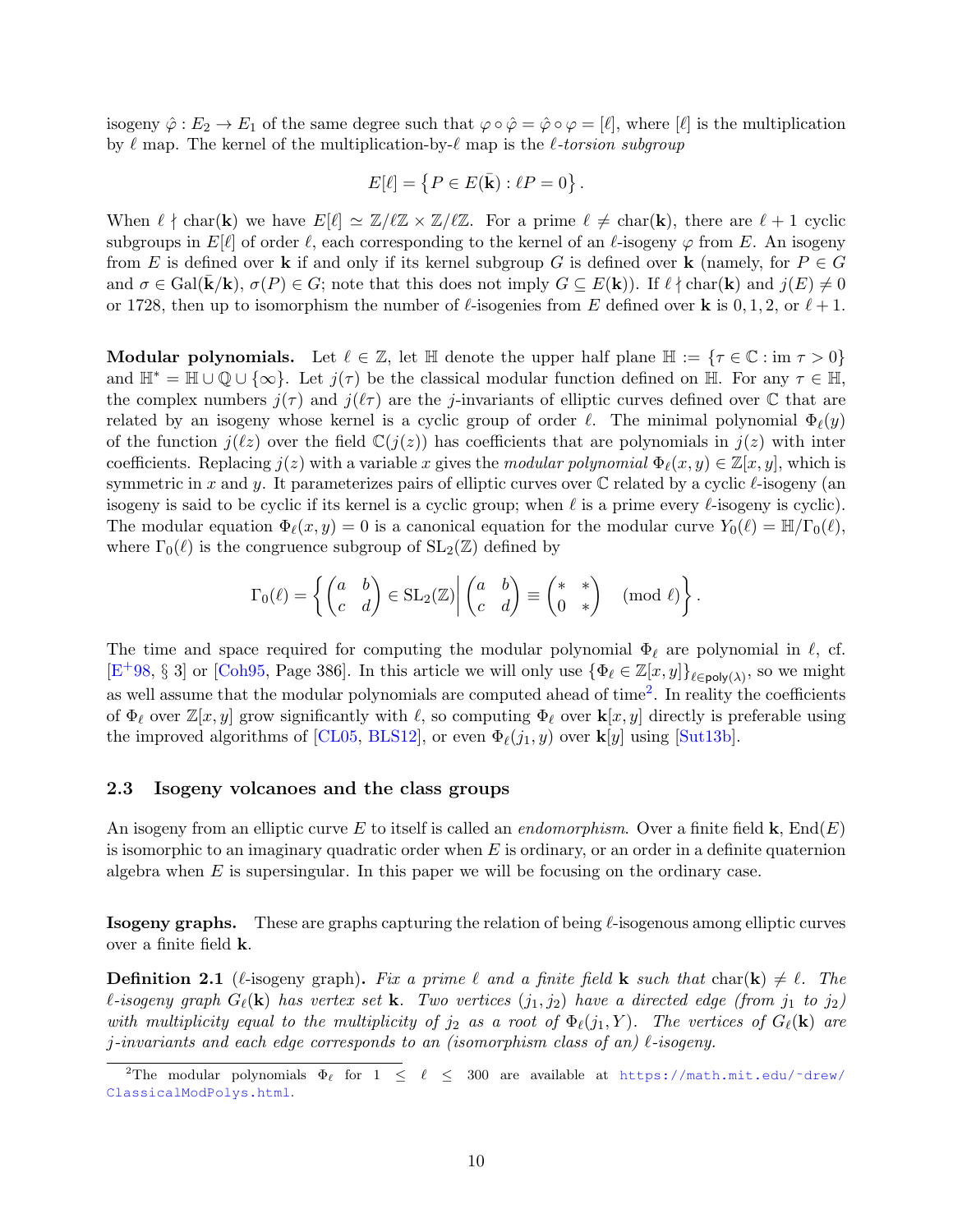For  $j_1, j_2 \notin \{0, 1728\}$ , an edge  $(j_1, j_2)$  occurs with the same multiplicity as  $(j_2, j_1)$  and thus the subgraph of  $G_{\ell}(\mathbf{k})$  on  $\mathbf{k}\setminus\{0, 1728\}$  can be viewed as an undirected graph. Every curve in the isogeny class of a supersingular curve is supersingular. Accordingly,  $G_{\ell}(\mathbf{k})$  has supersingular and ordinary components. The ordinary components of  $G_{\ell}(\mathbf{k})$  look like  $\ell$ -volcanoes:

**Definition 2.2** ( $\ell$ -volcano). Fix a prime  $\ell$ . An  $\ell$ -volcano V is a connected undirected graph whose vertices are partitioned into one or more levels  $V_0$ , ...,  $V_d$  such that the following hold:

- 1. The subgraph on  $V_0$  (the surface, or the crater) is a regular graph of degree at most 2.
- 2. For  $i > 0$ , each vertex in  $V_i$  has exactly one neighbor in level  $V_{i-1}$ .
- 3. For  $i < d$ , each vertex in  $V_i$  has degree  $\ell + 1$ .

Let  $\phi : E_1 \to E_2$  by an  $\ell$ -isogeny of elliptic curves with endomorphism rings  $\mathcal{O}_1 = \text{End}(E_1)$  and  $\mathcal{O}_2 = \text{End}(E_2)$  respectively. Then, there are three possibilities for  $\mathcal{O}_1$  and  $\mathcal{O}_2$ :

- If  $\mathcal{O}_1 = \mathcal{O}_2$ , then  $\phi$  is called horizontal,
- If  $[O_1:O_2] = \ell$ , then  $\phi$  is called descending,
- If  $[O_2:O_1] = \ell$ , then  $\phi$  is called ascending.

Let  $E$  be an elliptic curve over  $k$  whose endomorphism ring is isomorphic to an imaginary quadratic order  $\mathcal{O}$ . Then, the set

$$
\text{Ell}_{\mathcal{O}}(\mathbf{k}) = \{ j(E) \in \mathbf{k} \mid \text{ with } \text{End}(E) \simeq \mathcal{O} \}
$$

is naturally a  $\mathcal{CL}(\mathcal{O})$ -torsor as follows: For an invertible  $\mathcal{O}\text{-ideal } \mathfrak{a}$  the  $\mathfrak{a}\text{-torsion subgroup}$ 

$$
E[\mathfrak{a}] = \{ P \in E(\bar{\mathbf{k}}) : \alpha(P) = 0, \forall \alpha \in \mathfrak{a} \}
$$

is the kernel of a separable isogeny  $\phi_{\mathfrak{a}} : E \to E'$ . If the norm  $N(\mathfrak{a}) = [\mathcal{O} : a]$  is not divisible by char(k), then the degree of  $\phi_{\mathfrak{a}}$  is  $N(\mathfrak{a})$ . Moreover, if  $\mathfrak{a}$  and  $\mathfrak{b}$  are two invertible  $\mathcal{O}\text{-ideals}$ , then  $\phi_{\alpha b} = \phi_{\alpha} \phi_b$ , and if  $\alpha$  is principal then  $\phi_{\alpha}$  is an isomorphism. This gives a faithful and transitive action of  $\mathcal{CL}(\mathcal{O})$  on  $Ell_{\mathcal{O}}(\mathbf{k}).$ 

Every horizontal  $\ell$ -isogeny arises this way from the action of an invertible  $\mathcal{O}$ -ideal l of norm  $\ell$ . Let K denote the fraction field of O and  $\mathcal{O}_K$  be its ring of integers. If  $\ell | [\mathcal{O}_K : \mathcal{O}]$  then no such ideal exists. Otherwise,  $\mathcal O$  is said to be maximal at  $\ell$  and there are  $1 + \left(\frac{D}{\ell}\right)$  horizontal  $\ell$ -isogenies.

<span id="page-12-1"></span>**Remark 2.3** (Linking ideals and horizontal isogenies). When  $\ell$  splits in  $\mathcal{O}$  we have  $(\ell) = \ell \cdot \overline{l}$ . Fix and elliptic curve  $E(\mathbf{k})$  with  $\text{End}(E) \simeq \mathcal{O}$ , the two horizontal isogenies  $\phi_1 : E \to E_1$  and  $\phi_2 : E \to E_2$  can be efficiently associated with the two ideals l and l when  $\ell \in \text{poly}(\lambda)$  (cf. [\[Sch95\]](#page-52-2)). To do so, factorize the characteristic polynomial of Frobenius  $\pi$  as  $(x-\mu)(x-\nu)$  (mod  $\ell$ ), where  $\mu, \nu \in \mathbb{Z}/\ell\mathbb{Z}$ . Given an  $\ell$ -isogeny  $\phi$  from E to E/G, the eigenvalue (say  $\mu$ ) corresponding to the eigenspace G can be verified by picking a point  $P \in G$ , then check whether  $\pi(P) = [\mu]P$  modulo G. If so then  $\mu$  corresponds to  $\phi$ .

The following fundamental result of Kohel summarizes the above discussion and more.

<span id="page-12-0"></span>**Lemma 2.4** ([\[Koh96\]](#page-51-6)). Let  $\ell$  be a prime. Let V be an ordinary component of  $G_{\ell}(\mathbb{F}_q)$  that does not contain 0 or 1728. Then  $V$  is an  $\ell$ -volcano for which the following hold:

1. The vertices in level  $V_i$  all have the same endomorphism ring  $\mathcal{O}_i$ .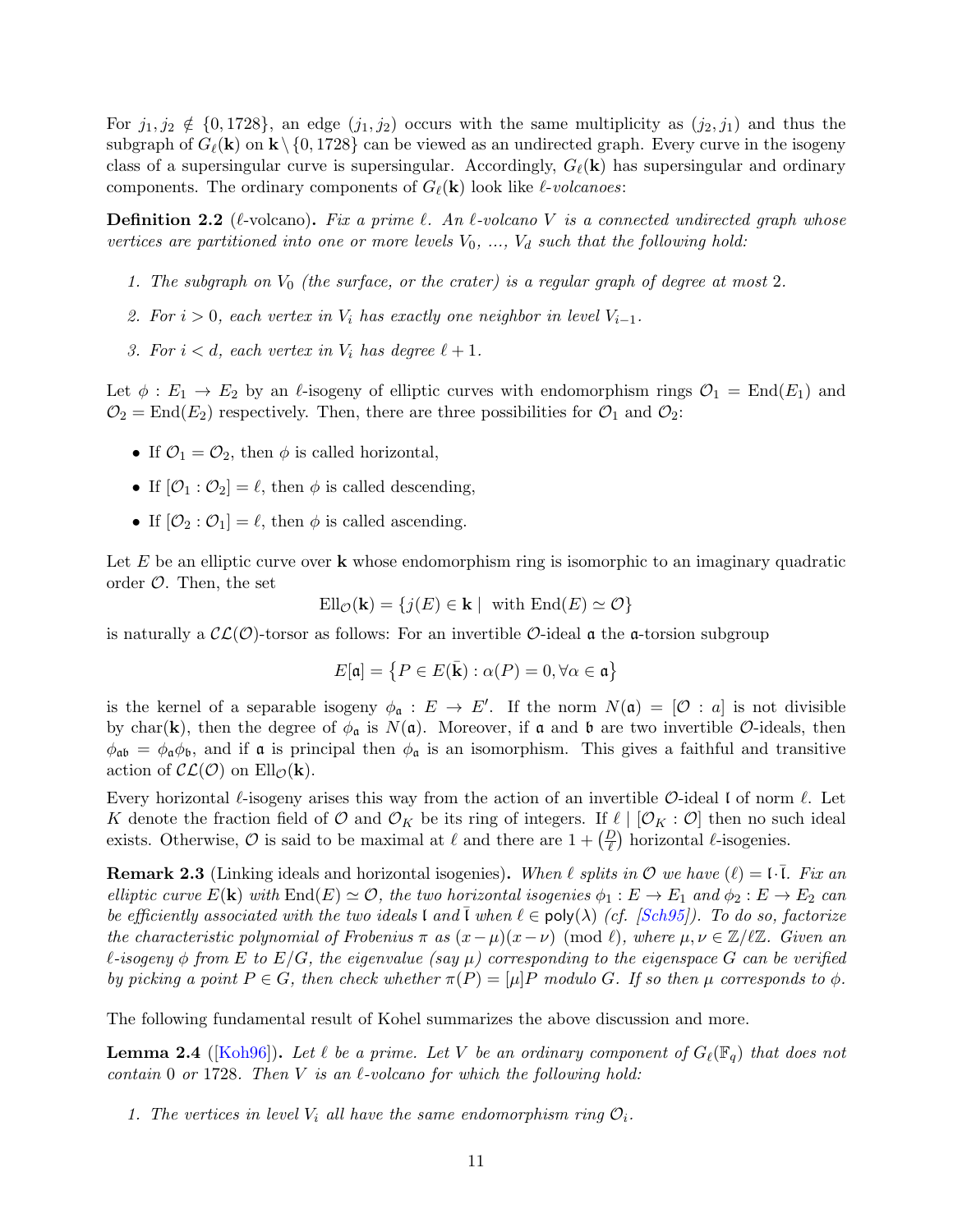- 2. The subgraph on  $V_0$  has degree  $1 + \left(\frac{D_0}{\ell}\right)$ , where  $D_0 = \text{disc}(\mathcal{O}_0)$ .
- 3. If  $\left(\frac{D_0}{\ell}\right) \geq 0$ , then  $|V_0|$  is the order of  $[1]$  in  $\mathcal{CL}(\mathcal{O}_0)$ ; otherwise  $|V_0| = 1$ .
- 4. The depth of V is d, where 2d is the largest power of  $\ell$  dividing  $(t^2 4q)/D_0$ , and  $t^2 = \text{tr}(\pi_{\text{E}})^2$ for  $i(E) \in V$ .
- 5.  $\ell \nmid [\mathcal{O}_K : \mathcal{O}_0]$  and  $[\mathcal{O}_i : \mathcal{O}_{i+1}] = \ell$  for  $0 \leq i < d$ .

Let  $\mathcal{G}_{\mathcal{O},m}(\mathbf{k})$  be the regular graph whose vertices are the elements of Ell $_{\mathcal{O}}(\mathbf{k})$ , and whose edges are the equivalence classes of horizontal isogenies defined over **k** of prime degrees  $\leq m$ . The following result states that assuming GRH  $\mathcal{G}_{\mathcal{O},m}(\mathbf{k})$  is an expander graph.

<span id="page-13-1"></span>**Lemma 2.5** ([\[JMV05,](#page-51-5) [BGK](#page-48-1)<sup>+</sup>18]). Let  $q = #k$ ,  $O$  be an imaginary quadratic order of discriminant D, and  $\epsilon$  be a fixed constant. Let m be such that  $m \geq (\log q)^{2+\epsilon}$ . Assuming GRH, a random walk on  $\mathcal{G}_{\mathcal{O},m}(\mathbf{k})$  will reach a subset of size S with probability at least  $\frac{S}{2|\mathcal{G}_{\mathcal{O},m}(\mathbf{k})|}$  after polylog(q) many steps. Furthermore, for a suitable constant C and any  $\delta > 0$ , assuming GRH, the distribution of a vertice obtained from a random walk on  $\mathcal{G}_{\mathcal{O},m}(\mathbf{k})$  of length  $C \cdot \frac{\delta + \log h(D)}{\epsilon \cdot \log \log |D|}$  $\frac{\delta + \log h(D)}{\epsilon \cdot \log \log |D|}$  is  $e^{-\delta}$ -statistically close to uniform.

More about the endomorphism ring from a computational perspective. Given an ordinary curve E over k, its endomorphism ring  $\mathcal O$  can be determined by first computing the trace t of Frobenius endomorphism  $\pi$ , then computing  $t^2 - 4q = v^2 D_0$ , where  $v^2 D_0$  is the discriminant of  $\mathbb{Z}[\pi]$ ,  $\mathbb{Z}[\pi] \subseteq \mathcal{O} \subseteq \mathcal{O}_K$ , and  $K = \mathbb{Q}(\sqrt{D_0})$ . The discriminant of  $\mathcal{O}$  is then  $u^2D_0$  for some  $u \mid v$ . When  $v$ has only few small factors, determining the endomorphism ring can be done in time polynomial in  $log(q)$  [\[Koh96\]](#page-51-6). In general it can take up to subexponential time in  $log(q)$  under GRH [\[BS11,](#page-49-8) [Bis11\]](#page-49-9).

Let  $O$  be an imaginary quadratic order of discriminant D. Let  $H_D(x)$  be the Hilbert class polynomial defined by

$$
H_D(x) = \prod_{j(E) \in \text{Ell}_{\mathcal{O}}(\mathbb{C})} (x - j(E)).
$$

 $H_D$  has integer coefficients and is of degree  $h(D)$ . Furthermore, it takes  $O(|D|^{1+\epsilon})$  bits of storage. Under GRH, computing  $H_D$  mod q takes  $O(|D|^{1+\epsilon})$  time and  $O(|D|^{1/2+\epsilon} \log q)$  space [\[Sut11a\]](#page-52-8). In reality  $H_D$  is only feasible for small |D| since it takes a solid amount of space to store  $H_D$ . Over  $\mathbb{Z}[x]$ , [\[Sut11a\]](#page-52-8) is able to compute  $H_D$  for  $|D| \approx 10^{13}$  and  $h(D) \approx 10^6$ . Over  $\mathbb{F}_q[x]$ , [\[Sut12b\]](#page-52-9) is able to compute  $H_D$  for  $|D| \approx 10^{16}$  with  $q \approx 2^{256}$ .

## <span id="page-13-0"></span>3 Isogeny graphs over composite moduli

Let p, q be distinct primes and set  $N = pq$ . We will be using elliptic curves over the ring  $\mathbb{Z}/N\mathbb{Z}$ . We will not be needing a formal treatment of elliptic curves over rings as such a discussion would take us too far afield. Instead, we will be defining objects and quantities over  $\mathbb{Z}/N\mathbb{Z}$  by taking the CRT of the corresponding ones over  $\mathbb{F}_p$  and  $\mathbb{F}_q$ , which will suffice for our purposes. This follows the treatment given in [\[Len87\]](#page-51-8).

Since the underlying rings will matter, we will denote an elliptic curve over a ring R by  $E(R)$ . If R is clear from the context we shall omit it from the notation. To begin, let us remark that the number of points  $\#(E(\mathbb{Z}/N\mathbb{Z}))$  is equal to  $\#(E(\mathbb{F}_p)) \cdot \#(E(\mathbb{F}_q))$ , and the *j*-invariant of  $E(\mathbb{Z}/N\mathbb{Z})$  is  $CRT(p, q; j(E(\mathbb{F}_p)), j(E(\mathbb{F}_q))).$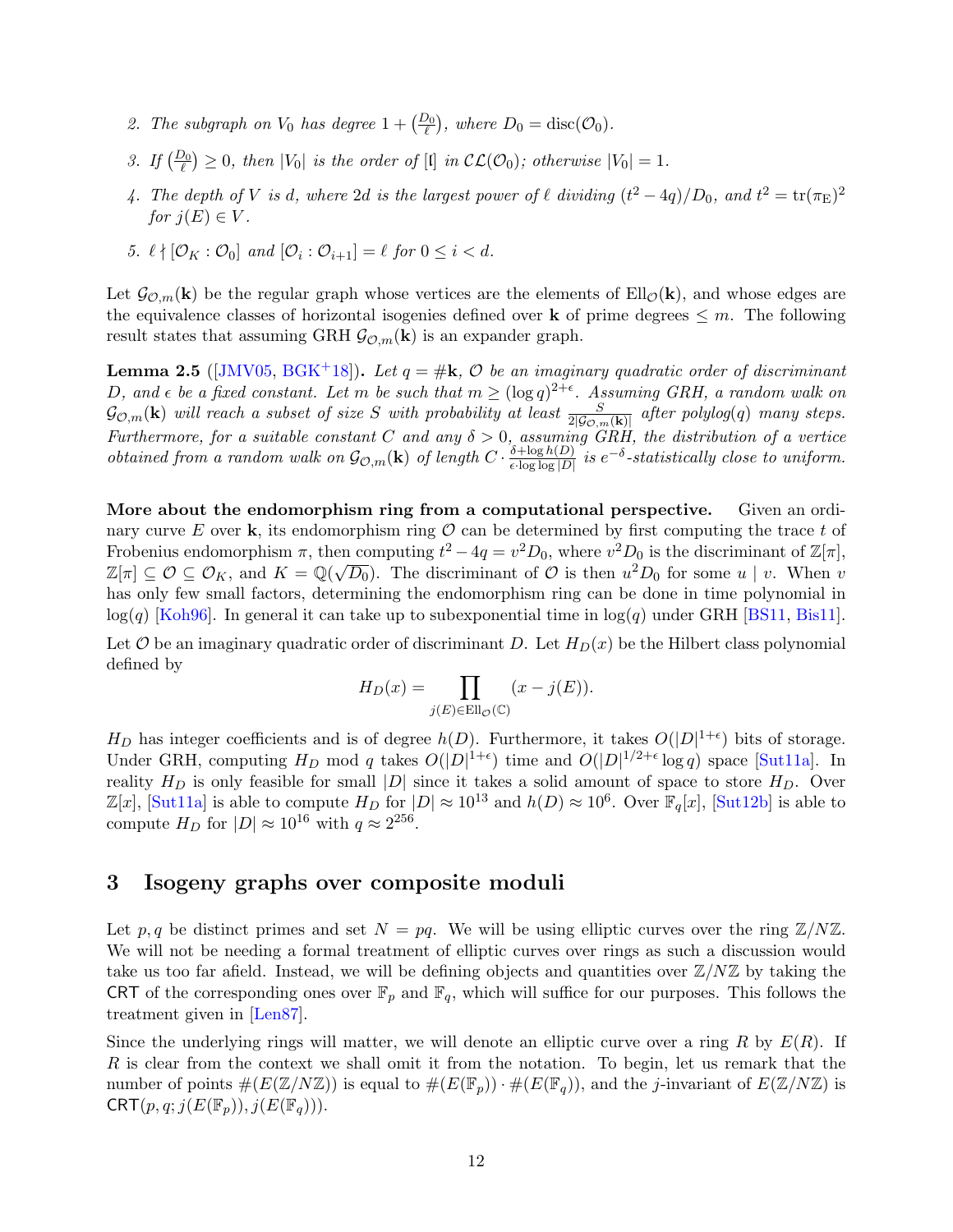#### <span id="page-14-0"></span>3.1 Isogeny graphs over  $\mathbb{Z}/N\mathbb{Z}$

Let N be as above. For every prime  $\ell \nmid N$  the isogeny graph  $G_{\ell}(\mathbb{Z}/N\mathbb{Z})$  can be defined naturally as the graph tensor product of  $G_{\ell}(\mathbb{F}_p)$  and  $G_{\ell}(\mathbb{F}_q)$ .

**Definition 3.1** ( $\ell$ -isogeny graph over  $\mathbb{Z}/N\mathbb{Z}$ ). Let  $\ell$ , p, and q be distinct primes and let  $N = pq$ . The  $\ell$ -isogeny graph  $G_{\ell}(\mathbb{Z}/N\mathbb{Z})$  has

- The vertex set of  $G_{\ell}(\mathbb{Z}/N\mathbb{Z})$  is  $\mathbb{Z}/N\mathbb{Z}$ , identified with  $\mathbb{Z}/p\mathbb{Z} \times \mathbb{Z}/q\mathbb{Z}$  by CRT,
- Two vertices  $v_1 = (v_{1,p}, v_{1,q})$  and  $v_2 = (v_{2,p}, v_{2,q})$  are connected if and only if  $v_{1,p}$  is connected to  $v_{2,p}$  in  $G_{\ell}(\mathbb{F}_p)$  and  $v_{1,q}$  is connected to  $v_{2,q}$  in  $G_{\ell}(\mathbb{F}_q)$ .

Let us make a remark for future consideration. In the construction of groups with infeasible inversion, we will be working with special subgraphs of  $G_{\ell}(\mathbb{Z}/N\mathbb{Z})$ , where the vertices over  $\mathbb{F}_p$  and  $\mathbb{F}_q$ correspond to j-invariants of curves whose endomorphism rings are the same imaginary quadratic order O. Nevertheless, this is a choice we made for convenience, and it does not hurt to define the computational problems over the largest possible graph and to study them first.

#### <span id="page-14-1"></span>3.2 The  $\ell$ -isogenous neighbors problem over  $\mathbb{Z}/N\mathbb{Z}$

<span id="page-14-2"></span>**Definition 3.2** (The  $\ell$ -isogenous neighbors problem). Let p, q be two distinct primes and let  $N = pq$ . Let  $\ell$  be a polynomially large prime s.t.  $gcd(\ell, N) = 1$ . The input of the  $\ell$ -isogenous neighbor problem is N and an integer  $j \in \mathbb{Z}/N\mathbb{Z}$  such that there exists (possibly more than) one integer j' that  $\Phi_{\ell}(j, j') = 0$  over  $\mathbb{Z}/N\mathbb{Z}$ . The problem asks to find such integer(s) j'.

The following theorem shows that the problem of finding all of the  $\ell$ -isogenous neighbors is at least as hard as factoring N.

<span id="page-14-4"></span>**Theorem 3.3.** If there is a probabilistic polynomial time algorithm that finds all the  $\ell$ -isogenous neighbors in Problem [3.2,](#page-14-2) then there is a probabilistic polynomial time algorithm that solves the integer factorization problem.

The idea behind the reduction is as follows. Suppose it is efficient to pick an integer j over  $\mathbb{Z}/N\mathbb{Z}$ , let  $j_p = j \pmod{p}$  and  $j_q = j \pmod{q}$ , such that  $j_p$  has at least two distinct neighbors in  $G_\ell(\mathbb{F}_p)$ , and  $j_q$  has at least two distinct neighbors in  $G_\ell(\mathbb{F}_q)$ . In this case if we are able to find all the integer solutions  $j' \in \mathbb{Z}/N\mathbb{Z}$  such that  $\Phi_{\ell}(j, j') = 0$  over  $\mathbb{Z}/N\mathbb{Z}$ , then there exist two distinct integers  $j'_1$  and  $j'_2$  among the solutions such that  $N > \gcd(j'_1 - j'_2, N) > 1$ . One can also show that finding one of the integer solutions is hard using a probabilistic argument, assuming the underlying algorithm outputs a random solution when there are multiple ones.

In the reduction we pick the elliptic curve  $E$  randomly, so we have to make sure that for a nonnegligible fraction of the elliptic curves E over  $\mathbb{F}_p$ ,  $j(E) \in G_{\ell}(\mathbb{F}_p)$  has at least two neighbors. The estimate for this relies on the following lemma:

<span id="page-14-3"></span>**Lemma 3.4** ( $\text{[Len87]} (1.9)$  $\text{[Len87]} (1.9)$  $\text{[Len87]} (1.9)$ ). There exists an efficiently computable positive constant c such that for **EXECUTE EXECUTE:** EXECUTE COMPLEMENT CONSULTED SOMETIME OF  $s \in \{s \in \mathbb{Z} \mid |p+1-s| < \sqrt{p}\}$ , we have

> $#$ <sup>'</sup>{E | E is an elliptic curve over  $\mathbb{F}_p$ ,  $#E(\mathbb{F}_p) \in S$ }<sub>/≃ $\mathbb{F}_p$ </sub> ≥ c(#S - 2) $\frac{\sqrt{p}}{\log q}$  $\frac{\nabla F}{\log p}$ .

where  $\#'\{E\}_{/\simeq_{\mathbb{F}_p}}$  denotes the number of isomorphism classes of elliptic curves over  $\mathbb{F}_p$ , each counted with weight  $(\# \text{Aut} E)^{-1}$ .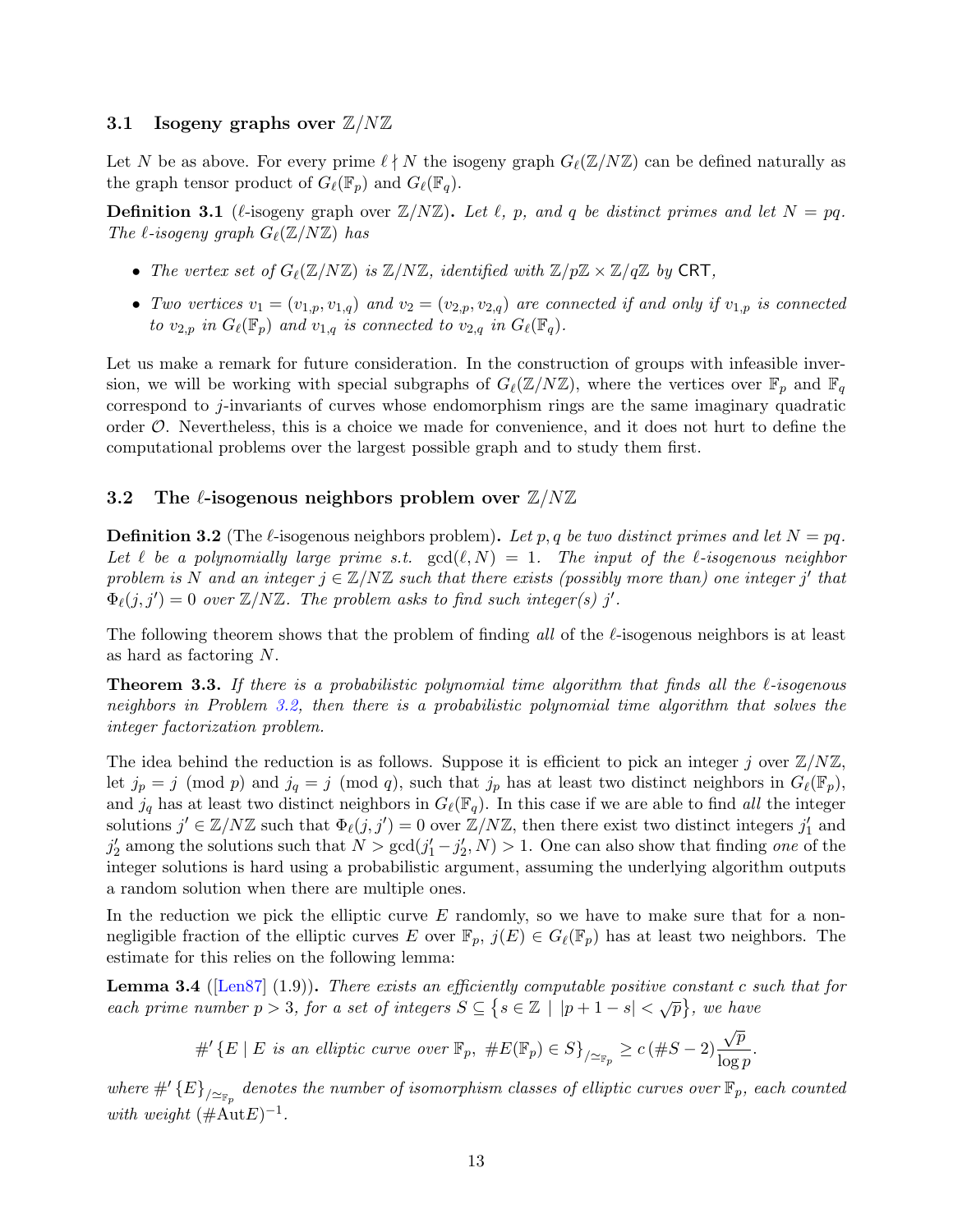<span id="page-15-0"></span>**Theorem 3.5.** Let p,  $\ell$  be primes such that  $6\ell < \sqrt{p}$ . The probability that for a random elliptic curve E over  $\mathbb{F}_p$  (i.e. a random pair  $(a, b) \in \mathbb{F}_p \times \mathbb{F}_p$  such that  $4a^3 + 27b^2 \neq 0$ )  $j(E) \in G_{\ell}(\mathbb{F}_p)$  having at least two neighbors is  $\Omega(\frac{1}{\log p})$ .

*Proof of Theorem [3.5.](#page-15-0)* We first give a lower bound on the number of ordinary elliptic curves over  $\mathbb{F}_p$ whose endomorphism ring has discriminant D such that  $\left(\frac{D}{\ell}\right) = 1$ . If for some pair of  $(\ell, p)$  there are not enough elliptic curves over  $\mathbb{F}_p$  with two horizontal  $\ell$ -isogenies then we count the elliptic curves with vertical  $\ell$ -isogenies.

We start with estimating the portion of  $t \in [\ell]$  that satisfies  $\left(\frac{t^2-4p}{\ell}\right)$  $\frac{-4p}{\ell}$  = 1:

$$
\Pr_{t \in [\ell]} \left[ \left( \frac{t^2 - 4p}{\ell} \right) = 1 \right] = \begin{cases} 0 & \ell = 2 \\ \frac{1}{2} - \frac{3}{2\ell} & \ell > 2 \text{ and } \left( \frac{4p}{\ell} \right) = 1 \\ \frac{1}{2} - \frac{1}{2\ell} & \ell > 2 \text{ and } \left( \frac{4p}{\ell} \right) = -1 \end{cases}
$$
(2)

where the last two equations follows the identity<sup>[3](#page-15-1)</sup>  $\sum_{t=1}^{\ell} \left( \frac{t^2 - 4p}{\ell} \right)$  $\frac{-4p}{\ell}$  = -1. Hence for  $\ell \geq 5$  or  $\ell = 3$  and  $\left(\frac{4p}{2}\right)$  $\frac{4p}{3}$  =  $\left(\frac{p}{3}\right)$  $(\frac{p}{3}) = -1$ , no less than  $\frac{1}{2} - \frac{3}{24}$  $\frac{3}{2\ell}$  of the  $t \in [\ell]$  satisfy  $\left(\frac{t^2-4p}{\ell}\right)$  $\frac{-4p}{\ell}$  = 1.

We now estimate the number of elliptic curves over  $\mathbb{F}_p$  whose discriminant of the endomorphism ring D satisfies  $\left(\frac{p}{\ell}\right) = 1$ . To do so we set  $r = \lfloor \sqrt{p}/\ell \rfloor$ , and use Lemma [3.4](#page-14-3) by choosing the set S as

$$
S = \left\{ s \left| \left( \frac{(p+1-s)^2 - 4p}{\ell} \right) = 1, s \in \{(p+1) - r \cdot \ell, ..., (p+1) + r \cdot \ell \} \setminus \{p+1\} \right. \right\}.
$$

Note that  $\#S \ge r(\ell - 3)$ . Therefore, Lemma [3.4,](#page-14-3) there exists an effectively computable constant c such that the number of isomorphism classes of elliptic curves over  $\mathbb{F}_p$  with the number of points in the set  $S$  is greater or equal to

$$
c \cdot (r(\ell-3)-2) \cdot \frac{\sqrt{p}}{\log p} \geq c \cdot ((\frac{\sqrt{p}}{\ell}-1)(\ell-3)-2) \cdot \frac{\sqrt{p}}{\log p} > c \cdot (\frac{\sqrt{p}}{2\ell} \cdot \frac{\ell}{3}-2) \cdot \frac{\sqrt{p}}{\log p} \geq c \cdot \frac{p}{18 \log p}. (3)
$$

Since the total number of elliptic curves over  $\mathbb{F}_p$  is  $p^2 - p$ ; the number of elliptic curves isomorphic to a given elliptic curve E is  $\frac{(p-1)}{\#\text{Aut }E}$  [\[Len87,](#page-51-8) (1.4)]. So for  $\ell \ge 5$  or  $\ell = 3$  and  $\left(\frac{4p}{3}\right)$  $\left(\frac{4p}{3}\right) = -1$ , the ratio of elliptic curves over  $\mathbb{F}_p$  with discriminant D such that  $\left(\frac{D}{\ell}\right) = 1$  is  $\Omega(\frac{1}{\log p})$ .

To finish the treatment of the case, where  $\ell \geq 5$ , or  $\ell = 3$  and  $\left(\frac{4p}{3}\right)$  $\frac{4p}{3}$  =  $\left(\frac{p}{3}\right)$  $\binom{p}{3} = -1$ , we will show that among such curves the proportion of the j-invariants  $j(E)$  on the crater of the volcano having one or two neighbors is  $o(\frac{1}{\log n})$  $\frac{1}{\log p}$ . Recall that we are in the case  $\ell \nmid D$  and  $\ell = \mathfrak{l}_1 \mathfrak{l}_2$  in  $\mathbb{Q}(\sqrt{D})$ , and that the crater has size equals to the order of  $I_1$  (which is the same as the order of  $I_2$ ) in  $\mathcal{CL}(\mathcal{O})$ .

If the crater has 1 or 2 vertices,  $\mathfrak{l}_1$  must have order dividing 2 in  $\mathcal{CL}(\mathcal{O})$ . If  $\mathfrak{l}_1$  has order 1 in  $\mathcal{CL}(\mathcal{O})$ then we have  $x^2 - Dy^2 = \ell$  for some  $x, y \in \mathbb{Z}$ . Since  $\ell$  is prime we necessarily have  $y \neq 0$ . Moreover, since  $6\ell < \sqrt{p}$  we have  $-D < \sqrt{p}$  and therefore  $4p - \sqrt{p} < t^2$ . On the other hand, by the Hasse bound we have  $t^2 \leq 4p$ , hence  $4p - \sqrt{p} < t^2 \leq 4p$ . Therefore, there are at most  $O(p^{\frac{1}{4}})$  *j*-invariants for which the the top of the volcano consists of a single vertex. This handles the case of  $I_1$  having order 1.

The remaining case of  $I_1$  having order 2, on the other hand, cannot happen because of genus theory. More precisely, let  $D_0$  be the discriminant of  $\mathbb{Q}(\sqrt{D})$ . Since  $\mathfrak{l}_1$  has order 2 in  $\mathcal{CL}(D)$  and  $\mathfrak{l}_1 \nmid D$  it has order 2 in the class group  $\mathcal{CL}(D_0)$  of  $\mathbb{Q}(\sqrt{D})$ . Now, recall that, by genus theory, the 2-torsion in

<span id="page-15-1"></span> $3$ Derived from Theorem 19 in <http://www.imomath.com/index.php?options=328&lmm=0>.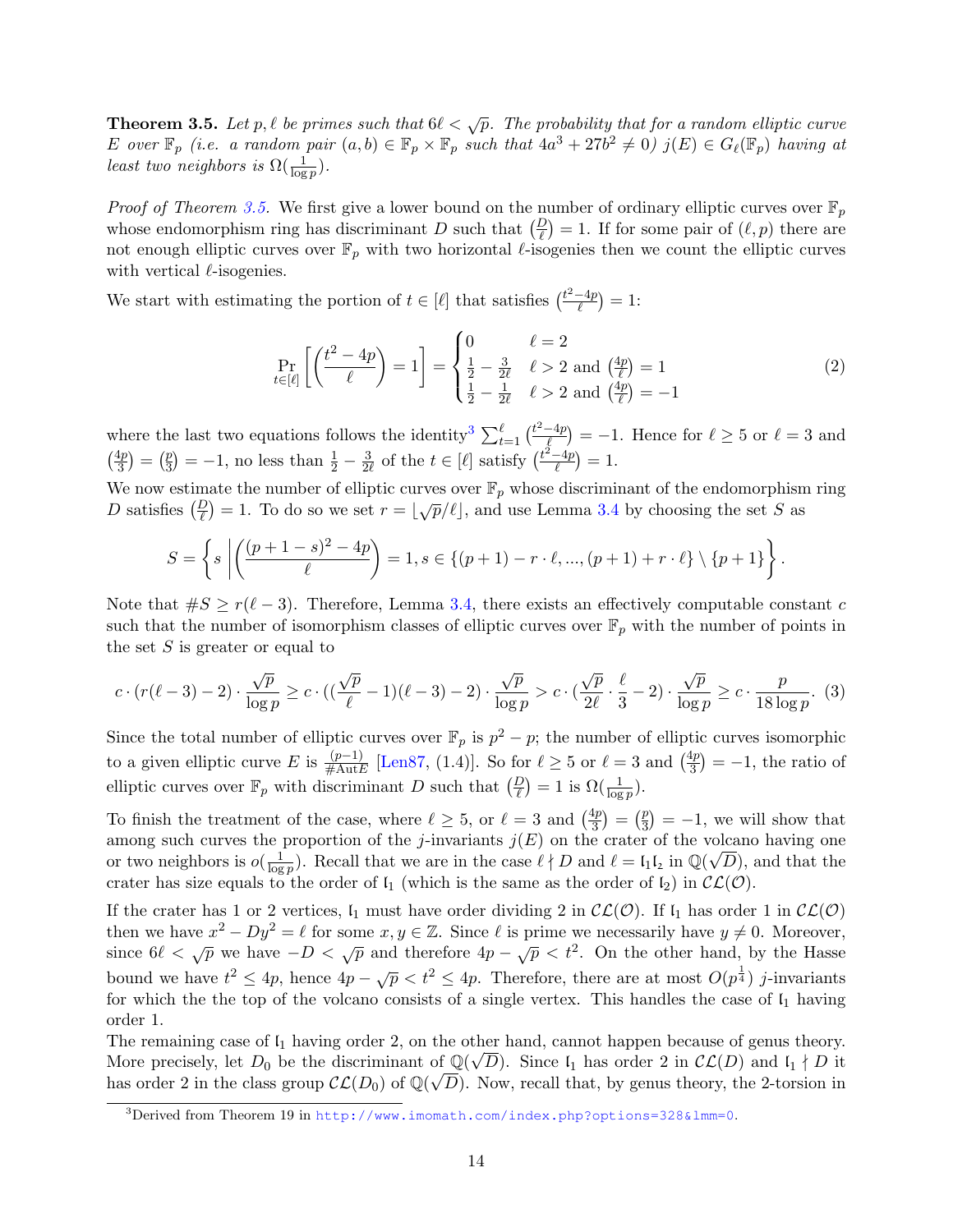$\mathcal{CL}(D_0)$  is generated by primes dividing  $D_0$ . Therefore, if  $\mathfrak{l}_1$  has order 2, then  $\mathfrak{l}_1 \mid D_0$ , which gives a contradiction.

Therefore, in the case of  $\left(\frac{D}{\ell}\right) = 1$  the probability that a random  $j(E) \in \mathbb{F}_p$  having  $\leq 2$  neighbors on the crater of the volcano is  $O(p^{-\frac{3}{4}}) = o(\frac{1}{\log p})$  $\frac{1}{\log p}$ , which finishes the treatment of the case  $\ell \geq 5$  or  $\ell = 3$ and  $\left(\frac{4p}{3}\right)$  $\frac{4p}{3}$  =  $\left(\frac{p}{3}\right)$  $\binom{p}{3} = -1.$ 

For the remaining cases, where  $\ell = 2$ , or  $\ell = 3$  and  $\left(\frac{p}{3}\right)$  $\left(\frac{p}{3}\right) = 1$ , we count the number of vertical isogenies. Following the formula for the depth of an isogeny volcano in Lemma [2.4,](#page-12-0) for an elliptic curve  $E(\mathbb{F}_p)$ of trace t with  $\ell^2 \mid t^2 - 4p$ , the curve lives on the part of the volcano of depth  $\geq 1$ . In this case we only need to make sure that the curve does not live at the bottom of the volcano because otherwise it will necessarily have at least  $\ell$ -neighbors (if it is at the bottom it has only one neighbor).

When  $\ell = 2$ , every  $t = 2t_1$  satisfies  $4 | t^2 - 4p$ . So every  $t \in [-2\sqrt{p}, 2\sqrt{p}] \cap 2\mathbb{Z}$  corresponds to trace of an elliptic curve over  $\mathbb{F}_p$  with at least two neighbors.

When  $\ell = 3$  and  $\left(\frac{p}{3}\right)$  $(\frac{p}{3}) = 1$ , Hensel's lemma implies that  $\frac{2}{9}$  of the  $t \in [-2\sqrt{p}, 2\sqrt{p}] \cap \mathbb{Z}$  satisfy  $t^2 \equiv 1$ 4p mod 9. These all correspond to traces of an elliptic curves over  $\mathbb{F}_p$  with at least two neighbors.

Finally, in both cases using Lemma [3.4](#page-14-3) with a set S that takes a constant fraction from  $[p + 1 - \sqrt{p}, p + 1 + \sqrt{p}] \cap \mathbb{Z}$ , we see that the  $O(\frac{1}{\log n})$  lower bound also applies for  $\ell = 2$  or  $\ell = 3$  and  $(\frac{p}{3}) = 1$ .  $\frac{1}{\log p}$  lower bound also applies for  $\ell = 2$  or  $\ell = 3$  and  $\left(\frac{p}{3}\right)$  $\frac{p}{3}$ ) = 1.  $\Box$ 

*Proof of Theorem [3.3.](#page-14-4)* Suppose that there is a probabilistic polynomial time algorithm A that finds all the  $\ell$ -isogenous neighbors in Problem [3.2](#page-14-2) with non-negligible probability  $\eta$ . We will build a probabilistic polynomial time algorithm  $A'$  that solves factoring. Given an integer  $N$ ,  $A'$  samples two random integers  $a, b \in \mathbb{Z}/N\mathbb{Z}$  such that  $4a^3 + 27b^2 \neq 0$ , and computes  $j = 1728 \cdot \frac{4a^3}{4a^3+2}$  $\frac{4a^3}{4a^3+27b^2}$ . With all but negligible probability  $gcd(j, N) = 1$  and  $j \neq 0, 1728$ ; if j happens to satisfy  $1 \lt \gcd(j, N) \lt N$ , then A' outputs  $gcd(j, N)$ .

A' then sends  $N, j_0$  to the solver A for Problem [3.2](#page-14-2) for a fixed polynomially large prime  $\ell$ , gets back a set of solutions  $\mathcal{J} = \{j_i\}_{i \in [k]}$ , where  $0 \leq k \leq (\ell + 1)^2$  denotes the number of solutions. With probability  $\Omega(\frac{1}{\log^2 N})$ , the curve  $E: y^2 = x^3 + ax + b$  has at least two  $\ell$ -isogenies over both  $\mathbb{F}_p$  and  $\mathbb{F}_q$  due to Theorem [3.5.](#page-15-0) In that case there exists  $j, j' \in \mathcal{J}$  such that  $1 < \gcd(j - j', N) < N$ , which  $\Box$ gives a prime factor of N.

#### <span id="page-16-0"></span>3.3 The  $(\ell, m)$ -isogenous neighbors problem over  $\mathbb{Z}/N\mathbb{Z}$

<span id="page-16-1"></span>**Definition 3.6** (The  $(\ell, m)$ -isogenous neighbors problem). Let p and q be two distinct primes. Let  $N := p \cdot q$ . Let  $\ell$ , m be two polynomially large integers s.t.  $gcd(\ell m, N) = 1$ . The input of the  $(\ell, m)$ -isogenous neighbor problem is the j-invariants j<sub>1</sub>, j<sub>2</sub> of two elliptic curves  $E_1$ ,  $E_2$  defined over  $\mathbb{Z}/N\mathbb{Z}$ . The problem asks to find all the integers j' such that  $\Phi_{\ell}(j(E_1), j') = 0$ , and  $\Phi_m(j(E_2), j') = 0$ over Z/NZ.

When  $gcd(\ell, m) = 1$ , applying the Euclidean algorithm on  $\Phi_{\ell}(j_1, x)$  and  $\Phi_m(j_2, x)$  gives a linear polynomial over x.

**Lemma 3.7** ([\[ES10\]](#page-50-8)). Let  $j_1, j_2 \in \text{Ell}_{\mathcal{O}}(\mathbb{F}_p)$ , and let  $\ell, m \neq p$  be distinct primes with  $4\ell^2 m^2 < |D|$ . Then the degree of  $f(x) := \gcd(\Phi_{\ell}(j_1, x), \Phi_m(j_2, x))$  is less than or equal to 1.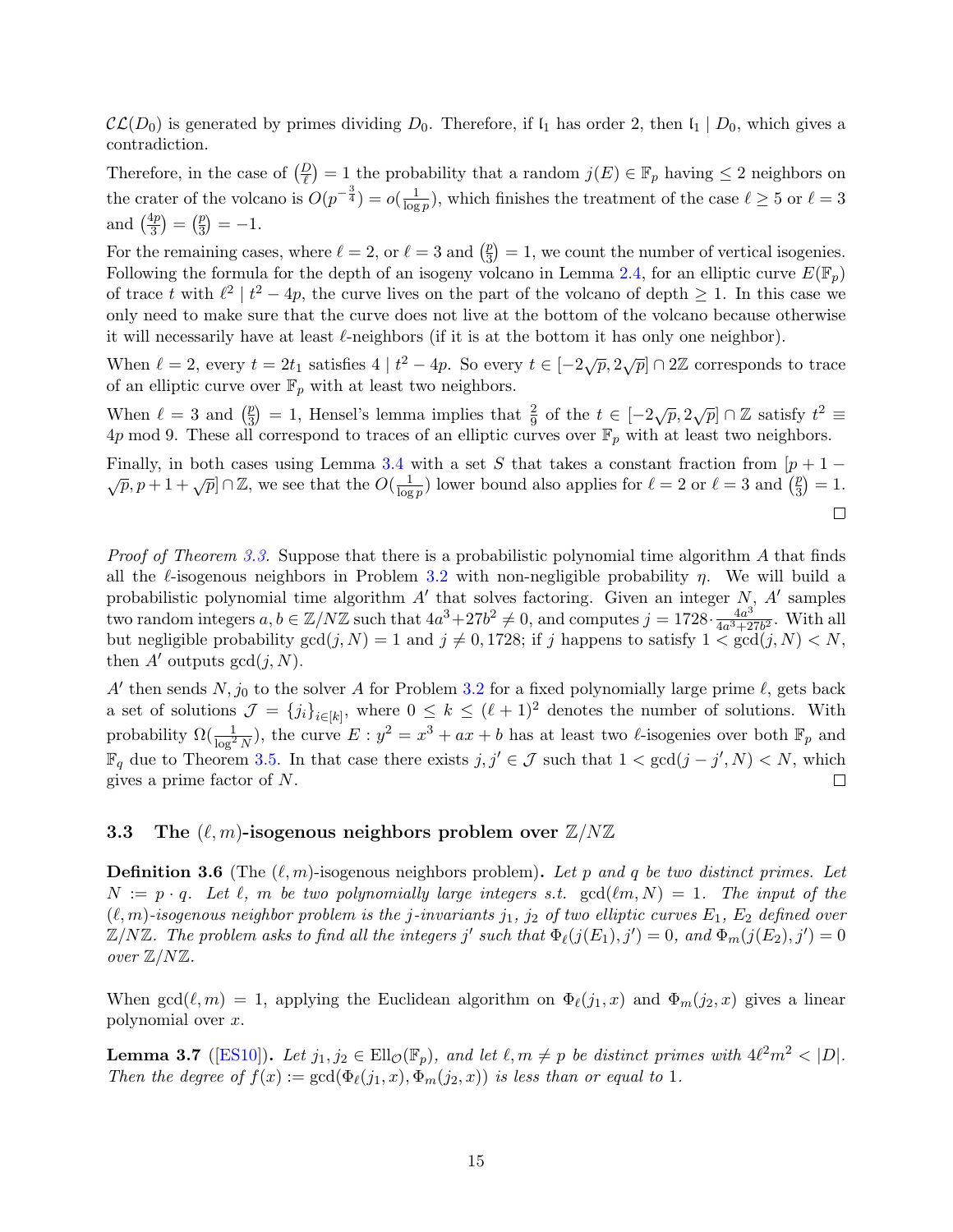When  $gcd(\ell, m) = d > 1$ , applying the Euclidean algorithm on  $\Phi_{\ell}(j_1, x)$  and  $\Phi_m(j_2, x)$  gives a polynomial of degree at least d. We present a proof in the the case where  $m = \ell^2$ , which has the general idea.

**Lemma 3.8.** Let  $p \neq 2, 3$  and  $\ell \neq p$  be primes, and let  $j_0, j_1$  be such that  $\Phi_{\ell}(j_0, j_1) = 0 \text{ mod } p$ . Let  $\Phi_{\ell}(X, j_0)$  and  $\Phi_{\ell^2}(X, j_1)$  be the modular polynomials of levels  $\ell$  and  $\ell^2$  respectively. Then,

$$
(X - j_1) \cdot \gcd(\Phi_{\ell}(X, j_0), \Phi_{\ell^2}(X, j_1)) = \Phi_{\ell}(X, j_0)
$$

in  $\mathbb{F}_p[X]$ . In particular,

$$
\deg(\gcd(\Phi_{\ell}(X,j_0),\Phi_{\ell^2}(X,j_1)))=\ell
$$

*Proof.* Without loss of generality we can, and we do, assume that  $\Phi_{\ell}(X, j_0)$ ,  $\Phi_{\ell}(X, j_1)$ , and  $\Phi_{\ell^2}(X, j_1)$ split over  $\mathbb{F}_p$  (otherwise we can base change to an extension  $k'/\mathbb{F}_p$ , where the full  $\ell^2$ -torsion is defined, this does not affect the degree of the gcd).

Assume that the degree of the gcd is  $N_{\text{gcd}}$ . We have,

<span id="page-17-0"></span>
$$
\deg(\Phi_{\ell}(X, j_0)) = \ell + 1, \qquad \deg(\Phi_{\ell^2}(X, j_1)) = \ell(\ell + 1). \tag{4}
$$

Let  $E_0, E_1$  denote the (isomorphism classes of) elliptic curves with j-invariants j<sub>0</sub> and j<sub>1</sub> respectively, and  $\varphi_{\ell}: E_0 \to E_1$  be the corresponding isogeny. We count the number  $N_{\ell^2}$  of cyclic  $\ell^2$ -isogenies from  $E_1$  two ways. First,  $N_{\ell^2}$  is the number of roots of  $\Phi_{\ell^2}(X, j_1)$ , which, by [\(4\)](#page-17-0) and the assumption that  $\ell^2 + \ell < p$ , is  $\ell^2 + \ell$ .

Next, recall (cf. Corollary 6.11 of  $[Sut]$ ) that every isogeny of degree  $\ell^2$  can be decomposed as a composition of two degree  $\ell$  isogenies (which are necessarily cyclic). Using this  $N_{\ell^2}$  is bounded above by  $N_{\text{gcd}} + \ell^2$ , where the first factor counts the number of  $\ell^2$ -isogenies  $E_1 \to E$  that are compositions  $E_1 \xrightarrow{\hat{\varphi}_\ell} E_0 \to E$ , and the second factor counts the isogenies that are compositions  $E_1 \to E' \to E$ , where  $E' \not\cong E_1$ . Note that we are not counting compositions  $E_1 \stackrel{\phi}{\to} \tilde{E} \stackrel{\hat{\phi}}{\to} E_1$  since these do not give rise to cyclic isogenies.

This shows that  $\ell^2 + \ell \leq \ell^2 + N_{\ell^2} \Rightarrow N_{\text{gcd}} \geq \ell$ . On the other hand, by [\(4\)](#page-17-0)  $N_{\text{gcd}} \leq \ell$  since  $\Phi_{\ell}(X, j_0)/(X - j_0)$  has degree  $\ell$  and each root except for  $j_1$  gives a (possibly cyclic)  $\ell^2$ -isogeny by composition with  $\hat{\varphi}_{\ell}$ . This implies that  $N_{\text{gcd}} = \ell$  and that all the  $\ell^2$ -isogenies obtained this way are cyclic. In particular, we get that the gcd is  $\Phi_{\ell}(X, j_0)/(X - j_1)$ .  $\Box$ 

**Discussions.** Let us remark that we do not know if solving the  $(\ell, \ell^2)$ -isogenous neighbors problem is as hard as factoring. To adapt the same reduction in the proof of Theorem [3.3,](#page-14-4) we need the feasibility of sampling two integers  $j_1$ ,  $j_2$  such that  $\Phi_{\ell}(j_1, j_2) = 0 \pmod{N}$ , and  $j_1$  or  $j_2$  has to have another isogenous neighbor over  $\mathbb{F}_p$  or  $\mathbb{F}_q$ . However the feasibility is unclear to us in general.

From the cryptanalytic point of view, a significant difference of the  $(\ell, \ell^2)$ -isogenous neighbors problem and the  $\ell$ -isogenous neighbors problem is the following. Let  $\ell$  be an odd prime. Recall that an isogeny  $\phi : E_1 \to E_2$  of degree  $\ell$  can be represented by a rational polynomial

$$
\phi: E_1 \to E_2, \quad (x, y) \mapsto \left(\frac{f(x)}{h(x)^2}, \frac{g(x, y)}{h(x)^3}\right),
$$

where  $h(x)$  is its kernel polynomial of degree  $\frac{\ell-1}{2}$ . The roots of  $h(x)$  are the x-coordinates of the kernel subgroup  $G \subset E_1[\ell]$  such that  $\phi : E_1 \to \overline{E_1}/G$ .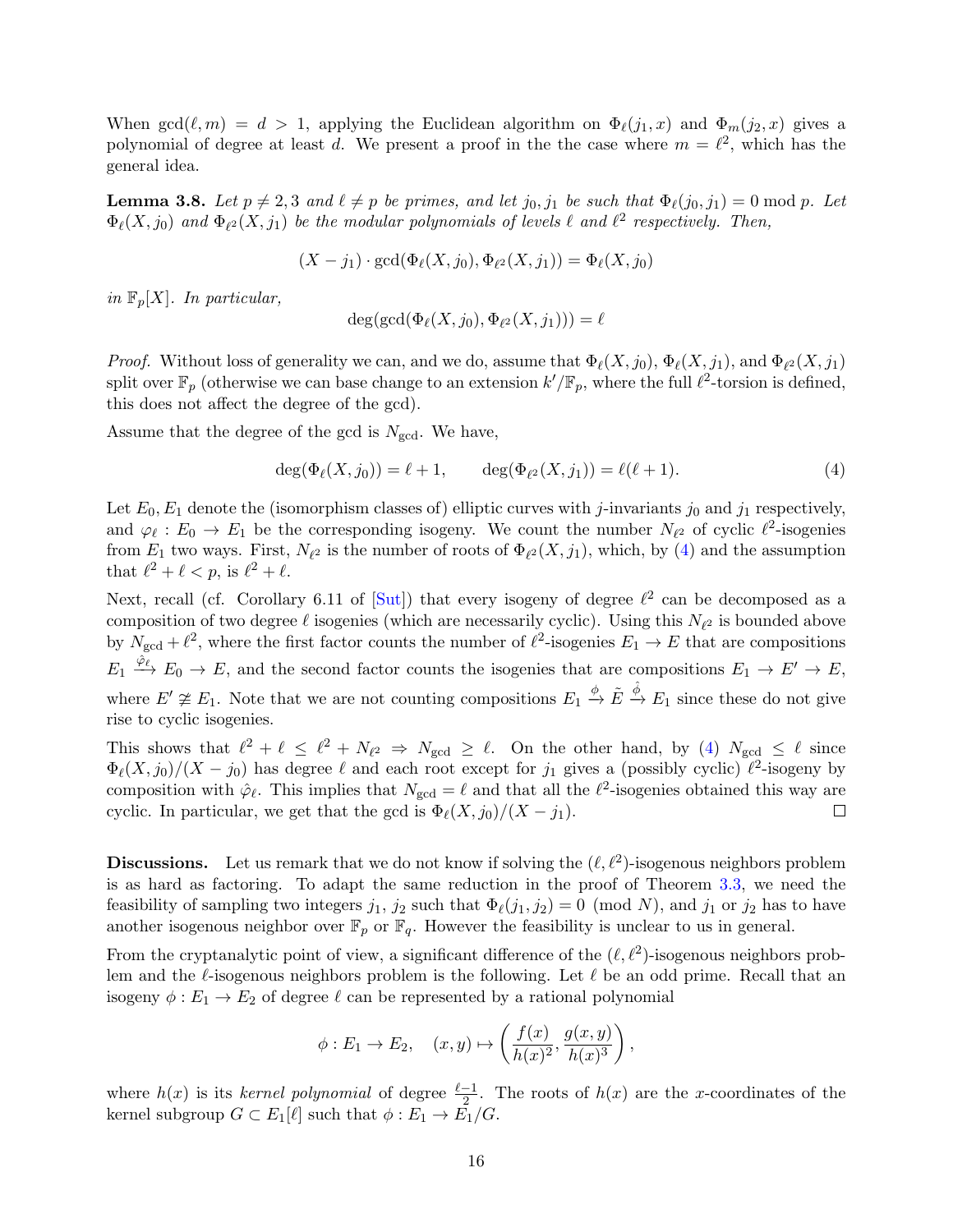Given a single j-invariant j' over  $\mathbb{Z}/N\mathbb{Z}$ , it is infeasible to find a rational polynomial  $\phi$  of degree  $\ell$ that maps from a curve E with j-invariant j' to another curve j'', since otherwise j'' is a solution to the  $\ell$ -isogenous neighbors problem. However, if we are given two j-invariants  $j_1, j_2 \in \mathbb{Z}/N\mathbb{Z}$  such that  $\Phi_{\ell}(j_1, j_2) = 0 \pmod{N}$ , as in the  $(\ell, \ell^2)$ -isogenous neighbors problem; then it is feasible to compute a pair of curves  $E_1, E_2$  such that  $j(E_1) = j_1, j(E_2) = j_2$ , together with an explicit rational polynomial of an  $\ell$ -isogeny from  $E_1$  to  $E_2$ . This is because the arithmetic operations involved in computing the kernel polynomial  $h(x)$  mentioned in [\[CM94,](#page-49-1) [Sch95,](#page-52-2) E<sup>+</sup>[98\]](#page-50-2) works over  $\mathbb{Z}/N\mathbb{Z}$  by reduction mod N, and does not require the factorization of N.

<span id="page-18-2"></span>**Proposition 3.9.** Given  $\ell, N \in \mathbb{Z}$  such that  $gcd(\ell, N) = 1$ , and two integers  $j_1, j_2 \in \mathbb{Z}/N\mathbb{Z}$  such that  $\Phi_{\ell}(j_1, j_2) = 0$  over  $\mathbb{Z}/N\mathbb{Z}$ , the elliptic curves  $E_1, E_2$ , and the kernel polynomial  $h(x)$  of an isogeny  $\phi$  from  $E_1$ ,  $E_2$  can be computed in time polynomial in  $\ell$ ,  $\log(N)$ . From the kernel polynomial  $h(x)$ of an isogeny  $\phi$ , computing  $f(x)$ ,  $g(x, y)$ , hence the entire rational polynomial of  $\phi$ , is feasible over  $\mathbb{Z}/N\mathbb{Z}$  via Vélu's formulae [Vél71].

However, it is unclear how to utilize the rational polynomial to solve the  $(\ell, \ell^2)$ -joint neighbors problem. We postpone further discussions on the hardness and cryptanalysis to Section [5.](#page-28-0)

## <span id="page-18-0"></span>4 Trapdoor group with infeasible inversion

In this section we present the construction of the trapdoor group with infeasible inversion. As the general construction is somewhat technical we will present it in two steps: first we will go over the basic algorithms that feature a simple encoding and composition rule, which suffices for the instantiations of the applications; we will then move to the general algorithms that offer potential optimization and flexibility.

#### <span id="page-18-1"></span>4.1 Definitions

Let us first provide the definition of a TGII, adapted from the original definition in [\[Hoh03,](#page-51-3) [Mol03\]](#page-52-0) to match our construction. The main differences are:

- 1. The trapdoor in the definition of [\[Hoh03,](#page-51-3) [Mol03\]](#page-52-0) is only used to invert an encoded group element, whereas we assume the trapdoor can be use to encode and decode (which implies the ability of inverting).
- 2. We classify the encodings of the group elements as canonical encodings and composable encodings, whereas the definition from [\[Hoh03,](#page-51-3) [Mol03\]](#page-52-0) does not. In our definition, the canonical encoding of an element is uniquely determined once the public parameter is fixed. It can be directly used in the equivalence test, but it does not support efficient group operations. Composable encodings of group elements support efficient group operations. A composable encoding, moreover, can be converted into a canonical encoding by an efficient, public extraction algorithm.

**Definition 4.1.** Let  $\mathbb{G} = (\circ, 1_{\mathbb{G}})$  be a finite multiplicative group where  $\circ$  denotes the group operator, and  $1_G$  denotes the identity. For  $x \in \mathbb{G}$ , denote its inverse by  $x^{-1}$ . G is associated with the following efficient algorithms:

**Parameter generation.** Gen( $1^{\lambda}$ ) takes as input the security parameter  $1^{\lambda}$ , outputs the public parameter PP and the trapdoor  $\tau$ .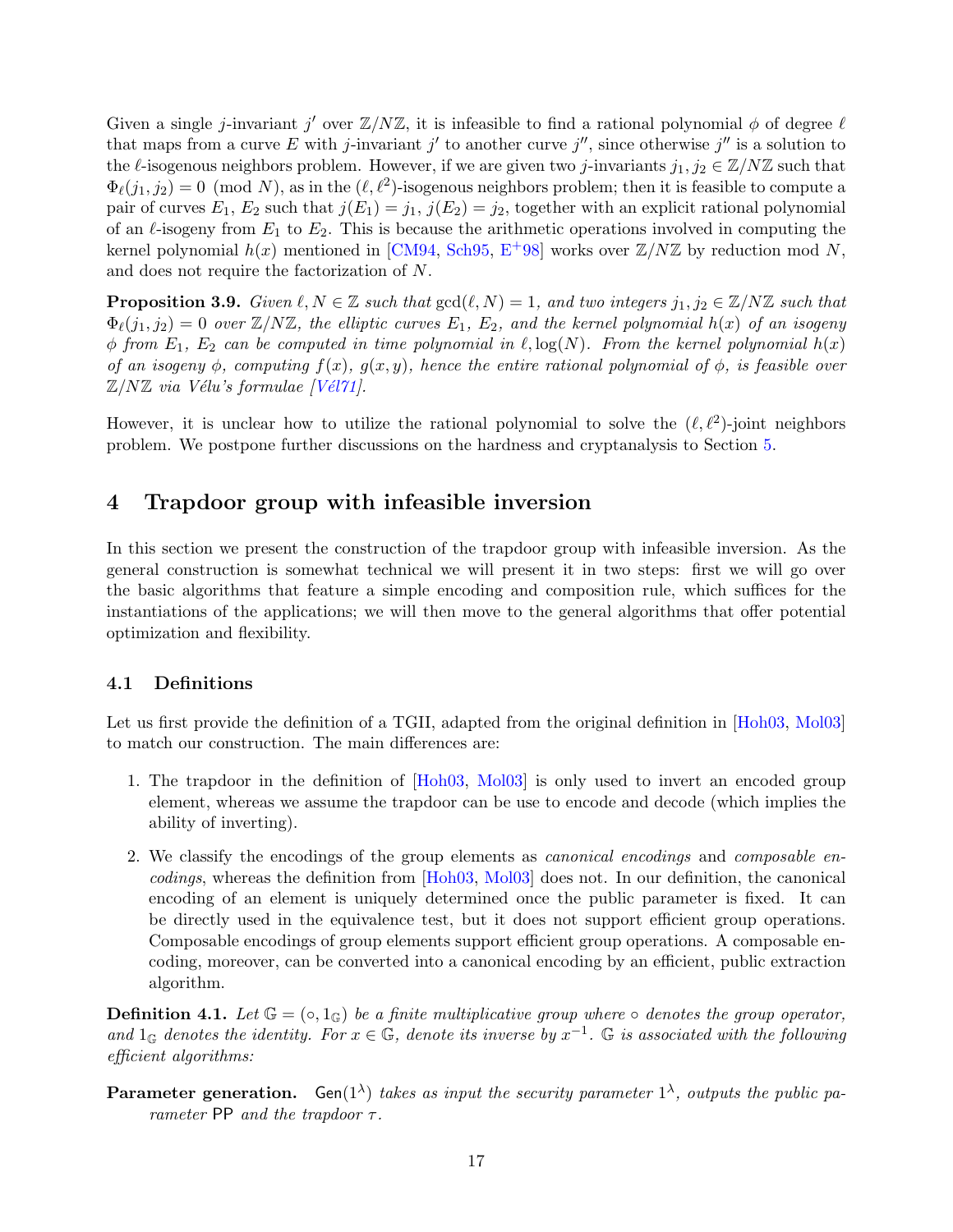- **Private sampling.** TrapSam(PP,  $\tau$ , x) takes as inputs the public parameter PP, the trapdoor  $\tau$ , and a plaintext group element  $x \in \mathbb{G}$ , outputs a composable encoding enc $(x)$ .
- **Composition.** Compose(PP, enc(x), enc(y)) takes as inputs the public parameter PP, two composable encodings enc(x), enc(y), outputs enc(x  $\circ$  y). We often use the notation enc(x)  $\circ$  enc(y) for Compose(PP, enc $(x)$ , enc $(y)$ ).
- **Extraction.** Ext(PP, enc(x)) takes as inputs the public parameter PP, a composable encoding enc(x) of x, outputs the canonical encoding of x as  $enc^*(x)$ .

The hardness of inversion requires that it is infeasible for any efficient algorithm to produce the canonical encoding of  $x^{-1}$  given a composable encoding of  $x \in \mathbb{G}$ .

Hardness of inversion. For any p.p.t. algorithm  $A$ ,

 $Pr[z = enc^*(x^{-1}) | z \leftarrow A(PP, enc(x))] < negl(\lambda),$ 

where the probability is taken over the randomness in the generation of  $PP$ , x, enc $(x)$ , and the adversary A.

#### <span id="page-19-0"></span>4.2 Construction - 1: Basic setting

In this section we provide the formal construction of the TGII with the basic setting of algorithms. The basic setting assumes that in the application of TGII, the encoding sampling algorithm can be stateful, and it is easy to determine which encodings have to be pairwise composable, and which are not. Under these assumptions, we show that we can always sample composable encodings so that the composition always succeeds. That is, the degrees of the any two encodings are chosen to be coprime if they will be composed in the application, and not coprime if they will not be composed. The reader may be wondering why we are distinguishing pairs that are composable and those that are not, as opposed to simply assuming that every pairs of encoding are composable. The reason is for security, meanly due to the parallelogram attack in §[5.3.2.](#page-34-1)

The basic setting suffices for instantiating the directed transitive signature [\[Hoh03,](#page-51-3) [Mol03\]](#page-52-0) and the broadcast encryption schemes [\[ILOP04\]](#page-51-4), where the master signer and the master encrypter are stateful. We will explain how to determine which encodings are pairwise composable in these two applications, so as to determine the prime degrees of the encodings (the rest of the parameters are not application-specific and follow the universal solution from this section).

For convenience of the reader and for further reference, we provide in Figure [4](#page-20-0) a summary of the parameters, with the basic constraints they should satisfy, and whether they are public or hidden. The correctness and efficiency reasons behind these constraints will be detailed in the coming paragraphs, whereas the security reasons will be explained in §[5.](#page-28-0)

**Parameter generation.** The parameter generation algorithm  $Gen(1^{\lambda})$  takes the security parameter  $1^{\lambda}$  as input, first chooses a non-maximal order  $\mathcal O$  of an imaginary quadratic field as follows:

1. Select a square-free negative integer  $D_0 \equiv 1 \mod 4$  as the fundamental discriminant, such that  $D_0$  is polynomially large and  $h(D_0)$  is a prime.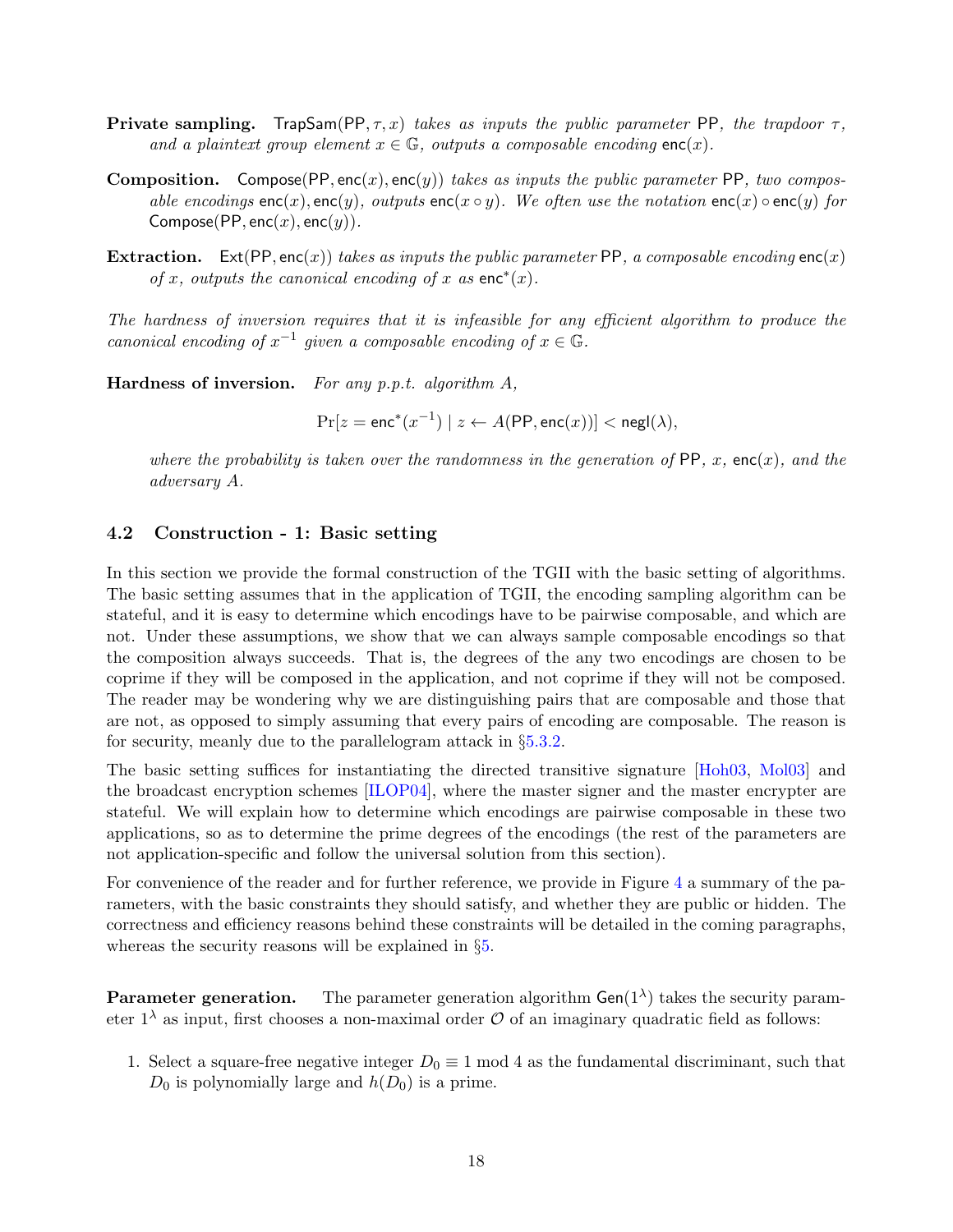| Parameters                                    | Basic constraints                                                                       | Public?        |
|-----------------------------------------------|-----------------------------------------------------------------------------------------|----------------|
| The modulus $N$                               | $N = pq, p, q$ are primes, $ p ,  q  \in \text{poly}(\lambda)$                          | Yes            |
| The identity $j(E_0)$                         | $\text{End}(E_0(\mathbb{F}_p)) \simeq \text{End}(E_0(\mathbb{F}_q)) \simeq \mathcal{O}$ | Yes            |
| $#(E_0(\mathbb{F}_p)), \#(E_0(\mathbb{F}_q))$ | not polynomially smooth                                                                 | N <sub>0</sub> |
| The discriminant $D$ of $\mathcal O$          | $D = D_0 \cdot f^2$ , $D \approx \lambda^{O(\log \lambda)}$ , D is polynomially smooth  | N <sub>0</sub> |
| The class number $h(D)$                       | follows the choice of $D$                                                               | N <sub>0</sub> |
| A set $S$ in an encoding:                     | $S = \{C_i = [(p_i, b_i, \cdot)]\}_{i \in [w]}$ generates $\mathcal{CL}(D)_{odd}$       | See below      |
| The number $w$ of ideals                      | $w \in O(\log \lambda)$                                                                 | Yes            |
| The degree $p_i$ of isogenies                 | $p_i \in \mathsf{poly}(\lambda)$                                                        | <b>Yes</b>     |
| The basis <b>B</b> of $\Lambda_S$             | $\ \mathbf{B}\  \in \mathsf{poly}(\lambda)$                                             | N <sub>0</sub> |

<span id="page-20-0"></span>Figure 4: Summary of the choices of parameters in the basic setting.

- 2. Choose  $k = O(\log(\lambda))$ , and a set of distinct polynomially large prime numbers  $\{f_i\}_{i \in [k]}$  such that the odd-part of  $(f_i - \frac{D_0}{f_i})$  is square-free and not divisible by  $h(D_0)$ . Let  $f = \prod_{i \in [k]} f_i$ .
- 3. Set  $D = f^2 D_0$ . Recall from Eqn. [\(1\)](#page-9-1) that

$$
h(D) = 2 \cdot \frac{h(D_0)}{w(D_0)} \prod_{i \in [k]} \left( f_i - \left( \frac{D_0}{f_i} \right) \right)
$$
 (5)

Let  $\mathcal{CL}(\mathcal{O})_{odd}$  be the odd part of  $\mathcal{CL}(\mathcal{O}), h(D)_{odd}$  be largest odd factor of  $h(D)$ . Note that due to the choices of  $D_0$  and  $\{f_i\}$ ,  $\mathcal{CL}(\mathcal{O})_{odd}$  is cyclic, and we have  $|D|, h(D)_{odd} \in \lambda^{\mathcal{O}(\log \lambda)}$ . The group with infeasible inversion G is then  $\mathcal{CL}(\mathcal{O})_{odd}$  with group order  $h(D)_{odd}$ .

We then sample the public parameters as follows:

- 1. Choose two primes p, q, and elliptic curves  $E_{0,\mathbb{F}_p}$ ,  $E_{0,\mathbb{F}_q}$  with discriminant D, using the CM method (cf. [\[LZ94\]](#page-51-9) and more).
- 2. Check whether p and q are safe RSA primes (if not, then back to the previous step and restart). Also, check whether the number of points  $\#(E_0(\mathbb{F}_p)), \#(E_0(\mathbb{F}_q)), \#(\tilde{E}_0(\mathbb{F}_p)), \#(\tilde{E}_0(\mathbb{F}_q))$  (where E denotes the quadratic twist of  $E$ ) are polynomially smooth (if yes, then back to the previous step and restart).  $p$ ,  $q$  and the number of points should be hidden for security.
- 3. Set the modulus N as  $N := p \cdot q$  and let  $j_0 = \text{CRT}(p, q; j(E_{0, \mathbb{F}_p}), j(E_{0, \mathbb{F}_q}))$ . Let  $j_0$  represent the identity of G.

Output  $(N, j_0)$  as the public parameter PP. Keep  $(D, p, q)$  as the trapdoor  $\tau$  (D and the group order of G should be hidden for security).

The sampling algorithm and the group operation of the composable encodings. Next we provide the definitions and the algorithms for the composable encoding.

<span id="page-20-1"></span>**Definition 4.2** (Composable encoding). Given a factorization of x as  $\prod_{i=1}^{w} C_i^{e_i}$ , where  $w \in O(\log \lambda)$ ;  $C_i = [(p_i, b_i, \cdot)] \in \mathbb{G}, e_i \in \mathbb{N},$  for  $i \in [w]$ . A composable encoding of  $x \in \mathbb{G}$  is represented by

$$
\mathsf{enc}(x) = (L; T_1, ..., T_w) = ((p_1, ..., p_w); (j_{1,1}, ..., j_{1,e_1}), ..., (j_{w,1}, ..., j_{w,e_w})),
$$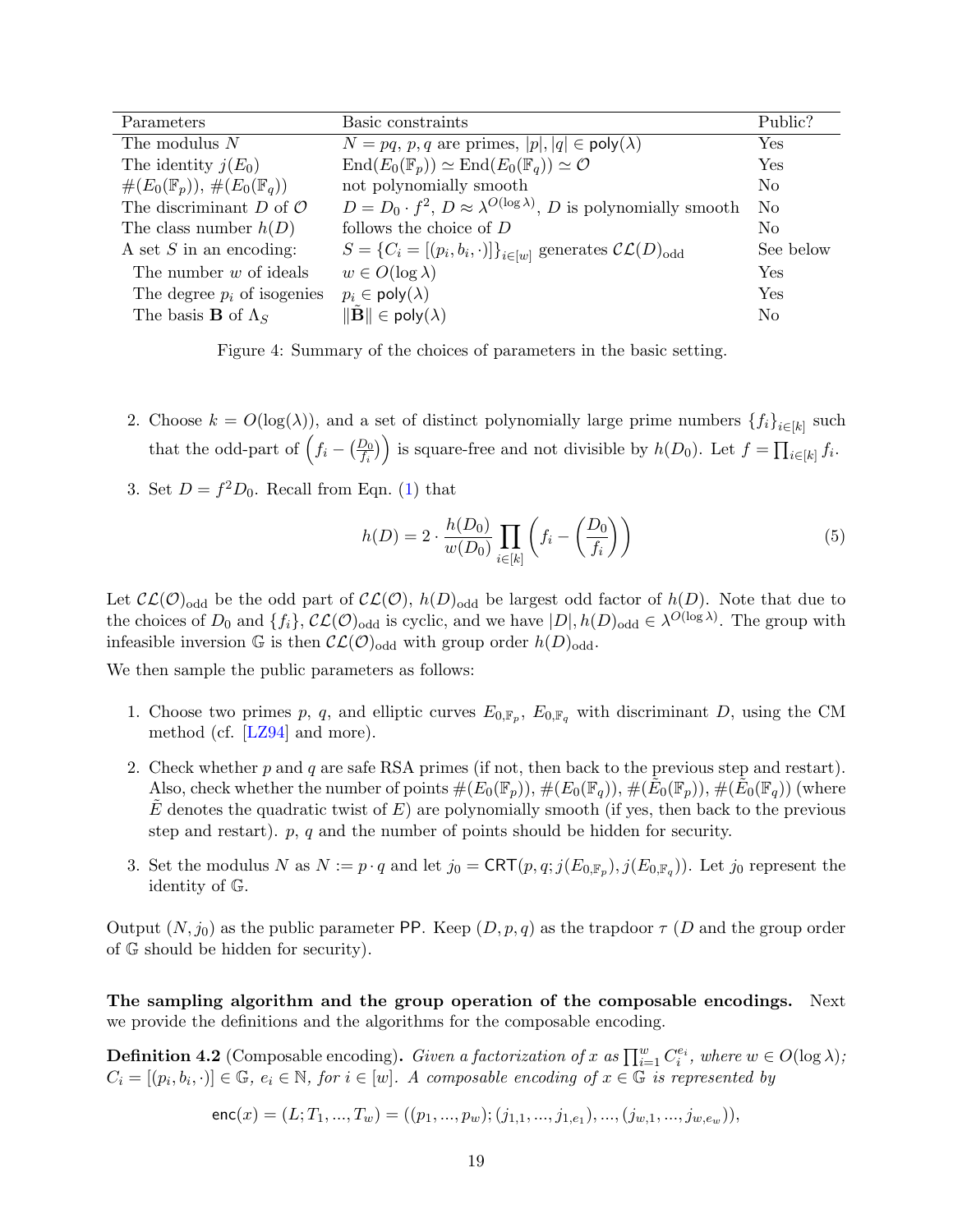where all the primes in the list  $L = (p_1, ..., p_w)$  are distinct; for each  $i \in [w]$ ,  $T_i \in (\mathbb{Z}/N\mathbb{Z})^{e_i}$  is a list of the j-invariants such that  $j_{i,k} = C_i^k * j_0$ , for  $k \in [e_i]$ .

The degree of an encoding  $\mathsf{enc}(x)$  is defined to be  $d(\mathsf{enc}(x)) := \prod_{i=1}^w p_i^{e_i}$ .

Notice that the factorization of  $x = \prod_{i=1}^w C_i^{e_i}$  has to satisfy  $e_i \in \text{poly}(\lambda)$ , for all  $i \in [w]$ , so as to ensure the length of  $enc(x)$  is polynomial. Looking ahead, we also require each  $p_i$ , the degree of the isogeny that represents the  $C_i$ -action, to be polynomially large so as to ensure Algorithm [4.3](#page-21-0) in the encoding sampling algorithm and Algorithm [4.9](#page-22-0) in the extraction algorithm run in polynomial time.

The composable encoding sampling algorithm requires the following subroutine:

<span id="page-21-0"></span>**Algorithm 4.3.** act $(\tau, j, C)$  takes as input the trapdoor  $\tau = (D, p, q)$ , a j-invariant  $j \in \mathbb{Z}/N\mathbb{Z}$ , and an ideal class  $C \in \mathcal{CL}(\mathcal{O})$ , proceeds as follows:

- 1. Let  $j_p = j \mod p$ ,  $j_q = j \mod q$ .
- 2. Compute  $j'_p := C * j_p \in \mathbb{F}_p$ ,  $j'_q := C * j_q \in \mathbb{F}_q$ .
- 3. Output  $j' := \text{CRT}(p, q; j'_p, j'_q)$ .

<span id="page-21-1"></span>**Algorithm 4.4** (Sample a composable encoding). Given as input the public parameter  $PP = (N, j_0)$ , the trapdoor  $\tau = (D, p, q)$ , and  $x \in \mathbb{G}$ , TrapSam(PP,  $\tau, x$ ) produces a composable encoding of x is sampled as follows:

- 1. Choose  $w \in O(\log \lambda)$  and a generation set  $S = \{C_i = [(p_i, b_i, \cdot)]\}_{i \in [w]} \subset \mathbb{G}$ .
- 2. Sample a short basis **B** (in the sense that  $\|\tilde{\mathbf{B}}\| \in \text{poly}(\lambda)$ ) for the relation lattice  $\Lambda_S$ :

$$
\Lambda_S := \left\{ \mathbf{y} \mid \mathbf{y} \in \mathbb{Z}^w, \prod_{i \in [w]} C_i^{y_i} = 1_{\mathbb{G}} \right\}.
$$
 (6)

3. Given x, S, **B**, sample a short vector  $\mathbf{e} \in \{\text{poly}(\lambda) \cap \mathbb{N}\}^w$  such that  $x = \prod_{i \in [w]} C_i^{e_i}$ .

- 4. For all  $i \in [w]$ :
	- (a) Let  $j_{i,0} := j_0$ .
	- (b) For  $k = 1$  to  $e_i$ : compute  $j_{i,k} := \textsf{act}(\tau, j_{i,k-1}, C_i)$ .
	- (c) Let  $T_i := (j_{i,1},...,j_{i,e_i}).$
- 5. Let  $L \in \mathbb{N}^w$  be a list where the i<sup>th</sup> entry of L is  $p_i$ .
- 6. Output the composable encoding of x as

$$
\mathsf{enc}(x) = (L; T_1, ..., T_w) = ((p_1, ..., p_w); (j_{1,1}, ..., j_{1,e_1}), ..., (j_{w,1}, ..., j_{w,e_w})).
$$

<span id="page-21-2"></span>**Remark 4.5** (Thinking of each adjacent pair of j-invariants as an isogeny). In each  $T_i$ , each adjacent pair of the j-invariants can be thought of representing an isogeny  $\phi$  that corresponds to the ideal class  $C_i = [(p_i, b_i, \cdot)].$  Over the finite field,  $C_i$  can be explicitly recovered from an adjacent pair of the jinvariants and  $p_i$  (cf. Remark [2.3\)](#page-12-1). Over  $\mathbb{Z}/N\mathbb{Z}$ , the rational polynomial of the isogeny  $\phi$  can be recovered from the adjacent pair of the j-invariants and  $p_i$  (cf. Proposition [3.9\)](#page-18-2), but it is not clear how to recover  $b_i$  in the binary quadratic form representation of  $C_i$ .

Remark 4.6 (The only stateful step in the sampling algorithm). Recall that the basic setting assumes the encoding algorithm is stateful, where the state records the prime factors of the degrees used in the existing composable encodings. The state is only used in the first step to choose the  $\{p_i\}$  of the ideals in the generation set  $S = \{C_i = [(p_i, b_i, \cdot)]\}_{i \in [w]}.$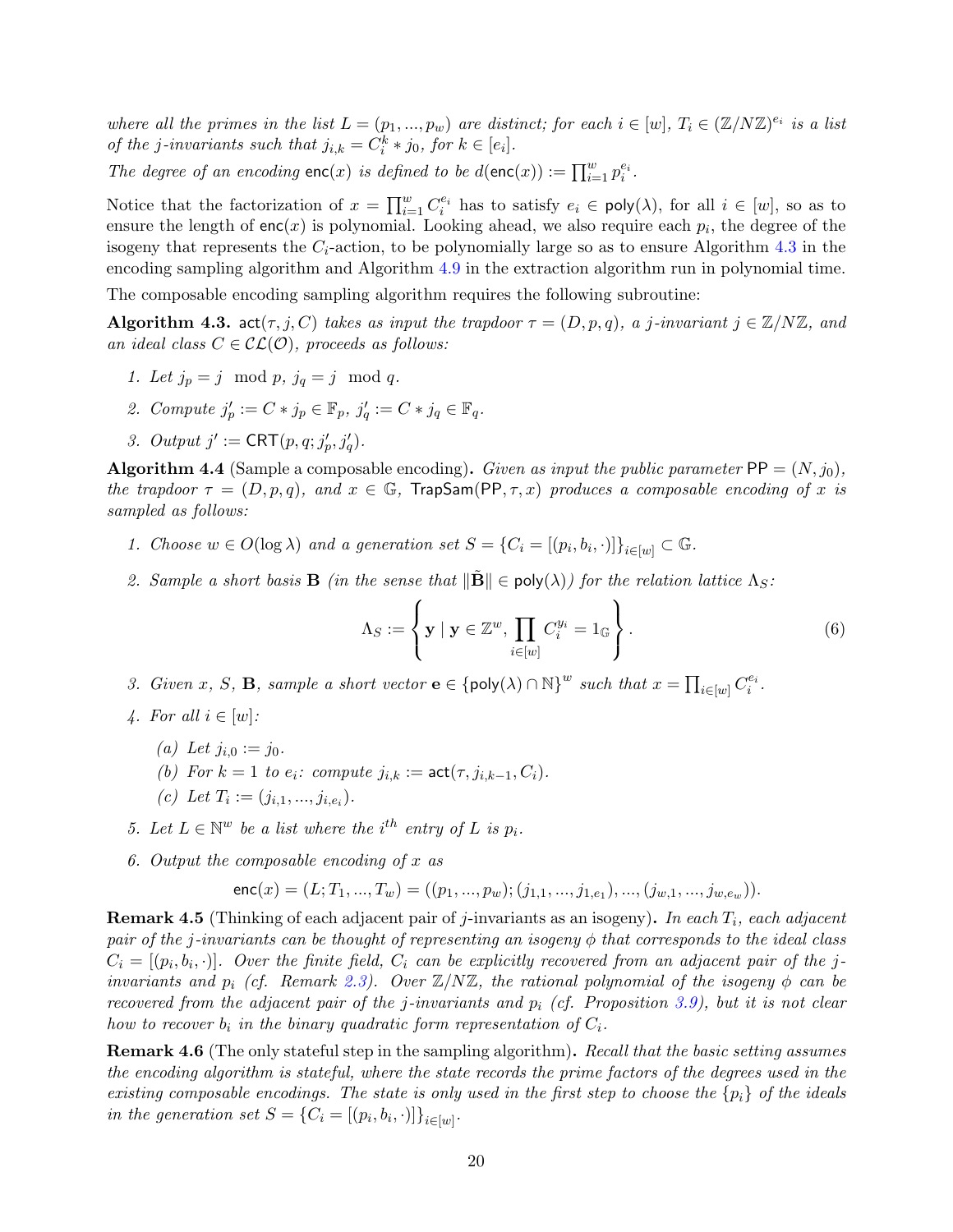Group operations. Given two composable encodings, the group operation is done by simply concatenating the encodings if their degrees are coprime, or otherwise outputting "failure".

<span id="page-22-1"></span>Algorithm 4.7. The encoding composition algorithm Compose(PP, enc(x), enc(y)) parses enc(x) =  $(L_x; T_{x,1},..., T_{x,w_x})$ , enc $(y) = (L_y; T_{y,1},..., T_{y,w_y})$ , produces the composable encoding of  $x \circ y$  as follows:

• If  $gcd(d(enc(x)), d(enc(y))) = 1$ , then output the composable encoding of  $x \circ y$  as

enc $(x \circ y) = (L_x || L_y; T_{x,1}, ..., T_{x,w_x}, T_{y,1}, ..., T_{y,w_y}).$ 

• If  $gcd(d(enc(x)), d(enc(y))) > 1$ , output "failure".

#### The canonical encoding and the extraction algorithm.

**Definition 4.8** (Canonical encoding). The canonical encoding of  $x \in \mathbb{G}$  is  $x * j_0 \in \mathbb{Z}/N\mathbb{Z}$ .

The canonical encoding of x can be computed by first obtaining a composable encoding of x, and then converting the composable encoding into the canonical encoding using the extraction algorithm. The extraction algorithm requires the following subroutine.

<span id="page-22-0"></span>Algorithm 4.9 (The "gcd" operation). The algorithm gcd.op(PP,  $\ell_1, \ell_2; j_1, j_2$ ) takes as input the public parameter PP, two degrees  $\ell_1, \ell_2$  and two j-invariants j<sub>1</sub>, j<sub>2</sub>, proceeds as follows:

- If  $gcd(\ell_1, \ell_2) = 1$ , then it computes the linear function  $f(x) = gcd(\Phi_{\ell_2}(j_1, x), \Phi_{\ell_1}(j_2, x))$  over  $\mathbb{Z}/N\mathbb{Z}$ , and outputs the only root of  $f(x)$ ;
- If  $gcd(\ell_1, \ell_2) > 1$ , it outputs  $\perp$ .

<span id="page-22-2"></span>Algorithm 4.10. Ext(PP, enc(x)) converts the composable encoding enc(x) into the canonical encoding enc<sup>\*</sup>(x). The algorithm maintains a pair of lists  $(U, V)$ , where U stores a list of j-invariants  $(j_1,...,j_{|U|})$ , V stores a list of degrees where the i<sup>th</sup> entry of V is the degree of isogeny between  $j_i$  and  $j_{i-1}$  (when  $i = 1$ ,  $j_{i-1}$  is the  $j_0$  in the public parameter). The lengths of U and V are always equal during the execution of the algorithm.

The algorithm parses  $enc(x) = (L; T_1, ..., T_w)$ , proceeds as follows:

- 1. Initialization: Let  $U := T_1, V := (L_1, ..., L_1)$  of length  $|T_1|$  (i.e. copy  $L_1$  for  $|T_1|$  times).
- 2. For  $i=2$  to w:
	- (a) Set  $u_{\text{temp}} := |U|$ .
	- (b) For  $k = 1$  to  $|T_i|$ :
		- *i.* Let  $t_{i,k,0}$  be the  $k^{th}$  j-invariant in  $T_i$ , i.e.  $j_{i,k}$ ;
		- ii. For  $h = 1$  to  $u_{\text{temp}}$ :
			- If  $k = 1$ , compute  $t_{i,k,h} := \gcd.open(\mathsf{PP}, L_i, V_h; t_{i,k,h-1}, U_h);$
			- If  $k > 1$ , compute  $t_{i,k,h} := \gcd.open(\mathsf{PP}, L_i, V_h; t_{i,k,h-1}, t_{i,k-1,h});$
		- iii. Append  $t_{i,k,u_{temp}}$  to the list U, append  $L_i$  to the list V.
- 3. Return the last entry of U.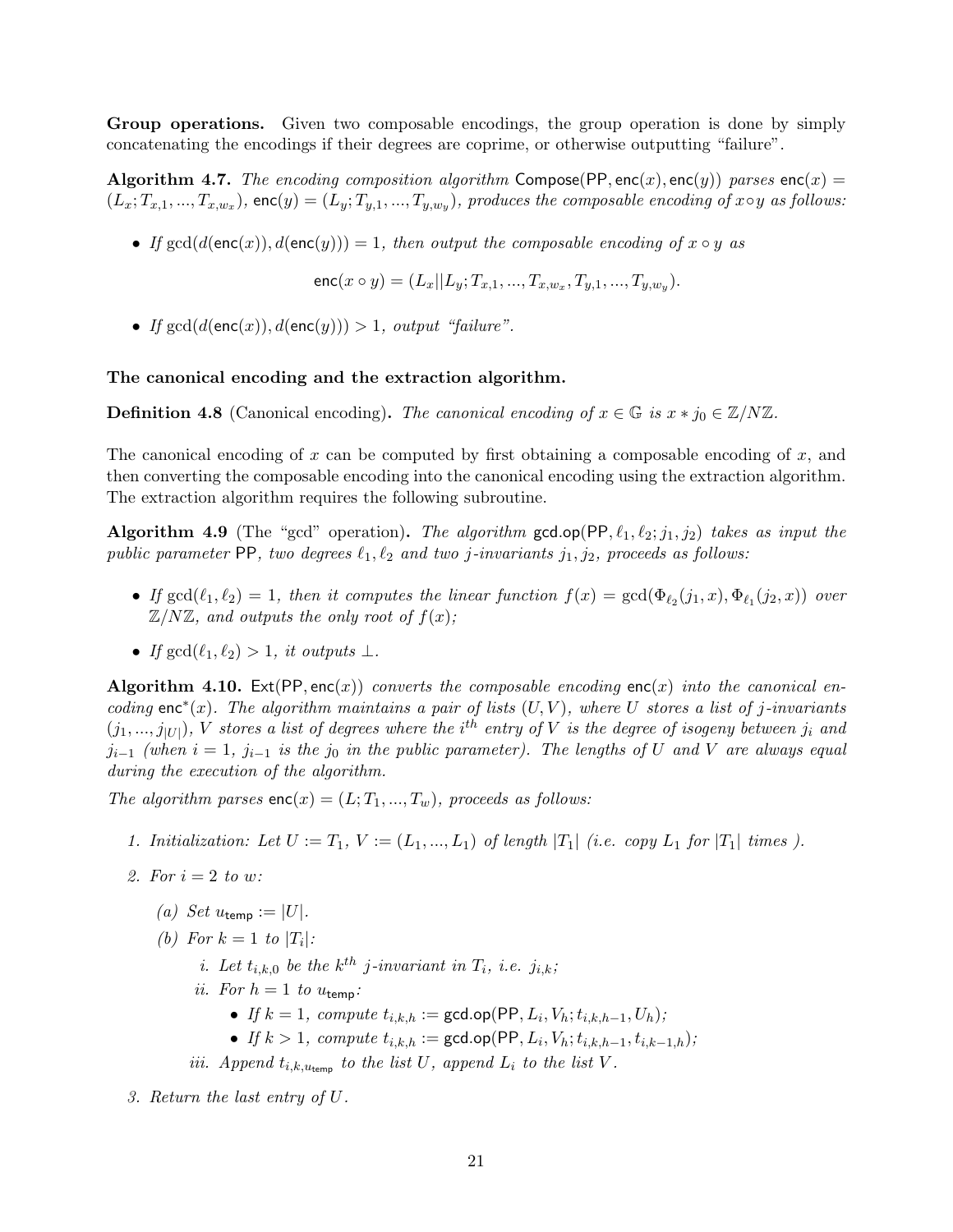

<span id="page-23-0"></span>Figure 5: An example for the composable encoding and the extraction algorithm.

Example 4.11. Let us give a simple example for the composition and the extraction algorithms. Let  $\ell, m, n$  be three distinct polynomially large primes. Let the composable encoding of an element y be  $\textsf{enc}(y) = ((\ell); (j_{1,1}, j_{1,2}, j_{1,3}))$ , based on the factorization of  $y = C_1^{e_1} = [(\ell, b_\ell, \cdot)]^3$ . Let the composable encoding of an element z be  $enc(z) = ((m, n); (j_{2,1}, j_{2,2}), (j_{3,1}))$ , based on the factorization of  $z = C_2^{e_2} \cdot C_3^{e_3} = [(m, b_m, \cdot)]^2 \cdot [(n, b_n, \cdot)]^1$ . Then the composable encoding of  $x = y \circ z$  obtained from Algorithm  $\angle 4.7$  $\angle 4.7$  is  $enc(x) = ((\ell, m, n); (j_{1,1}, j_{1,2}, j_{1,3}), (j_{2,1}, j_{2,2}), (j_{3,1})).$ 

Next we explain how to extract the canonical encoding of x from  $enc(x)$ . In Figure [5,](#page-23-0) the j-invariants in  $enc(x)$  are placed on the solid arrows (their positions do not follow the relative positions on the volcano). We can think of each gcd operation in Algorithm [4.9](#page-22-0) as fulfilling a missing vertex of a parallelogram defined by three existing vertices.

When running  $\textsf{Ext}(\textsf{PP},\textsf{enc}(x))$ , the list U is initialized as  $(j_{1,1}, j_{1,2}, j_{1,3})$ , the list V is initialized as  $(\ell, \ell, \ell)$ . Let us go through the algorithm for  $i = 2$  and  $i = 3$  in the second step.

- When  $i = 2$ ,  $u_{temp}$  equals to  $|U| = 3$ . The intermediate j-invariants  $\{t_{2,k,h}\}_{k \in [|T_2|], h \in [u_{temp}]}$  are placed on the dotted lines, computed in the order of  $t_{2,1,1}$ ,  $t_{2,1,2}$ ,  $t_{2,1,3}$ ,  $t_{2,2,1}$ ,  $t_{2,2,2}$ ,  $t_{2,2,3}$ . The list U is updated to  $(j_{1,1}, j_{1,2}, j_{1,3}, t_{2,1,3}, t_{2,2,3})$ , the list V is updated to  $(\ell, \ell, \ell, m, m)$
- When  $i = 3$ ,  $u_{temp}$  equals to  $|U| = 5$ . The intermediate j-invariants  $\{t_{3,1,h}\}_{h \in [u_{temp}]}$  are placed on the dashed lines, computed in the order of  $t_{3,1,1}$ , ...,  $t_{3,1,5}$ . In the end,  $t_{3,1,5}$  is appended to U, n is appended to  $V$ .

The canonical encoding of x is then  $t_{3,1,5}$ .

On correctness and efficiency. We now verify the correctness and efficiency of the parameter generation, encoding sampling, composition, and the extraction algorithms.

To begin with, we verify that the canonical encoding correctly and uniquely determines the group element in  $\mathcal{CL}(\mathcal{O})$ . It follows from the choices of the elliptic curves  $E_0(\mathbb{F}_p)$  and  $E_0(\mathbb{F}_q)$  with  $\text{End}(E_0(\mathbb{F}_n)) \simeq \text{End}(E_0(\mathbb{F}_q)) \simeq \mathcal{O}$ , and the following bijection once we fix  $E_0$ :

$$
\mathcal{CL}(\mathcal{O}) \to \text{Ell}_{\mathcal{O}}(\mathbf{k}), \quad x \mapsto x \ast j(E_0(\mathbf{k})), \text{ for } \mathbf{k} \in \{\mathbb{F}_p, \mathbb{F}_q\}
$$

Next, we will show that generating the parameters, i.e. the curves  $E_{0,\mathbb{F}_p}$ ,  $E_{0,\mathbb{F}_q}$  with a given fundamental discriminant  $D_0$  and a conductor  $f = \prod_i^k f_i$ , is efficient when  $|D_0|$  and all the factors of f are of polynomial size. Let u be an integer such that  $f | u$ . Choose a p and  $t_p$  such that  $t_p^2 - 4p = u^2 D_0$ . Then, compute the Hilbert class polynomial  $H_{D_0}$  over  $\mathbb{F}_p$  and find one of its roots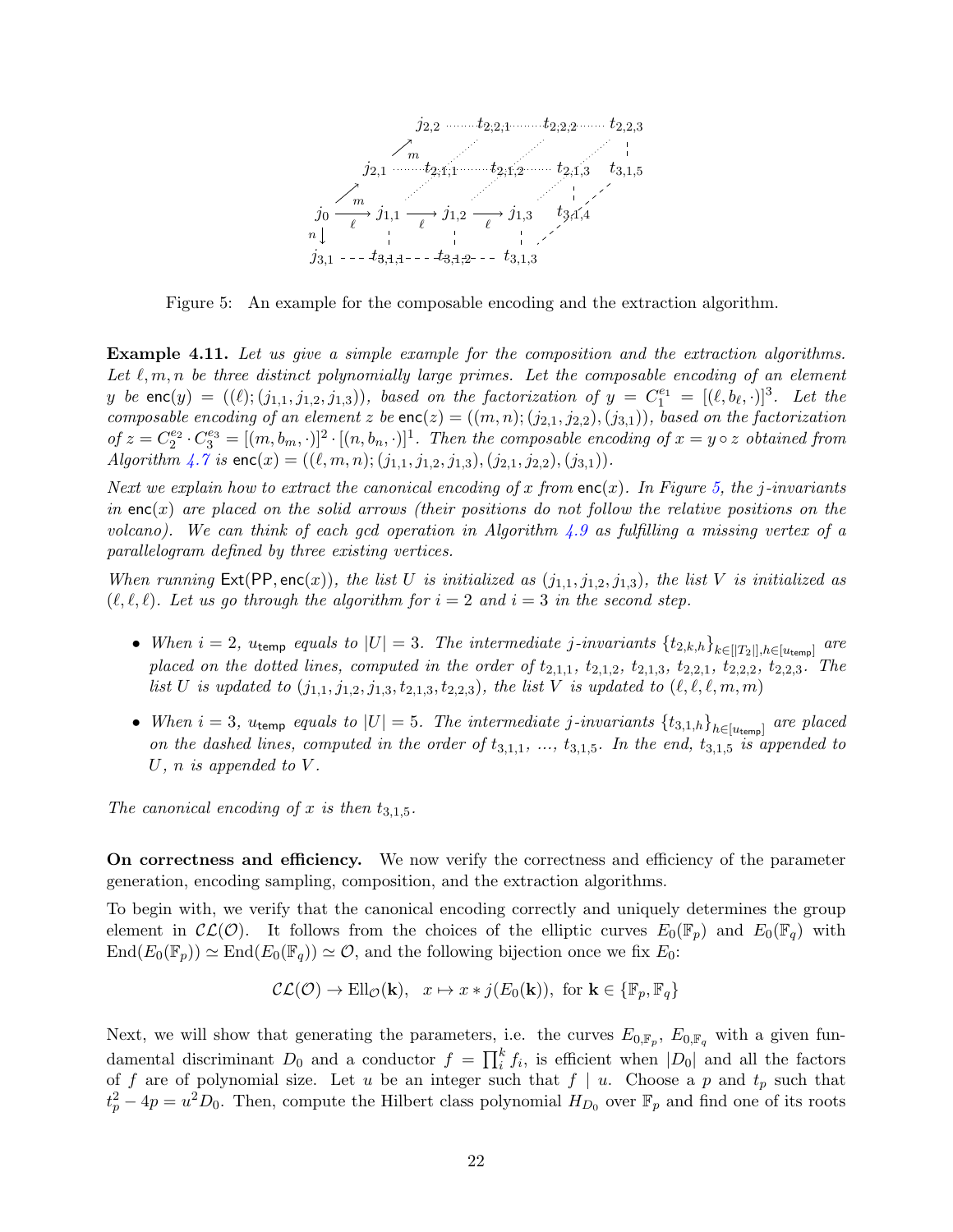j. From j, descending on the volcanoes  $G_{f_i}(\mathbb{F}_p)$  for every  $f_i$  gives the j-invariant for the curve with desired discriminant. The same construction works verbatim for q.

We then show that sampling the composable encodings can be done in heuristic polynomial time:

- 1. Given a logarithmically large generation set  $S = \{C_i = [(\ell_i, b_i, \cdot)] \in \mathcal{CL}(\mathcal{O})\}_{i \in [w]}$ , a possibly big basis of the relation lattice  $\Lambda_S$  can be obtained by solving the discrete-log problem over  $\mathcal{CL}(\mathcal{O}),$ which can be done in polynomial time since the group order is polynomially smooth.
- 2. Suppose that the lattice  $\Lambda_S$  satisfies the Gaussian heuristic (this is the only heuristic we assume). That is, for all  $1 \leq i \leq w$ , the i<sup>th</sup> successive minimum of  $\Lambda_S$ , denoted as  $\lambda_i$ , satisfies sume). That is, for an  $1 \leq i \leq w$ , the *i* successive minimum of *A<sub>S</sub>*, denoted as  $\lambda_i$ , satisfies  $\lambda_i \approx \sqrt{w} \cdot h(\mathcal{O})^{1/w} \in \text{poly}(\lambda)$ . Since  $w = O(\log(\lambda))$ , the short basis **B** of  $\Lambda_S$ , produced by the LLL algorithm, satisfies  $\|\mathbf{B}\| \leq 2^{\frac{w}{2}} \cdot \lambda_w \in \mathsf{poly}(\lambda)$ .
- 3. Given a target group element  $x \in \mathcal{CL}(\mathcal{O})$ , the polynomially short basis **B**, we can sample a vector  $\mathbf{e} \in \mathbb{N}^w$  such that  $\prod_{i=1}^m C_i^{e_i} = x$  and  $\|\mathbf{e}\|_1 \in \mathsf{poly}(\lambda)$  in polynomial time using e.g. Babai's algorithm [\[Bab86\]](#page-48-2). (In §[5.3.3,](#page-35-0) we will explain that the GPV sampler [\[GPV08\]](#page-50-9) is preferred for the security purpose.)
- 4. The unit operation  $\text{act}(\tau, j, C)$  is efficient when the ideal class C corresponds to a polynomial degree isogeny, since it is efficient to compute polynomial degree isogenies over the finite fields.
- 5. The length of the final output  $enc(x)$  is  $(w + ||e||_1) \cdot poly(\lambda) \in poly(\lambda)$ .

The algorithm Compose(PP, enc(x), enc(y)) simply concatenates enc(x), enc(y), so it is efficient as long as  $enc(x)$ ,  $enc(y)$  are of polynomial size.

The correctness of the unit operation  $gcd_op$  follows the commutativity of the endomorphism ring  $\mathcal{O}$ . The operation gcd.op(PP,  $\ell_1, \ell_2; j_1, j_2$ ) is efficient when  $gcd(\ell_1, \ell_2) = 1, \ell_1, \ell_2 \in poly(\lambda)$ , given that solving the  $(\ell_1, \ell_2)$  isogenous neighbor problem over  $\mathbb{Z}/N\mathbb{Z}$  is efficient under these conditions.

When applying  $\textsf{Ext}(\text{)}$  (Algorithm [4.10\)](#page-22-2) on a composable encoding  $\textsf{enc}(x) = (L_x; T_{x,1},..., T_{x,w_x}),$  it runs gcd.op for  $\max_{i=1}^{w_x} |T_{x_i}| \cdot (\sum_{i=1}^{w_x} |T_{x_i}|)$  times. So obtaining the canonical encoding is efficient as long as all the primes in  $L_x$  are polynomially large, and  $|T_{x,i}| \in \text{poly}(\lambda)$  for all  $i \in [w_x]$ .

**Remark 4.12** (The parameters in practice). Let us mention the two extreme sides on the deviations of the parameters between theory and practice that we expect. The discriminant  $D = D_0 \cdot f^2$  is bounded by  $\lambda^{O(\log \lambda)}$  asymptotically, which leads to a  $\lambda^{O(\log \lambda)}$ -time attack by first guessing D, then solving the discrete-log problem over  $\mathcal{CL}(D)$ . The bottleneck of the bound of D is at the dimension w of the lattice  $\Lambda_S$ , which is set to be  $O(\log \lambda)$  so that the lattice reduction algorithm runs in polynomial time. In practice the lattice reduction algorithms are known to outperform the asymptotic bound. So we expect the discriminant D can be set larger than a direct estimation from  $\lambda^{O(\log \lambda)}$ .

On the other hand, the modular polynomials take a solid amount of space to store in practice, so we expect the gcd operation in Algorithm [4.9](#page-22-0) to be slow for large polynomial degrees of  $\ell_1$  and  $\ell_2$ .

#### <span id="page-24-0"></span>4.3 Construction - 2: General case

We describe the generalizations of the basic algorithms that offer potential optimization and flexibility.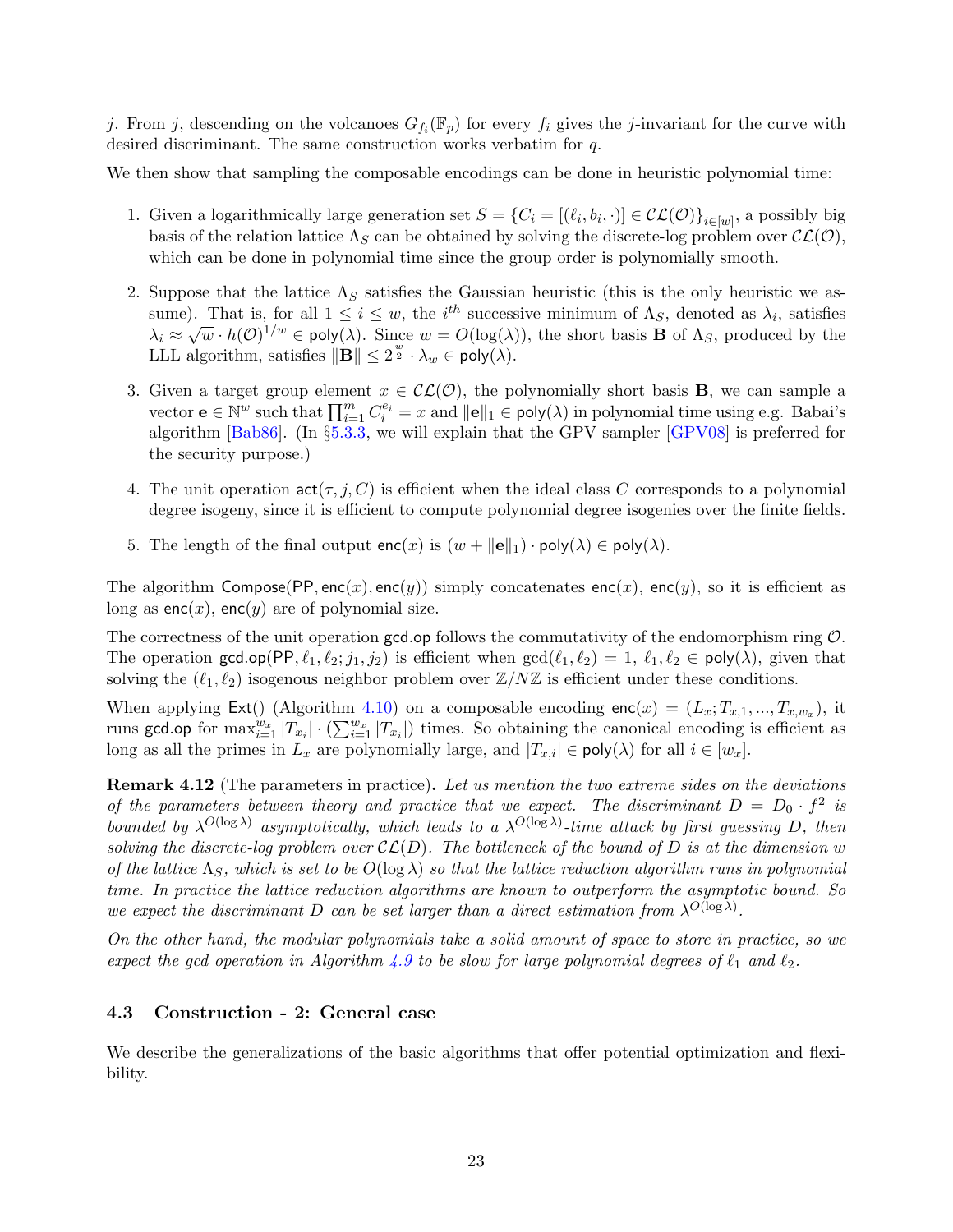Composing non-coprime degree encodings using "ladders". In the basic setting of the composable encodings, the group operation is feasible only for encodings with relatively prime degrees. To support the compositions of non-relatively prime degree encodings, say the shared prime degree is  $\ell$ , we can include in the public parameter the encodings of  $\{x^i\}_{i\in[k]}$ , where  $x = [(\ell, b, \cdot)]$ , k is a polynomial. This then supports the composition of two encodings whose sum of exponents on the degree  $\ell$  is  $\leq k$ .

Sampling ladders has the benefit of supporting bounded number of shared-degree compositions. In some settings of the applications (e.g. in the broadcast encryption where the number of users is bounded a priori), ladders enable stateless encoding sampling algorithms.

<span id="page-25-0"></span>**Algorithm 4.13** (Sampling a ladder). Given a polynomially large prime  $\ell$ , a polynomial k, and an element  $x = [(\ell, b, \cdot)] \in \mathcal{CL}(D)$ , sample a ladder for degree  $\ell$  of length k as follows:

- 1. For  $i = 1$  to k: compute  $j_i := \text{act}(\tau, j_{i-1}, x)$ . (Recall  $j_0$  is the identity from the public parameter.)
- 2. Let ladder( $\ell$ ) :=  $(j_1, ..., j_k)$ . Include ladder( $\ell$ ) in the public parameter.

For the convenience of the description of the group operation with ladders, let  $\iota(\ell, L)$  take as input an integer  $\ell$ , a list L, and output the index of  $\ell$  in L.

Algorithm 4.14 (Composition with ladders). The algorithm Compose(PP, enc(x), enc(y)) parses  ${\sf enc}(x)=(L_x;T_{x,1},...,T_{x,w_x}),\ {\sf enc}(y)=(L_y;T_{y,1},...,T_{y,w_y}),\ produces\ the\ composable\ encoding\ of\ z=0.$  $x \circ y$  as follows:

1. Let  $L_z = L_x \cup L_y$ .

2. For all  $\ell \in L_x \backslash L_x \cap L_y$ , let  $T_{z,\iota(\ell,L_z)} = T_{x,\iota(\ell,L_x)}$ ; for all  $\ell \in L_y \backslash L_x \cap L_y$ , let  $T_{z,\iota(\ell,L_z)} = T_{y,\iota(\ell,L_y)}$ .

- 3. For all  $\ell \in L_x \cap L_y$ :
	- $\bullet$  If  $|\textsf{ladder}(\ell)| \geq |T_{x,\iota(\ell,L_x)}| + |T_{y,\iota(\ell,L_y)}|$ , then let  $T_{z,\iota(\ell,L_z)}$  be the list of the first  $|T_{x,\iota(\ell,L_x)}| +$  $|T_{y,\iota(\ell,L_y)}|$  elements in ladder( $\ell).$
	- If  $|\text{ladder}(\ell)| < |T_{x,\iota(\ell,L_x)}| + |T_{y,\iota(\ell,L_y)}|$ , then the composition is infeasible. Return "failure".
- 4. Output the composable encoding of z as  $\mathsf{enc}(z) = (L_z; T_{z,1},...,T_{z,|L_z|}).$

Sample the composable encoding of a random element. In the applications we are often required to sample (using the trapdoor) the composable encoding of a random element in G under the generation set  $S = \{C_i := [(\ell_i, b_i, \cdot)]\}_{i \in [w]}$  and. Let us call such an algorithm RandomSam $(\tau, S)$ . An obvious instantiation of RandomSam $(\tau, S)$  is to simply choose a random element x from  $\mathbb G$  first, then run TrapSam(PP,  $\tau$ , x) in Algorithm [4.4.](#page-21-1)

Alternatively, we can pick a random exponent vector  $\mathbf{e} \in [-B, B]^w$ , and let  $x = \prod_{i \in [w]} C_i^{e_i}$ . For proper choices of  $B$ ,  $w$ , and the set of ideals,  $x$  is with high min-entropy heuristically, but figuring out the exact distribution of x is difficult in general. If  $B$ ,  $w$ , and the set of ideals are chosen according to Lemma [2.5,](#page-13-1) then under GRH, x is statistically close to uniform over  $\mathcal{CL}(\mathcal{O})$ .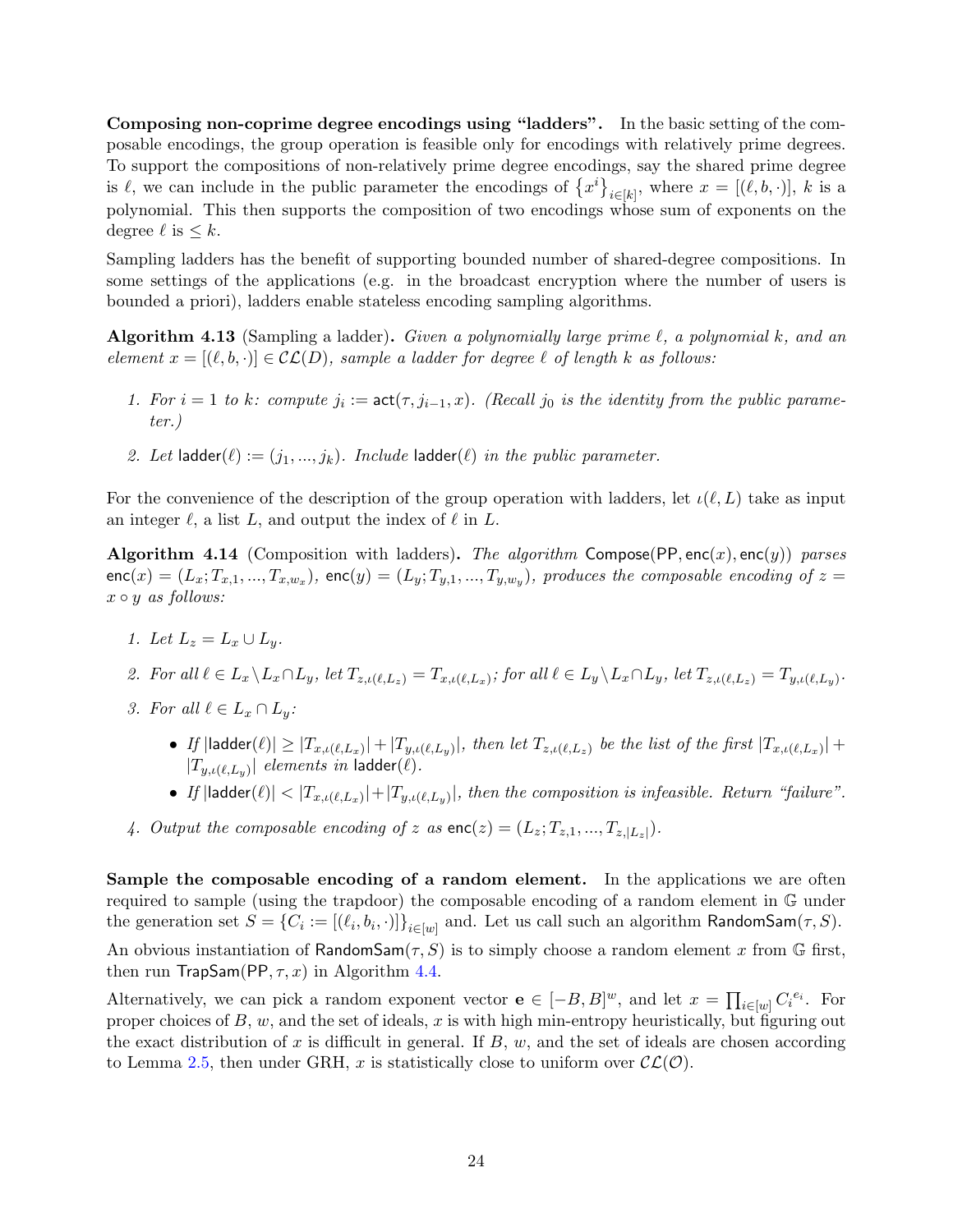Compressing the composable encoding using the partial extraction algorithm. In the basic setting, the composition of composable encodings keeps growing. In some application, it is tempting to compress the composable encodings as much as possible.

We provide a partial extraction algorithm, which takes two composable encodings  $enc(x)$ ,  $enc(y)$  and the public parameter as inputs. It outputs a j-invariant  $j_x$  as the canonical encoding of x, and a sequences of isogenies  $\phi_y = (\phi_1, ..., \phi_n)$  such that  $\phi_n \circ ... \circ \phi_1(j_x) = j_{x \circ y}$  (we abuse the notation by using the j-invariant to represent an elliptic curve with such a j-invariant), where  $j_{x\circ y}$  is the canonical encoding of  $x \circ y$ , n is the number of the j-invariants in enc(y). In other words,  $\phi_y$  represents the ideal class  $C_y \in \mathbb{G}$  defined by enc(y). The one-side partial extraction algorithm is useful in the situation where the encoding  $enc(x)$  is relatively long and needs to be compressed, the encoding  $enc(y)$  is relatively short and doesn't have to be compressed.

Now we present the partial extraction algorithm. The algorithm first runs the basic extraction algo-rithm Ext(PP, ·) on enc(x) (cf. Algorithm [4.10\)](#page-22-2), then produces  $\phi_y$  using enc(y) and the intermediate information from  $Ext(PP, enc(x))$ .

<span id="page-26-0"></span>**Algorithm 4.15.** Partial.Ext(PP, enc(x), enc(y)) maintains a pair of lists  $(U, V)$ , where U stores a list of j-invariants  $(j_1, ..., j_{|U|})$ , V stores a list of degrees where the i<sup>th</sup> entry of V is the degree of isogeny between  $j_i$  and  $j_{i-1}$  (when  $i = 1$ ,  $j_{i-1}$  is the  $j_0$  in the public parameter). The lengths of U and V are always equal during the execution of the algorithm.

The algorithm parses  $enc(x) = (L_x; T_{x,1},...,T_{x,w_x})$ ,  $enc(y) = (L_y; T_{y,1},...,T_{y,w_y})$ , proceeds as follows:

- 1. Initialization: Let  $U := T_{x,1}, V := (L_{x,1}, ..., L_{x,1})$  of length  $|T_{x,1}|$ .
- 2. For  $i=2$  to  $w_x$ :
	- (a) Set  $u_{\text{temp}} := |U|$ .
	- (b) For  $k = 1$  to  $|T_{x,i}|$ :
		- *i.* Let  $t_{x,i,k,0}$  be the  $k^{th}$  j-invariant in  $T_{x,i}$ , *i.e.*  $j_{x,i,k}$ ;
		- ii. For  $h = 1$  to  $u_{\text{temp}}$ :
			- If  $k = 1$ , compute  $t_{x,i,k,h} := \gcd.open(PP, L_{x,i}, V_h; t_{x,i,k,h-1}, U_h);$
			- If  $k > 1$ , compute  $t_{x,i,k,h} := \gcd(op(PP, L_{x,i}, V_h; t_{x,i,k,h-1}, t_{x,i,k-1,h});$

iii. Append  $t_{x,i,k,u_{\text{temp}}}$  to the list U, append  $L_{x,i}$  to the list V.

- 3. Let  $j_x$  be the last entry of U.
- 4. Initialize a counter  $z := 1$ .
- 5. For  $i=1$  to  $w_u$ :
	- (a) Set  $u_{\text{temp}} := |U|$ .
	- (b) For  $k = 1$  to  $|T_{u,i}|$ :
		- *i.* Let  $t_{y,i,k,0}$  be the  $k^{th}$  j-invariant in  $T_{y,i}$ , *i.e.*  $j_{y,i,k}$ ;
		- ii. For  $h = 1$  to  $u_{temp}$ :
			- If  $k = 1$ , compute  $t_{u,i,k,h} := \gcd(op(\text{PP}, L_{u,i}, V_h; t_{u,i,k,h-1}, U_h);$
			- If  $k > 1$ , compute  $t_{y,i,k,h} := \gcd.open(\mathsf{PP}, L_{y,i}, V_h; t_{y,i,k,h-1}, t_{y,i,k-1,h});$
		- iii. Let  $j_{temp}$  be the last entry in  $U$ .
		- iv. (\*) Produce an isogeny  $\phi_z$  of degree  $L_{y,i}$  such that  $\phi_z(j_{temp}) = t_{y,i,k,u_{temp}}$ .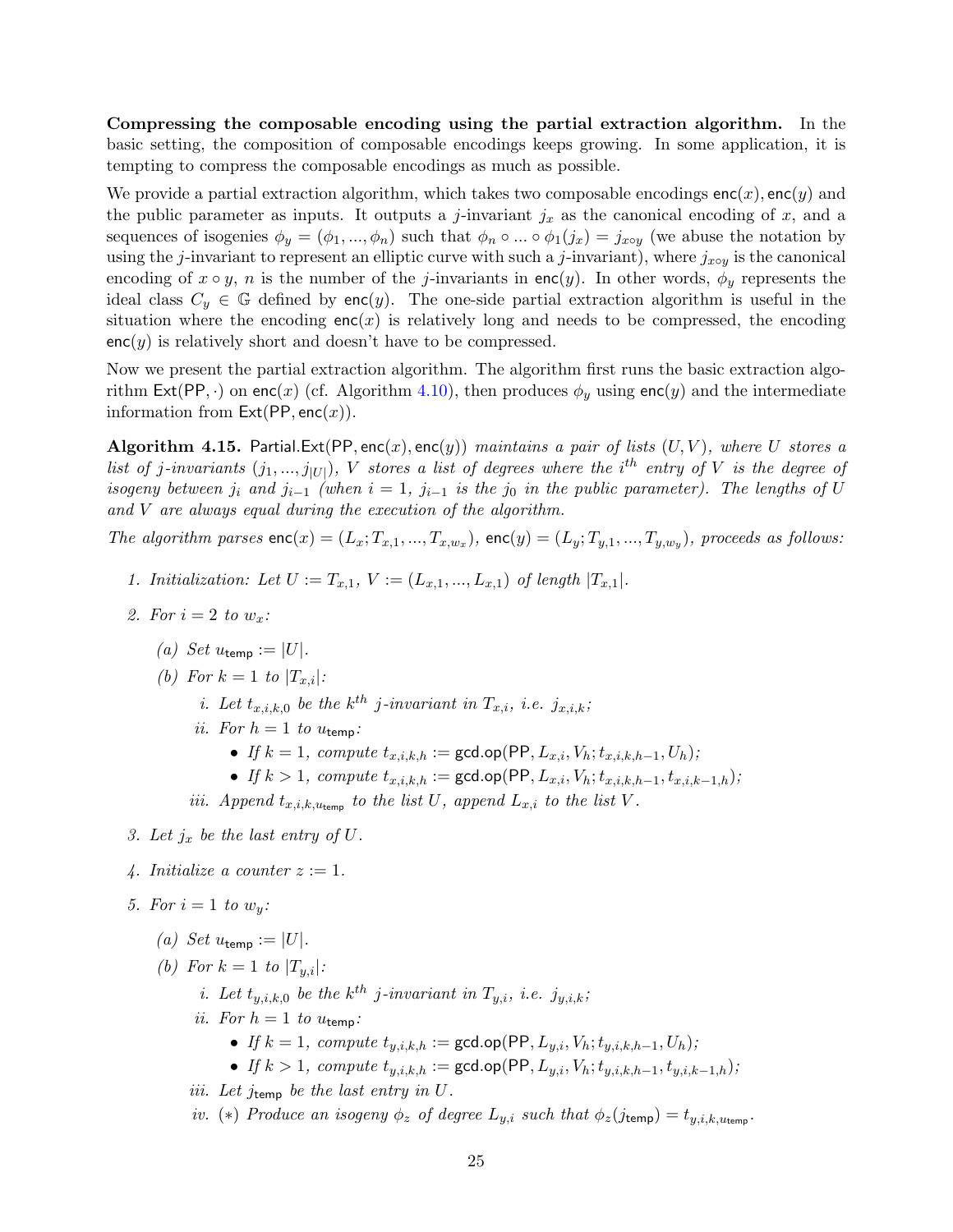- v. Increase the counter  $z := z + 1$ .
- vi. Append  $t_{u,i,k,u_{\text{temp}}}$  to the list U, append  $L_{u,i}$  to the list V.
- 6. Let  $\phi_y := (\phi_1, ..., \phi_n)$ , where  $n = z 1$ .
- 7. Output  $j_x$  and  $\phi_y$ .

Note that the operation (∗) can be performed efficiently due to Proposition [3.9.](#page-18-2)

The partial extraction algorithm is used in the directed transitive signature scheme to compress a composed signature. In fact, in the DTS scheme, we need to efficiently verify that  $\phi_y$  does represent the ideal class  $C_y \in \mathbb{G}$  defined by enc(y). We don't know how to verify that solely from enc(y) and the rational polynomial of  $\phi_y$  over  $\mathbb{Z}/N\mathbb{Z}$ . (As mentioned in Remark [4.5,](#page-21-2) it is not clear how to recover the explicit ideal class C given an isogeny  $\phi$  over  $\mathbb{Z}/N\mathbb{Z}$ . Of course we can recover the norm of the ideal from the degree of  $\phi$ , but normally there are two ideals of the same prime norm.) Instead we provide a succinct proof on the correctness of the execution of Algorithm [4.15.](#page-26-0)

Let us recall the definition of a succinct non-interactive argument (SNARG).

**Definition 4.16.** Let  $C = \{C_{\lambda} : \{0,1\}^{g(\lambda)} \times \{0,1\}^{h(\lambda)} \to \{0,1\}\}_{\lambda \in \mathbb{N}}$  be a family of Boolean circuits. A SNARG for the instance-witness relation defined by  $C$  is a tuple of efficient algorithms (Gen, Prove, Verify)  $defined$  as:

- Gen( $1^{\lambda}$ ) take the security parameter  $\lambda$ , outputs a common reference string CRS.
- Prove(CRS, x, w) takes the CRS, the instance  $x \in \{0,1\}^{g(\lambda)}$ , and a witness  $w \in \{0,1\}^{h(\lambda)}$ , outputs a proof  $\pi$ .
- Verify(CRS,  $x, \pi$ ) takes as input an instance x, and a proof  $\pi$ , outputs 1 if it accepts the proof, and 0 otherwise.

It satisfies the following properties:

• Completeness: For all  $x \in \{0,1\}^{g(\lambda)}$ ,  $w \in \{0,1\}^{h(\lambda)}$  such that  $C(x, w) = 1$ :

 $Pr[Verify(CRS, x, Prove(CRS, x, w)) = 1] = 1.$ 

• Soundness: For all  $x \in \{0,1\}^{g(\lambda)}$  such that  $C(x, w) = 0$  for all  $w \in \{0,1\}^{h(\lambda)}$ , for all polynomially bounded cheating prover  $P^*$ :

$$
\Pr[\mathsf{Verify}(\mathsf{CRS}, x, P^*(\mathsf{CRS}, x)) = 1] \le \mathsf{negl}(\lambda).
$$

• Succinctness: There exists a universal polynomial  $Q$  (independent of  $C$ ) such that Gen runs in time  $Q(\lambda + \log |\mathcal{C}_{\lambda}|)$ , the length of the proof output by Prove is bounded by  $Q(\lambda + \log |\mathcal{C}_{\lambda}|)$ , and Verify runs in time  $Q(\lambda + g(\lambda) + \log |\mathcal{C}_{\lambda}|)$ .

A construction of SNARG in the random oracle model is given by [\[Mic00\]](#page-51-10).

With a SNARG in hand, we can add in Algorithm [4.15](#page-26-0) a proof  $\pi$  for the instance (enc(y),  $\phi_y$ ) and statement "there exists an encoding enc(x) such that  $\phi_y$  is computed from running a circuit that instantiates Algorithm [4.15](#page-26-0) on inputs  $enc(x)$ ,  $enc(y)$ ". Here the public parameter PP is hardcoded in the circuit. The encoding  $enc(x)$  is the witness in the relation. The soundness of SNARG guarantees that  $\phi_y$  is an isogeny that corresponds to an O-ideal represented by enc(y). The succinctness of SNARG guarantees that the length of the proof  $\pi$  is poly log( $|enc(x)|$ ) and the time to verify the proof is  $poly(|enc(y)|, log(|enc(x)|)).$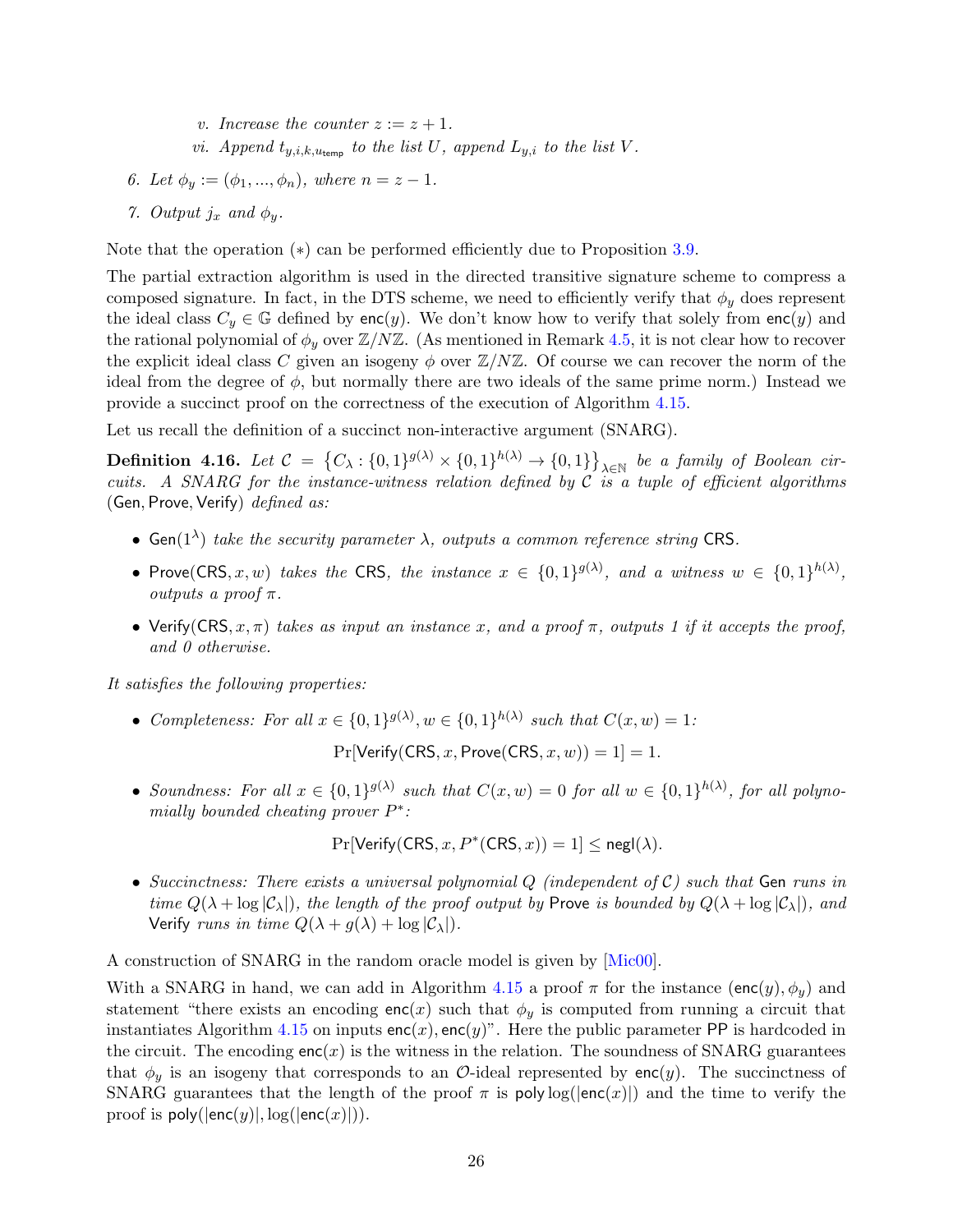Alternative choices for the class group. Ideally we would like to efficiently sample an imaginary quadratic order  $\mathcal O$  of large discriminant D, together with the class number  $h(D)$ , a generation set  $\{C_i\}$  and a short basis **B** for  $\Lambda_{\mathcal{O}}$ , and two large primes p, q as well as curves  $E_{0,\mathbb{F}_p}, E_{0,\mathbb{F}_q}$  such that  $\text{End}(E_{0,\mathbb{F}_p}) \simeq \text{End}(E_{0,\mathbb{F}_q}) \simeq \mathcal{O}$ . In Section [5](#page-28-0) we will explain that if  $|D|$  is polynomial then computing the group inversion takes polynomial time, so we are forced to choose a super-polynomially large |D|. On the other hand, there is no polynomial time solution for the task of choosing a square-free discriminant D with a super-polynomially large  $h(D)$  (see, for instance, [\[HM00\]](#page-51-11)).

In the basic setting of the parameter, we have described a solution where the resulting  $D$  is not square-free, of size  $\approx \lambda^{O(\log \lambda)}$ , and polynomially smooth. Here we provide the background if one would like to work with a square-free discriminant D. In this case, O, the ring of integers of  $\mathbb{Q}(\sqrt{D})$ , is the maximal order of an imaginary quadratic field K.

According to the Cohen-Lenstra heuristics [\[CL84\]](#page-49-10), about 97.7575% of the imaginary quadratic fields K have the odd part of  $\mathcal{CL}(\mathcal{O}_K)$  cyclic. If we choose D such that  $|D| \equiv 3 \text{ mod } 4$  and is a prime, then  $h(D)$  is odd (by genus theory). So we might as well assume that  $\mathcal{CL}(\mathcal{O}_K)$  is cyclic with odd order.

For a fixed discriminant D, heuristically about half of the primes  $\ell$  satisfies  $\left(\frac{D}{\ell}\right) = 1$ , so there are polynomially many ideals of polynomially large norm that can be used in the generation set.

However, it is not clear how to efficiently choose p, q and curves  $E_{0,\mathbb{F}_p}$ ,  $E_{0,\mathbb{F}_q}$  such that the endomorphism rings of  $E_{0,\mathbb{F}_p}$  and  $E_{0,\mathbb{F}_q}$  have the given discriminant D of super-polynomial size. The classical CM method (cf.  $[LZ94]$  and more) requires computing the Hilbert class polynomial  $H_D$ , whose cost grows proportional to  $|D|$ . Let us remark that the CM method might be an overkill, since we do not need to specify the number of points  $\#(E_{0,\mathbb{F}_p}(\mathbb{F}_p))$  and  $\#(E_{0,\mathbb{F}_q}(\mathbb{F}_q))$ . However, we do not know any other better methods.

## <span id="page-28-0"></span>5 Cryptanalysis

In this section we will discuss our cryptanalysis attempts, and the countermeasures.

Central to the security of our cryptosystem is the conjectured hardness of solving various problems over  $\mathbb{Z}/N\mathbb{Z}$  without knowing the factors of N. So we start from the feasibility of performing several individual computational tasks over  $\mathbb{Z}/N\mathbb{Z}$ ; then focus on the  $(\ell, \ell^2)$ -isogenous neighbor problem over  $\mathbb{Z}/N\mathbb{Z}$ , whose hardness is necessary for the security of our candidate TGII; finally address all the other attacks in the TGII construction.

### <span id="page-28-1"></span>5.1 The (in)feasibility of performing computations over  $\mathbb{Z}/N\mathbb{Z}$

The task of finding roots of polynomials of degree  $d \geq 2$  over  $\mathbb{Z}/N\mathbb{Z}$  sits in the subroutines of many potential algorithms we need to consider, so let us begin with a clarification on the status of this problem. Currently, no polynomial time algorithm is known for solving this problem in general. The hardness of a few special instances have been extensively studied. They fall into the following three categories:

1. For certain families of polynomials, it is known that finding a root of them over  $\mathbb{Z}/N\mathbb{Z}$  is as hard as factorizing N. For example, the family of polynomials  $\{f_a(x) = x^2 - a\}_{a \in (\mathbb{Z}/N\mathbb{Z})^{\times}}$ whose potential roots are the solutions for the quadratic residue problem [\[Rab79\]](#page-52-11).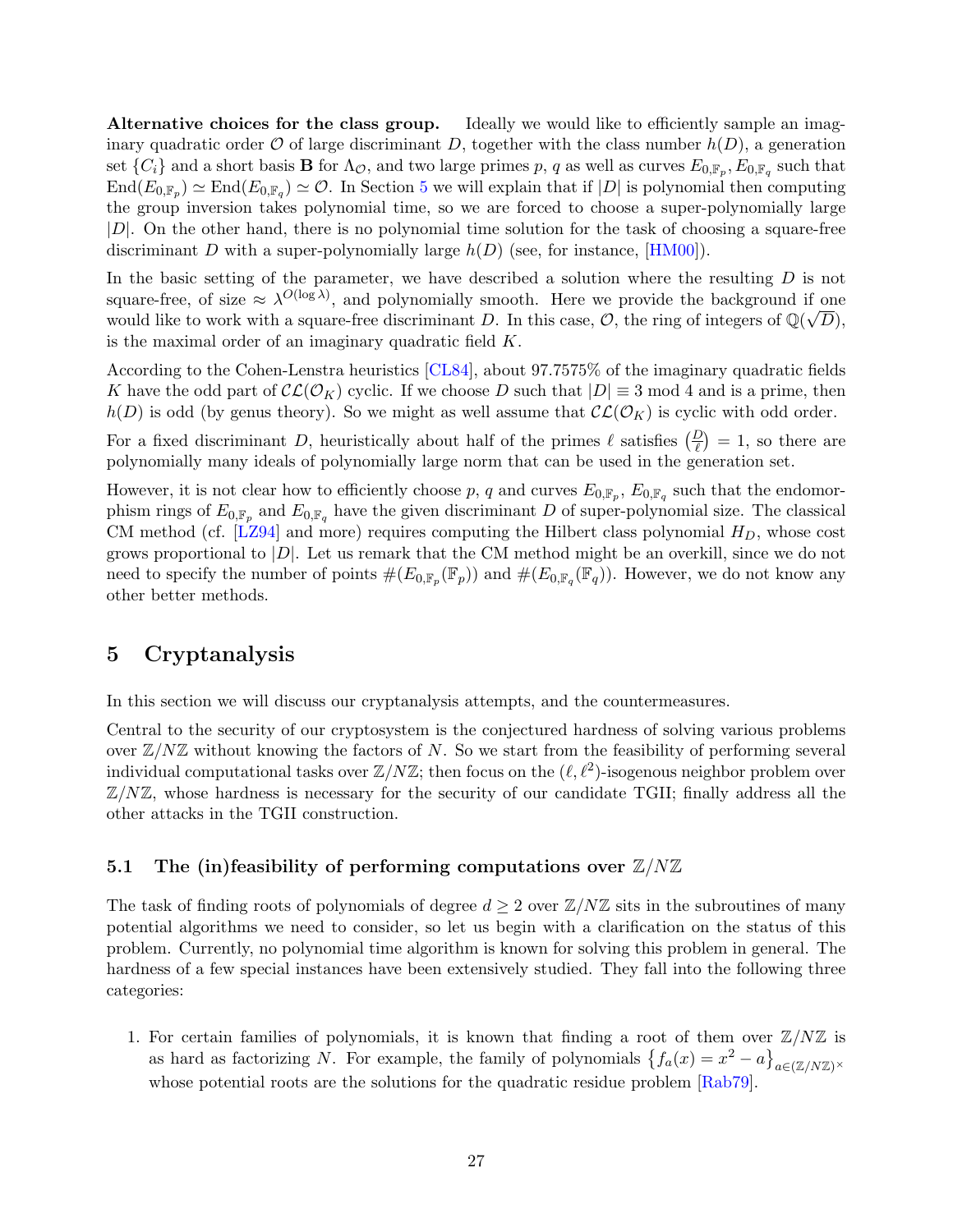- 2. There are families of polynomials, where finding at least one root is feasible. For example, if a root of a polynomial over  $\mathbb{Z}/N\mathbb{Z}$  is known to be the same as the root over Q, then we can use LLL [\[LLL82\]](#page-51-12); or if a root is known to be smaller than roughly  $O(N^{1/d})$ , then Coppersmith-type algorithms can be used to find such a root [\[Cop97\]](#page-49-11). But these families of polynomials only form a negligible portion of all the polynomials with polynomially bounded degrees.
- 3. The majority of the polynomials seem to live in the third case, where finding a root is conjectured to be hard, however the hardness is not known to be based on integer factorization. Among them, some specific families are even conjectured to be unlikely to have a reduction from integer factorization. For example, when  $gcd(3, \phi(N)) = 1$ , the family of polynomials  ${f_a(x) = x^3 - a}_{a \in (\mathbb{Z}/N\mathbb{Z})^{\times}}$  is conjectured to be hard to solve, and unlikely to be as hard as integer factorization [\[BV98\]](#page-49-12).

#### <span id="page-29-0"></span>5.1.1 Feasible information from a single  $j$ -invariant

Let  $N = pq$ , as before, where p and q are large primes. From any  $j \in \mathbb{Z}/N\mathbb{Z}, j \neq 0, 1728$ , we can easily find the coefficients a and b of the Weierstrass form of an elliptic curve  $E(\mathbb{Z}/N\mathbb{Z})$  with  $j(E) = j$ by computing  $a = 3j(1728 - j), b = 2j(1728 - j)^2$ . However, this method does not guarantee that the curve belongs to a specific isomorphism class (there are four of them). By choosing a value  $u \in (\mathbb{Z}/N\mathbb{Z})^{\times}$  and let  $a^* = u^4a, b^* = u^6b$  one gets the coefficient of another curve with the same j-invariant, each belonging to one of the four isomorphism classes.

On the other hand, choosing a curve over  $\mathbb{Z}/N\mathbb{Z}$  with a given j-invariant together with a point on the curve seems tricky. Note that there are methods of sampling a curve with a known  $\ell$ -torsion point over  $\mathbb{Z}/N\mathbb{Z}$  (cf. [\[Kub76,](#page-51-13) [Sut12a\]](#page-52-12)). But with the additional constraint on the *j*-invariant, these methods seem to require solving a non-linear polynomial over  $\mathbb{Z}/N\mathbb{Z}$ .

Nevertheless, it is always feasible to choose a curve together with the x-coordinate of a point on it, since a random  $x \in \mathbb{Z}/N\mathbb{Z}$  is the x-coordinate of some point on the curve with probability roughly 1  $\frac{1}{2}$ . It is also known that computing the multiples of a point P over  $E(\mathbb{Z}/N\mathbb{Z})$  is feasible solely using the x-coordinate of P (cf. [\[Dem93\]](#page-50-10)). The implication of this is that we should at the very least not give out the group orders of the curves involved in the scheme. More precisely, we should avoid the j-invariants corresponding to curves (or their twists) with polynomially smooth cardinalities over either  $\mathbb{F}_p$  or  $\mathbb{F}_q$ . Otherwise Lenstra's algorithm [\[Len87\]](#page-51-8) can be used to factorize N.

In our application we also assume that the endomorphism rings of  $E(\mathbb{F}_p)$  and  $E(\mathbb{F}_q)$  are isomorphic and not given out to begin with. Computing the discriminant of  $\mathcal{O} \simeq \text{End}(E(\mathbb{F}_p)) \simeq \text{End}(E(\mathbb{F}_q))$ or the number of points of E over  $\mathbb{Z}/N\mathbb{Z}$  seems to be hard given only N and a j-invariant. In fact Kunihiro and Koyama (and others) have reduced factorizing N to computing the number of points of general elliptic curves over  $\mathbb{Z}/N\mathbb{Z}$  [\[KK98\]](#page-51-14). However, these reductions are not efficient in the special case, where the endomorphism rings of  $E(\mathbb{F}_p)$  and  $E(\mathbb{F}_q)$  are required to be isomorphic. So, the result of [\[KK98\]](#page-51-14) can be viewed as evidence that the polynomial time algorithms for counting points on elliptic curves over finite fields may fail over  $\mathbb{Z}/N\mathbb{Z}$  without making use of the fact that the endomorphism rings of  $E(\mathbb{F}_p)$  and  $E(\mathbb{F}_q)$  are isomorphic.

#### <span id="page-29-1"></span>5.1.2 Computing explicit isogenies over  $\mathbb{Z}/N\mathbb{Z}$  given more than one *j*-invariant

Let  $\ell$  be a prime. We will be concerned with degree  $\ell$  isogenies. If we are only given a single j-invariant  $j_1 \in \mathbb{Z}/N\mathbb{Z}$ , then finding an integer  $j_2$  such that  $\Phi_{\ell}(j_1, j_2) = 0$  (mod N) seems hard.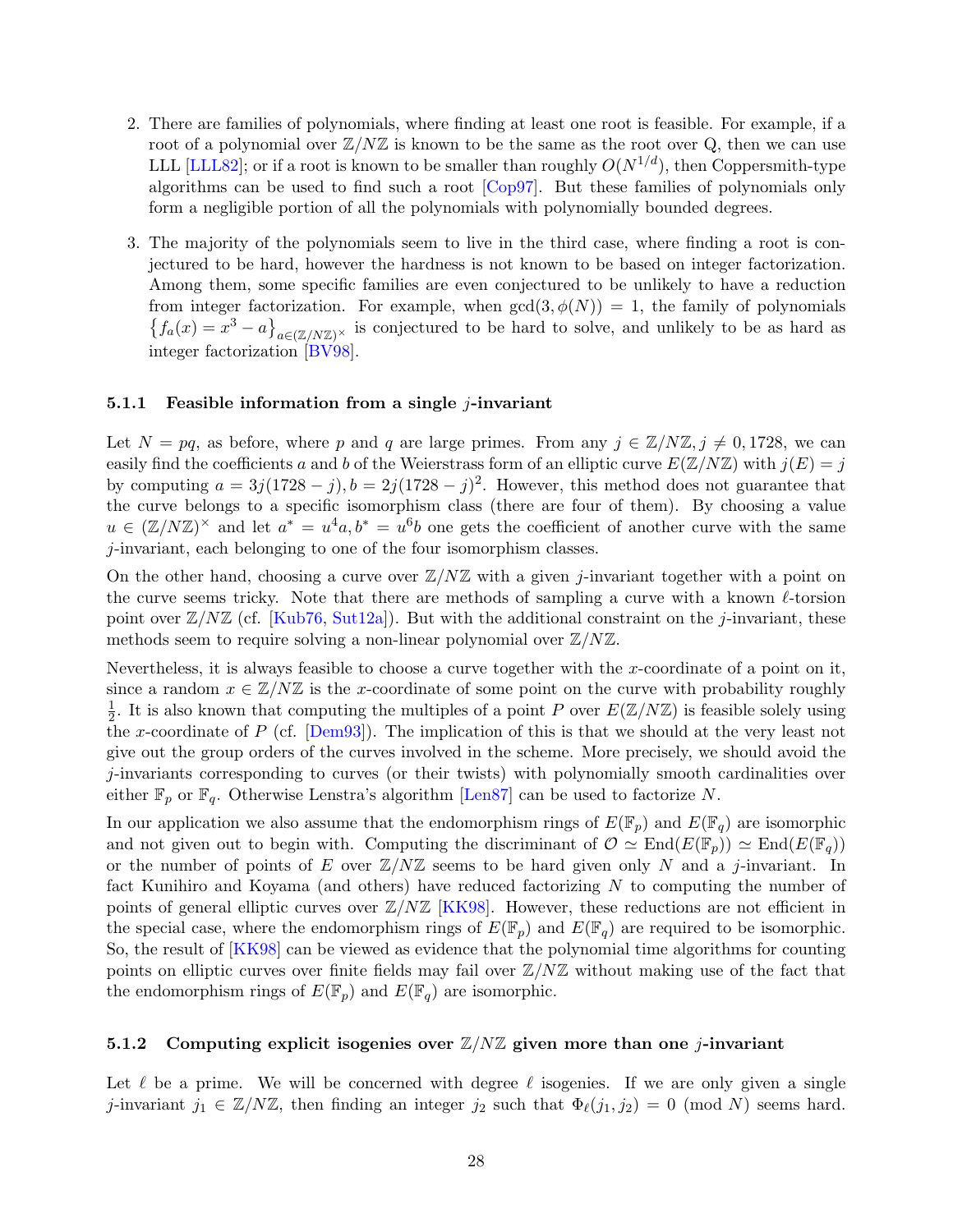

<span id="page-30-1"></span>Figure 6: A pictorial description of the  $(\ell, \ell^2)$ -isogenous neighbor problem.

We remark that Theorem [3.3](#page-14-4) does not guarantee that finding  $j_2$  is as hard as factoring when the endomorphism rings of  $E(\mathbb{F}_p)$  and  $E(\mathbb{F}_q)$  are isomorphic. However, as of now, we do not know how to make use of the condition that the endomorphism rings are isomorphic to mount an attack on the problem.

Of course, in the construction of a TGII, we are not only given a single j-invariant, but many jinvariants with each neighboring pair of them satisfying the  $\ell^{th}$  modular polynomial, a polynomial degree  $\ell + 1$ . We will study what other information can be extracted from these neighboring jinvariants.

In Proposition [3.9,](#page-18-2) we have explained that given two integers  $j_1, j_2 \in \mathbb{Z}/N\mathbb{Z}$  such that  $\Phi_{\ell}(j_1, j_2) = 0$ over  $\mathbb{Z}/N\mathbb{Z}$ , the elliptic curves  $E_1, E_2$ , and the kernel polynomial  $h(x)$  of an isogeny  $\phi$  from  $E_1, E_2$ can be computed in time polynomial in  $\ell, \log(N)$ . However, it is not clear how to use the explicit expression of  $\phi$  to break factoring or solve the inversion problem.

A natural next step is to recover a point in the kernel of  $\phi$ , but it is also not clear how to recover even the x-coordinate of a point in the kernel when  $\ell \geq 5$ . For  $\ell = 3$ , on the other hand, the kernel polynomial does reveal the x-coordinate of a point P in the kernel  $G \subset E_1[3]$  (note that  $h(\cdot)$  is of degree 1 in this particular case). But revealing the x-coordinate of a point  $P \in E_1[3]$  does not immediately break factoring, since 3P is O over both  $\mathbb{F}_p$  and  $\mathbb{F}_q$ . At this moment we do not know of a full attack from a point in  $\text{ker}(\phi)$ . Nevertheless, we still choose to take an additional safeguard by avoiding the use of 3-isogenies since it reveals the x-coordinate of a point in  $E_1[3]$ , and many operations on elliptic curves are feasible given the x-coordinate of a point.

## <span id="page-30-0"></span>5.2 Tackling the  $(\ell, \ell^2)$ -isogenous neighbor problem

The hardness of infeasible inversion of our group representation in fact relies on the hardness of the following generalization of the  $(\ell, \ell^2)$ -isogenous neighbor problem (cf. Definition [3.6\)](#page-16-1). Let the modulus  $N = pq$ , where the large prime factors p and q are hidden. Let  $\ell$  be the degree of the isogenies. For a polynomially large  $k \in \mathbb{N}$  and a given a sequence of integers  $j_0, j_1, j_2, \dots j_k$  such that  $\Phi_{\ell}(j_{i-1}, j_i) = 0 \pmod{N}$  for all  $i \in [k]$ , the problem asks to find an integer  $j_{-1}$  such that  $\Phi_{\ell^{i+1}}(j_{-1}, j_i) = 0 \pmod{N}$  for all  $i \in [k]$ . In addition, for all  $i \in \{0, 1, ..., k\}$  the endomorphism rings of  $E_{i,\mathbb{F}_p}$ ,  $E_{i,\mathbb{F}_q}$  are isomorphic to an imaginary quadratic order  $\mathcal{O}$  ( $\mathcal{O}$  is supposed to be hidden for reasons to be explained later). See Figure [6](#page-30-1) for the pictorial description of the problem.

From the discussion in  $\S 5.1.2$  $\S 5.1.2$  we know that it is feasible to compute the kernel polynomials of the isogenies  $\phi_{i,i+1}$  and their duals  $\phi_{i+1,i}$ , for  $i = 0, ..., k-1$ . Denote these kernel polynomials by  $h_{i,i+1}$ and  $h_{i+1,i}$  respectively. If one can compute the kernel polynomial  $h_{0,-1}$  of the isogeny  $\phi_{0,-1}$  that maps from  $j_0$  to j one can then solve the  $(\ell, \ell^2)$ -problem. Since  $h_{0,1}$  can be recovered, there is a chance of obtaining  $h_{0,-1}$  from  $h_{0,1}$ . As mentioned in Remark [2.3,](#page-12-1) over a finite field, the two kernel polynomials  $h_{0,-1}$  and  $h_{0,1}$  of the two horizontal isogenies can be explicitly related via the Frobenius endomorphism. However it is not clear how to use the relation over  $\mathbb{Z}/N\mathbb{Z}$ .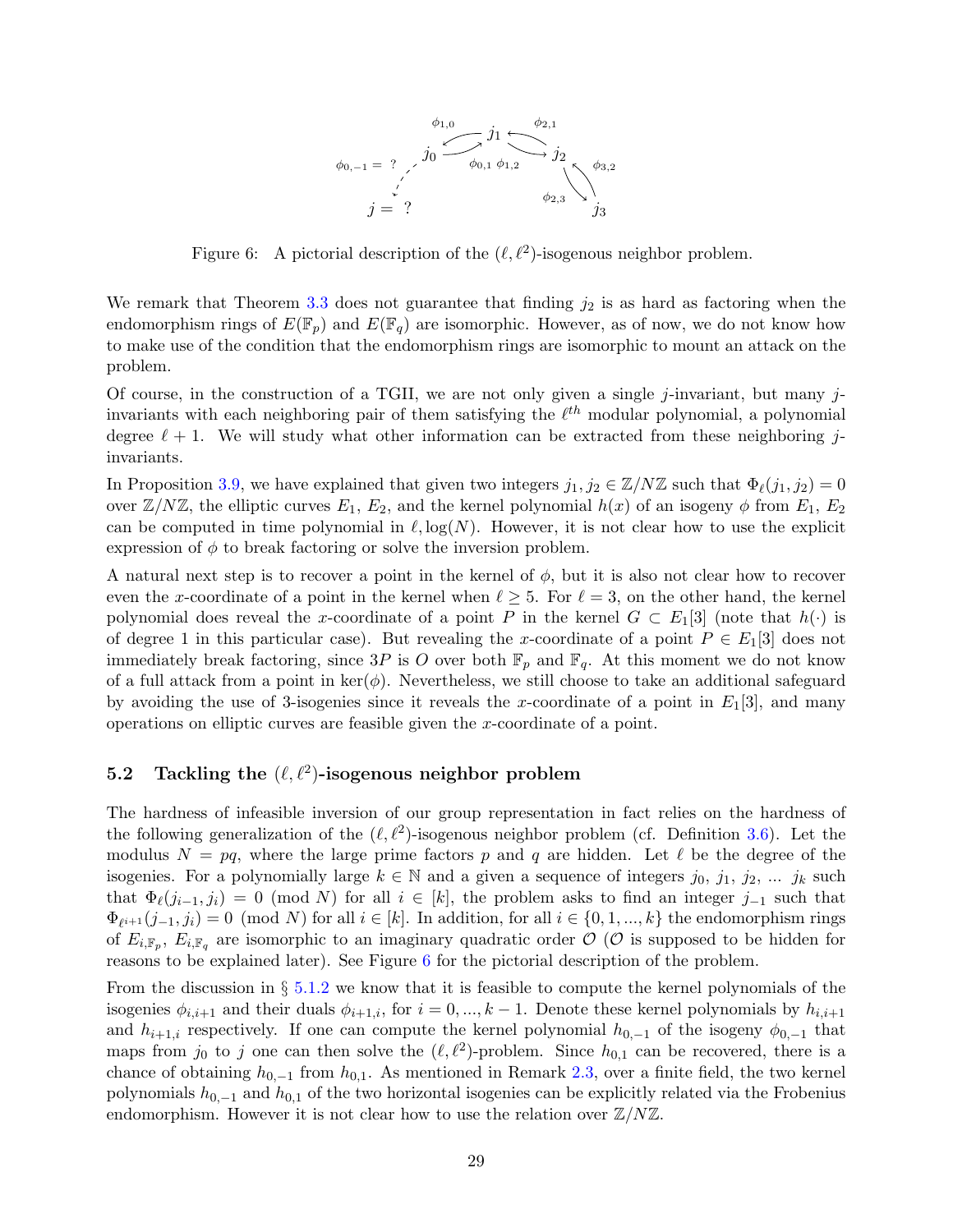Another attempt is to see if  $\phi_{1,0}(\ker(\phi_{1,2}))$  gives  $\ker(\phi_{0,-1})$  (the map  $\phi_{1,0}(\ker(\phi_{1,2}))$  can be computed using Newton's identities). However, applying  $\phi_{1,0}$  on the kernel subgroup  $G_{1,2}$  of  $\phi_{1,2}$  gives ker $(\phi_{0,1}),$ since  $\phi_{0,1} \circ \phi_{1,0}(G_{1,2}) = [\ell]G_{1,2} = O$ , so it does not give the desired kernel subgroup.

#### <span id="page-31-0"></span>5.2.1 Hilbert class polynomial attack

Let D be the discriminant of the imaginary quadratic order  $\mathcal O$  that we are working with. If computing the Hilbert class polynomial  $H_D$  is feasible, then we can solve the  $(\ell, \ell^2)$ -isogenous neighbor problem. Given  $j_0, j_1$  such that  $\Phi_{\ell}(j_0, j_1) = 0$ , compute the polynomial  $\gamma(x)$ ,

$$
\gamma(x) := \gcd(\Phi_{\ell}(j_0, x), \Phi_{\ell^2}(j_1, x), H_D(x)) \in (\mathbb{Z}/N\mathbb{Z})[x].
$$

The gcd of  $\Phi_{\ell}(j_0, x)$  and  $\Phi_{\ell^2}(j_1, x)$  gives a polynomial of degree  $\ell$ . The potential root they share with  $H_D(x)$  is the only one with the same endomorphism ring with j<sub>0</sub> and j<sub>1</sub>, which is j<sub>−1</sub>. So  $\gamma(x)$ is a linear function.

This attack is ineffective when D is super-polynomial.

#### <span id="page-31-1"></span>5.2.2 Deciding the direction of an isogeny on the volcano

Fix an isogeny volcano  $G_\ell(\mathbb{F}_q)$  over a finite field  $\mathbb{F}_q$ . As we mentioned, given a j-invariant j on  $G_\ell(\mathbb{F}_q)$ there are efficient algorithms that output all the  $\ell$ -isogenous neighbors of j. When there are 1 or 2 neighbors, we know j is at the bottom of the volcano (the case of 2 neighbors corresponding to when the volcano consists just of the surface). When there are more than 2 (i.e.  $\ell + 1$ ) neighbors, can we decide which isogeny is ascending, horizontal, or descending? The method mentioned in [\[Koh96,](#page-51-6) [FM02,](#page-50-5) [Sut13a\]](#page-53-3) takes a trial and error approach. It picks a random neighbor and goes forward, until the path reaches one of the terminating conditions. For instance, if it reaches a point where there is only one neighbor, then that means the path is descending; if the path forms a loop, or takes longer than the estimated maximum depth of the volcano, then the initial step is ascending or horizontal.

The only algorithm that is able to produce an isogeny with a designated direction is given by Ionica and Joux [\[IJ13\]](#page-51-15). They recognize an invariant related to the group structure of the curves lying on the same level of the volcano. The highlevel structure of the algorithm is as follows:

- 1. First decide the group structure via a pairing([\[IJ13\]](#page-51-15) uses reduced Tate pairing).
- 2. Then find the kernel subgroup with a property that depends on whether the desired isogeny is ascending, descending, or horizontal.

Either steps seem to carry out over  $\mathbb{Z}/N\mathbb{Z}$ . One of the main barriers is to compute (even the x-coordinate of) a point that sits in the specific subgroup of the curve.

The precise descriptions of the invariant and the algorithm are rather technical. So we only sketch the main theorem from [\[IJ13\]](#page-51-15), skipping many technical details. Let  $n \geq 0$ , let  $E[\ell^n](\mathbb{F}_{q^k})$  be the subgroup of points of order  $\ell^n$  defined over an extension field over  $\mathbb{F}_q$ . Let  $E[\ell^{\infty}](\mathbb{F}_q)$  be the  $\ell$ -Sylow subgroup of  $E(\mathbb{F}_q)$ .

Let m be an integer such that  $m \mid \#E(\mathbb{F}_q)$ . Let k be the embedding degree, i.e. the smallest integer that  $m \mid q^k - 1$ . Let  $T_m : E[m](\mathbb{F}_{q^k}) \times E(\mathbb{F}_{q^k})/mE(\mathbb{F}_{q^k}) \to \mu_m$  be the reduced Tate pairing, where  $\mu_m$  denotes the  $m^{th}$  roots of unity. Furthermore, define the symmetric pairing

$$
S(P,Q) = (T_{\ell^n}(P,Q) T_{\ell^n}(Q,P))^{1/2},
$$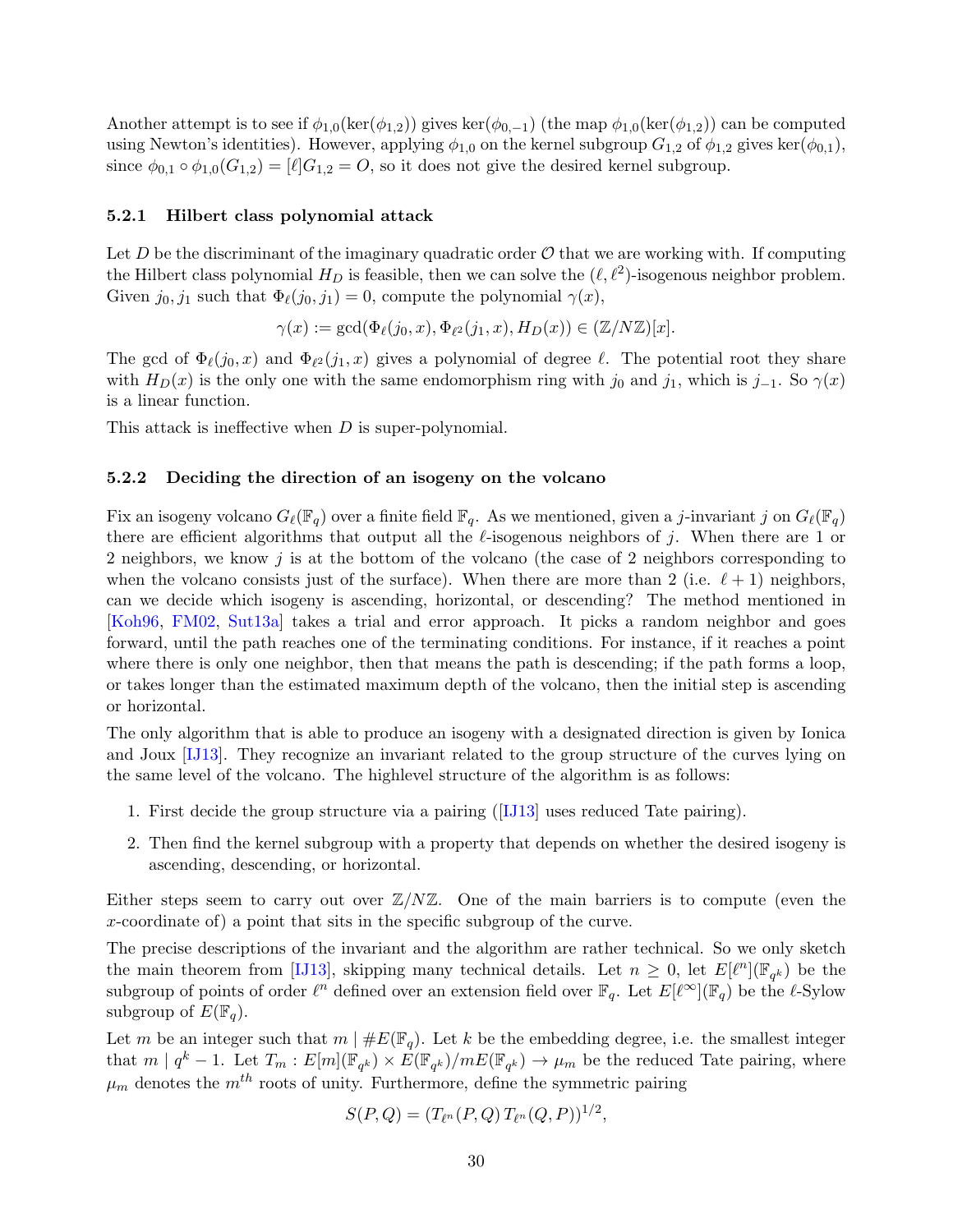and call  $S(P, P) = T_{\ell^n}(P, P)$  the self-pairing of P.

**Theorem 5.1** (The main theorem of  $[IJ13]$ , informally). Let E be an elliptic curve defined a finite field  $\mathbb{F}_q$  and let  $E[\ell^{\infty}](\mathbb{F}_q)$  be isomorphic to  $\mathbb{Z}/\ell^{n_1}\mathbb{Z} \times \mathbb{Z}/\ell^{n_2}\mathbb{Z}$  with  $n_1 \geq n_2 \geq 1$ . Then

- Suppose P is a  $\ell^{n_2}$ -torsion point such that  $T_{\ell^{n_2}}(P, P)$  is a primitive  $\ell^{n_2}$ th root of unity. Then the  $\ell$ -isogeny whose kernel is generated by  $\ell^{n_2-1}P$  is descending.
- Suppose certain condition holds, and let P be a  $\ell^{n_2}$ -torsion point with degenerate self-pairing. Then the  $\ell$ -isogeny whose kernel is generated by  $\ell^{n_2-1}P$  is either ascending or horizontal. Moreover, for any  $\ell^{n_2}$ -torsion point Q whose self-pairing is non-degenerate, the isogeny with kernel spanned by  $\ell^{n_2-1}Q$  is descending.

Carrying out the algorithm of finding an isogeny with a specific direction (say horizontal) requires finding (even merely the x-coordinate of) a point in the designated subgroup. Over a finite field, such points can be found efficiently by picking a random point R and compute  $P = \frac{\#(E(\mathbb{F}_q))}{r}R$ , where r is the order of the designated subgroup; then test if the candidate point  $P$  lies in the correct subgroup by taking pairing. Over  $\mathbb{Z}/N\mathbb{Z}$  it seems hard even to find a point with a specific order since we do not know  $\#E(\mathbb{Z}/N\mathbb{Z})$ . Even if we are able to find points in desired subgroups, there are additional technicalities such as computing pairing over  $\mathbb{Z}/N\mathbb{Z}$  (cf. [\[GM05\]](#page-50-11)).

In our application we are mostly interested in finding the unvisited neighbor over  $\mathbb{Z}/N\mathbb{Z}$  that lies on the same level of the volcano, which equals to finding the horizontal isogeny of a given curve. As we conjectured, the algorithm in [\[IJ13\]](#page-51-15) do not extend to  $\mathbb{Z}/N\mathbb{Z}$ . So if the task of finding an isogeny with a designated direction is feasible over  $\mathbb{Z}/N\mathbb{Z}$ , then it is likely to imply a new algorithm of the same task over the finite field, which seems to be challenging on its own.

#### <span id="page-32-0"></span>5.2.3 More about modular curves and characteristic zero attacks

Given j, solving  $\Phi_{\ell}(j, x)$  is not the only way to find the j-invariants of the  $\ell$ -isogenous curves. Alternative complex analytic (i.e. characteristic zero) methods have been discussed, for instance, in  $[E+98, Section 3]$  $[E+98, Section 3]$  $[E+98, Section 3]$ . However, these methods all involve solving polynomials of degree  $\geq 2$  to get started.

As mentioned in Section [2.2,](#page-10-0) the curve  $\mathbb{H}/\Gamma_0(\ell)$  parameterizes pairs of elliptic curves over  $\mathbb C$  related by a cyclic  $\ell$ -isogeny. The  $(\ell, \ell^2)$ -isogenous neighbor problem, on the other hand, concerns curves that are horizontally  $\ell$ -isogenous, i.e.  $\ell$ -isogenous and have the same endomorphism ring. To avoid an attack through characteristic zero techniques, we make sure that there is no immediate quotient of  $\mathbb H$  that parametrizes curves which are related with an  $\ell$ -isogeny and have the same endomorphism ring. Below, we first go over the well-known moduli description of modular curves<sup>[4](#page-32-1)</sup> to make sure that they don't lead to an immediate attack, and then show that there is indeed no quotient of H between  $\mathbb{H}/SL_2(\mathbb{Z})$  and  $\mathbb{H}/\Gamma_0(\ell)$ , so we don't have to worry about possible attacks on that end.

Let  $\Gamma := SL_2(\mathbb{Z})$ , and let  $\Gamma(\ell)$  and  $\Gamma_1(\ell)$  denote the congruence subgroups,

$$
\Gamma(\ell) := \left\{ \begin{pmatrix} a & b \\ c & d \end{pmatrix} \in SL_2(\mathbb{Z}) \middle| \begin{pmatrix} a & b \\ c & d \end{pmatrix} \equiv \begin{pmatrix} 1 & 0 \\ 0 & 1 \end{pmatrix} \pmod{\ell} \right\},\
$$

<span id="page-32-1"></span><sup>&</sup>lt;sup>4</sup>Recall that a modular curve is a quotient of the extended upper half plane by a congruence subgroup, and a congruence subgroup is a subgroup of  $SL_2(\mathbb{Z})$ , which contains  $\Gamma(\ell)$ .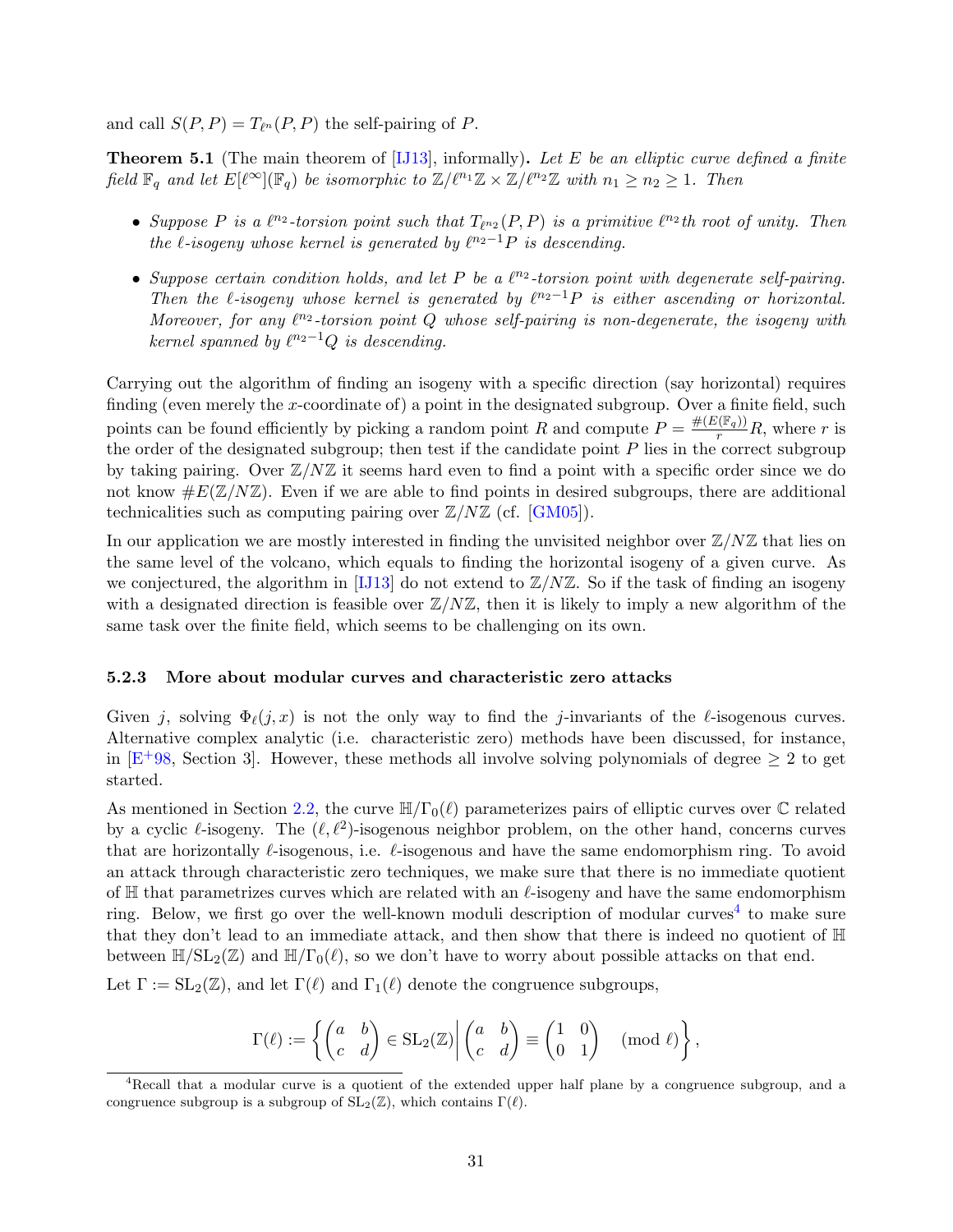$$
\Gamma_1(\ell) := \left\{ \begin{pmatrix} a & b \\ c & d \end{pmatrix} \in SL_2(\mathbb{Z}) \middle| \begin{pmatrix} a & b \\ c & d \end{pmatrix} \equiv \begin{pmatrix} 1 & * \\ 0 & 1 \end{pmatrix} \pmod{\ell} \right\}.
$$

It is well-known that the curves  $\mathbb{H}/\Gamma_1(\ell)$  and  $\mathbb{H}/\Gamma(\ell)$  parametrize elliptic curves with extra data on their  $\ell$ -torsion (cf. [\[Koh96\]](#page-51-6)).  $\mathbb{H}/\Gamma_1(\ell)$  parametrizes  $(E, P)$ , where P is a point on E having order exactly  $\ell$ , and  $\mathbb{H}/\Gamma(\ell)$  parametrizes triples  $(E, P, Q)$ , where  $E[\ell] = \langle P, Q \rangle$  and they have a fixed Weil pairing. These curves carry more information than the  $\ell$ -isogenous relation and they are not immediately helpful for solving the  $(\ell, \ell^2)$ -isogenous neighbor problem.

As for the quotients between  $\mathbb{H}/SL_2(\mathbb{Z})$  and  $\mathbb{H}/\Gamma_0(\ell)$ , the following lemma shows that there are indeed none.

**Lemma 5.2.** Let  $\ell$  be a prime. If  $H \leq \Gamma$  is such that  $\Gamma_0(\ell) \leq H \leq \Gamma$ , then either  $H = \Gamma_0(\ell)$  or  $H = \Gamma$ .

Proof. Let  $\sigma_1 = \begin{pmatrix} 1 & 1 \\ 0 & 1 \end{pmatrix}$ ,  $\sigma_2 = \begin{pmatrix} 1 & 0 \\ 1 & 1 \end{pmatrix}$ ,  $\sigma_3 = \sigma_1 \sigma_2^{-1}$ , and recall that  $SL_2(\mathbb{Z}/\ell\mathbb{Z}) = \langle \sigma_1, \sigma_2 \rangle = \langle \sigma_1, \sigma_3 \rangle$ . Recall that the natural projection  $\pi : \Gamma \to SL_2(\mathbb{Z}/\ell\mathbb{Z})$  is surjective. Assume that  $H \neq \Gamma_0(\ell)$ . This implies that  $\pi(H) = SL_2(\mathbb{Z}/\ell\mathbb{Z})$  (we shall give a proof below). Assuming this claim for the moment let  $g \in \Gamma \backslash H$ . Since  $\pi(\Gamma) = \pi(H)$  there exists  $h \in H$  such that  $\pi(g) = \pi(h)$ . Therefore,  $gh^{-1} \in \text{ker}(\pi) = \Gamma(\ell) \subset H$ . Therefore,  $g \in H$  and  $\Gamma = H$ .

To see that  $\pi(\Gamma) = \pi(H)$ , first note that since  $\Gamma_0(\ell) \subset H$  we have all the upper triangular matrices in  $\pi(H)$ . Next, let  $h = \begin{pmatrix} h_1 & h_2 \\ h_2 & h_3 \end{pmatrix}$  $\binom{h_1 \ h_2}{h_3 \ h_4} \in H \backslash \Gamma_0(\ell) \,\,\text{such that}\,\,\pi(h) = \left( \frac{\bar{h}_1}{\bar{h}_3} \frac{\bar{h}_2}{\bar{h}_4} \right)$  $\Big) \in \pi(H) \backslash \pi(\Gamma_0(\ell))$  (note that this difference is non-empty since otherwise  $\Gamma_0(\ell) = H$ .

We have two cases depending on  $\bar{h}_1 = 0$  or not. If  $\bar{h}_1 = 0$  then  $\bar{h}_3 \neq 0$  and  $\sigma_3 = \begin{pmatrix} \bar{h}_3^{-1} & \bar{h}_4 \\ 0 & \bar{h}_3 \end{pmatrix}$  $\pi(H)$ . On the other hand, if  $\bar{h}_1 \neq 0$  multiplying on the right by  $\begin{pmatrix} \bar{h}_1^{-1} & -\bar{h}_2 \\ 0 & \bar{h}_1 \end{pmatrix} \in \pi(H)$  we  $h^{-1} \in$  $\Big) \in \pi(H)$  we see that  $\left(\begin{smallmatrix} 1 & 0 \\ \bar{h}_3 \bar{h}_1^{-1} & 1 \end{smallmatrix}\right) \in \pi(H)$ . For any integer m, the m'th power of this matrix is  $\left(\begin{smallmatrix} 1 & 0 \\ m\bar{h}_3 \bar{h}_1^{-1} & 1 \end{smallmatrix}\right) \in \pi(H)$ . Taking  $m \equiv \bar{h}_1 \bar{h}_3^{-1}$  shows that  $\sigma_2 \in \pi(H)$ . This shows that  $\pi(H) = SL_2(\mathbb{Z}/\ell\mathbb{Z})$ .

Let us also remark that for special values of  $\ell$  the  $(\ell, \ell^2)$ -isogenous neighbor problem may be more prone to characteristic zero attacks (although we do not know of such an attack). For instance, for those  $\ell$  for which  $\mathbb{H}/\Gamma_0(\ell)$  (more precisely, its compactification  $X_0(\ell)$ ) is genus 0 or 1, it (may) have many rational points. These points, in turn, can be used to get points over  $\mathbb{Z}/N\mathbb{Z}$  without knowing the factorization of N. Nevertheless, we may just avoid these values in the system. As mentioned above, we currently do not see an attack based on this. This point is brought up just as an extra precautionary measure.

#### <span id="page-33-0"></span>5.3 Cryptanalysis of the candidate group with infeasible inversion

We now cryptanalyze the concrete candidate TGII. Recall the format of an encoding of a group element  $x$  from Definition [4.2:](#page-20-1)

$$
\mathsf{enc}(x) = (L_x; T_{x,1}, \dots, T_{x,w_x}) = ((p_{x,1}, \dots, p_{x,w_x}); (j_{x,1,1}, \dots, j_{x,1,e_{x,1}}), \dots, (j_{x,w_x,1}, \dots, j_{x,w_x,e_{x,w_x}})).
$$

The "exponent vector"  $\mathbf{e}_x \in \mathbb{Z}^{w_x}$  can be read from the encoding as  $\mathbf{e}_x = (T_{x,1}|,...,T_{x,w_x}|)$ .

We assume polynomially many composable encodings are published in the applications of a TGII. In down-to-earth terms it means the adversary is presented with polynomially many j-invariants on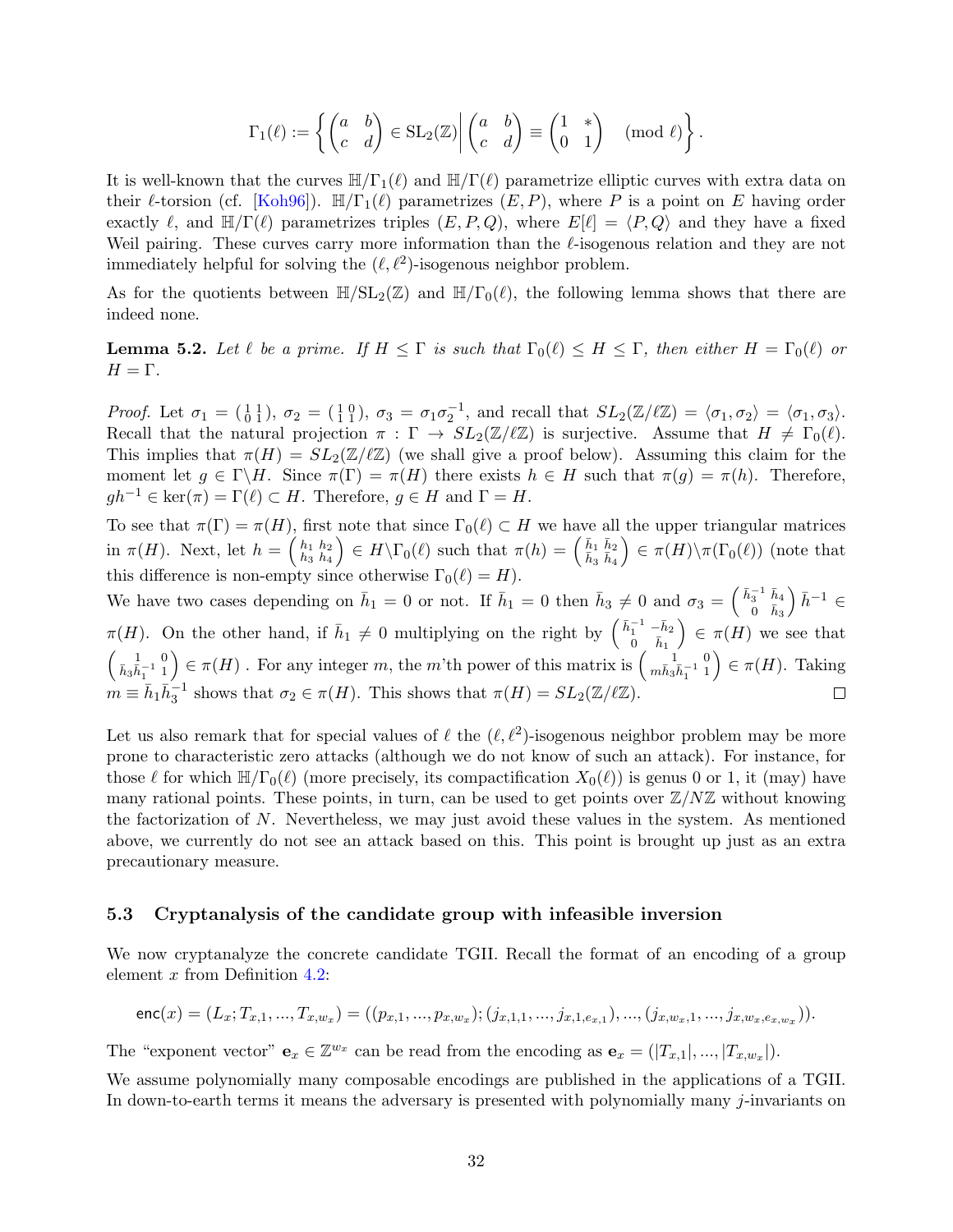the crater of a volcano, and the explicit isogenies between each pair of the neighboring j-invariants (due to Proposition [3.9\)](#page-18-2).

We will be considering the following model on the adversary's attacking strategy:

<span id="page-34-2"></span>Definition 5.3 (The GCD attack model). In the GCD attack model, the adversary is allowed to try to find the inverse of a target group element only by executing the unit gcd operation gcd.op(PP,  $\ell_1, \ell_2; j_1, j_2$ ) given in Algorithm [4.9](#page-22-0) for polynomially many steps, where  $\ell_1, \ell_2; j_1, j_2$  are from the published encodings or obtained from the previous executions of the gcd evaluations.

We do not know how to prove the construction of TGII is secure even if the adversary is restricted to attack in the GCD model. Our cryptanalysis attempts can be classified as showing (1) how to prevent the attacks that obey the GCD evaluation law (mainly in  $\S5.3.1$  $\S5.3.1$  and  $\S5.3.2$ ); (2) how to prevent the other attack approaches.

#### <span id="page-34-0"></span>5.3.1 Preventing the trivial leakage of inverses

In applications we are often required to publish the encodings of elements that are related in some way. A typical case is the following: for  $x, y \in CC(\mathcal{O})$ , the scheme may require publishing the encodings of x and  $z = y \circ x^{-1}$  without revealing a valid encoding of  $x^{-1}$ . As a toy example, let  $x = [(p_x, b_x, \cdot)], y = [(p_y, b_y, \cdot)],$  where  $p_x$  and  $p_y$  are distinct primes. Let  $j_0$ , the j-invariant of a curve  $E_0$ , represent the identity element in the public parameter. Let  $((p_x); (j_x))$  be a composable encoding of x and  $((p_y); (j_y))$  be a composable encoding of y.

Naively, a composable encoding of  $z = y \circ x^{-1}$  could then be  $((p_x, p_y); (j_{x^{-1}}), (j_y))$ , where  $j_{x^{-1}}$  is the j-invariant of  $E_{x^{-1}} = x^{-1}E_0$ . Note, however, that  $((p_x); (j_{x^{-1}}))$  is a valid encoding of  $x^{-1}$ . In other words such an encoding of  $y \circ x^{-1}$  trivially reveals the encoding of  $x^{-1}$ .

One way of generating an encoding of  $z = y \circ x^{-1}$  without trivially revealing  $j_{x^{-1}}$  is to first pick a generator set of ideals where the norms of the ideals are coprime to  $p_x$  and  $p_y$ , then solve the discrete-log of z over these generators to compute the composable encoding. This is the approach we take in this paper.

#### <span id="page-34-1"></span>5.3.2 Parallelogram attack

In the applications we are often required to publish the composable encodings of group elements a, b, c such that  $a \circ b = c$ . If the degrees of the three encodings are coprime, or in general, when enc(a), enc(b) and enc(c) are pairwise composable, then we can recover the encodings of  $a^{-1}$ ,  $b^{-1}$ , and  $c^{-1}$  using the following "parallelogram attack". This is a non-trivial attack which obeys the gcd evaluation law in Definition [5.3.](#page-34-2)

Let us illustrate the attack via the examples in Figure [7,](#page-35-1) where the solid arrows represent the isogenies that are given as the inputs (the  $j$ -invariants of the target curves are written at the head of the arrows, their positions do not follow the relative positions on the volcano; the degree of the isogeny is written on the arrow); the dashed lines and the j-invariants on those lines are obtained from the gcd evaluation law.

For simplicity let us first look at the example in the left figure. Let composable encodings of a, b, c be simply given by  $(\ell_1; (j_1)), (\ell_2; (j_2)), (\ell_3; (j_3)),$  where  $\ell_1, \ell_2, \ell_3$  are polynomial and pairwise coprime. A composable encoding of  $b^{-1}$  then can be written as  $(\ell_2; (j_4))$ , where  $j_4$  is the root of the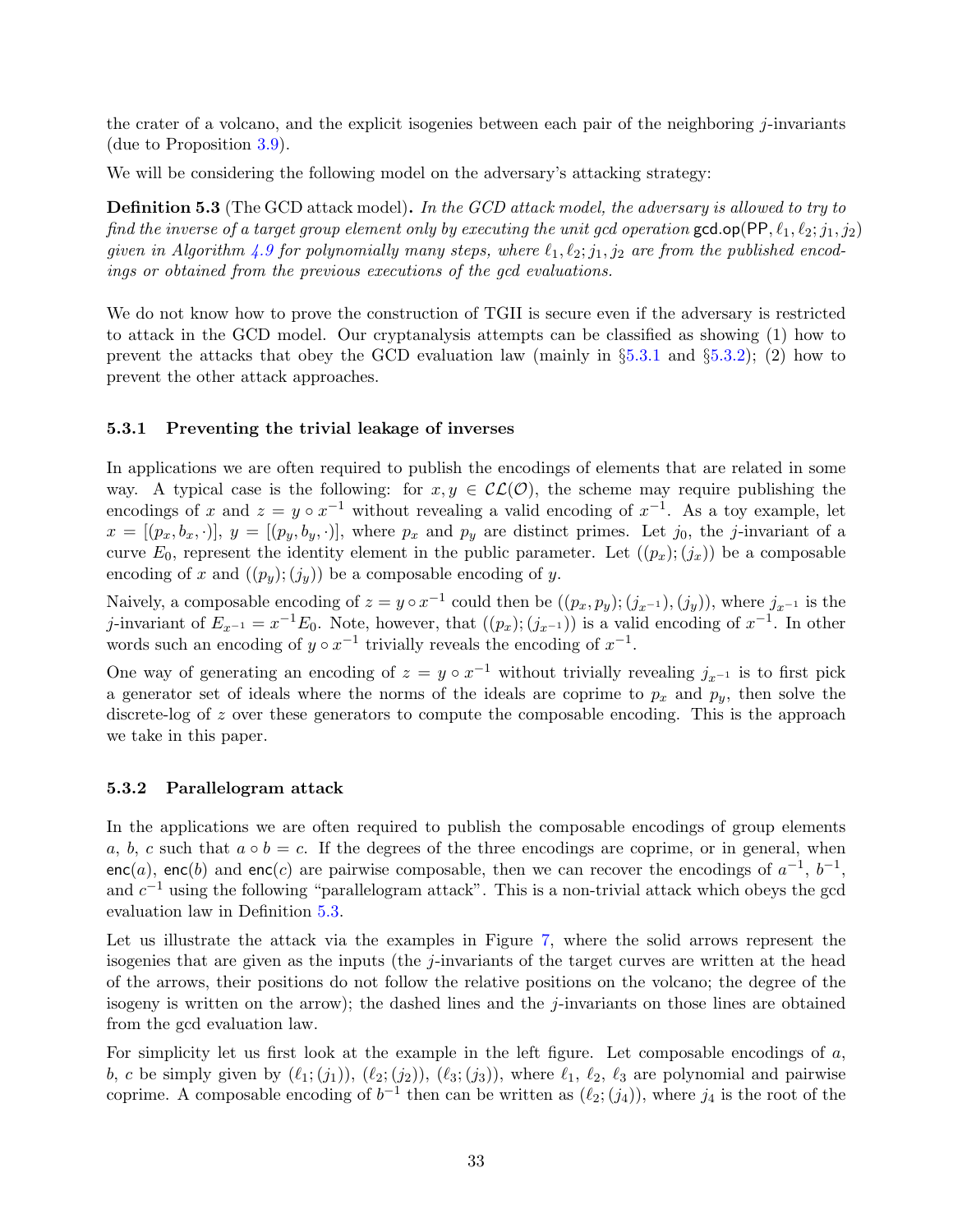

<span id="page-35-1"></span>Figure 7: The parallelogram attack.

linear equation  $f(x) = \gcd(\Phi_{\ell_3}(j_1, x), \Phi_{\ell_2}(j_0, x))$ . This is due to the relation  $c \circ b^{-1} = a$ , which, in particular implies that  $j_1$  and  $j_4$  are connected by an isogeny of degree  $\ell_3$ .

The simple attack above uses the fact that the degrees of the entire encodings of  $a, b$  and  $c$  are polynomial. Let us use the example in the right figure to illustrate that even if the encodings are composed of many polynomial degree isogenies (so that the total degrees may be super-polynomial), the attack is still effective. The idea is to view the composition law as filling the missing edges of a parallelogram given the j-invariants on a pair of adjacent edges. The final goal is to find the missing corner  $j_{12}$  in the parallelogram  $j_0 - j_3 - j_1 - j_{12}$ . To arrive there we need the j-invariants on a pair of adjacent edges to begin with, so we first have to fill the j-invariants on, for instance, the edge  $j_1 - j_3$ . Therefore, as the first step, we consider the parallelogram  $j_0 - j_2 - j_3 - j_1$ . To fill the j-invariants on the edge  $j_1 - j_3$ , we first compute  $j_7$  as the root of  $f_7(x) = \gcd(\Phi_{\ell_4}(j_5, x), \Phi_{\ell_5}(j_4, x))$ , then compute  $j_8$  as the root of  $f_8(x) = \gcd(\Phi_{\ell_1}(j_7, x), \Phi_{\ell_5}(j_1, x))$  (the polynomials  $f_7$ ,  $f_8$  are linear since the degrees of enc(a) and enc(b) are coprime). In the second step, we consider the parallelogram  $j_0-j_3-j_1-j_{12}$ . To find  $j_{12}$  we use the gcd evaluation law to find  $j_9$ ,  $j_{10}$ ,  $j_{11}$ ,  $j_{12}$  one-by-one (using the condition that the degrees of  $enc(c)$  and  $enc(b)$  are coprime).

In the previous examples we illustrated that the attack is applicable when the degrees of  $enc(a)$ , enc(b), enc(c) are coprime. Let us also remark that the attack applies as long as enc(a), enc(b),  $enc(c)$  are pairwise composable, i.e. they don't have to be of coprime degrees, which happens when the ladders in the general algorithms are applied (cf. Algorithm [4.13](#page-25-0) in §[4.3\)](#page-24-0).

The parallelogram attack is very powerful, in the sense that it is not preventable when application requires to publish the composable encodings of a, b, c such that  $a \circ b = c$ , and enc(a), enc(b), enc(c) to be pairwise composable. However, the parallelogram attack does not seem to work when 2 out of the 3 pairs of enc(a), enc(b) and enc(c) are not composable. In the applications of directed transitive signature and broadcast encryption, there are encodings of a, b, c such that  $a \circ b = c$ . Luckily, only one pair of the encodings among the three has to be composable to provide the necessary functionalities of these applications. We will explicitly mention how to choose the prime factors in the degrees of these encodings to prevent the parallelogram attack.

#### <span id="page-35-0"></span>5.3.3 Hiding the class group invariants: why and how

The hardness of discrete-log problem over  $\mathcal{CL}(D)$  is necessary for the infeasibility of inversion<sup>[5](#page-35-2)</sup>. Recall from Lemma [2.5](#page-13-1) that, under GRH, the graph  $\mathcal{G}_{\mathcal{O},m}(\mathbf{k})$  for a sufficiently large m is an expander, which means it is reasonable to assume that the closure of the composition of polynomially many j-invariants covers all the  $h(D)$  j-invariants. So finding a composition of the published j-invariants

<span id="page-35-2"></span><sup>&</sup>lt;sup>5</sup>The actual group with infeasible inversion is  $\mathcal{CL}(D)_{odd}$ ; here we discuss over  $\mathcal{CL}(D)$  for notational simplicity.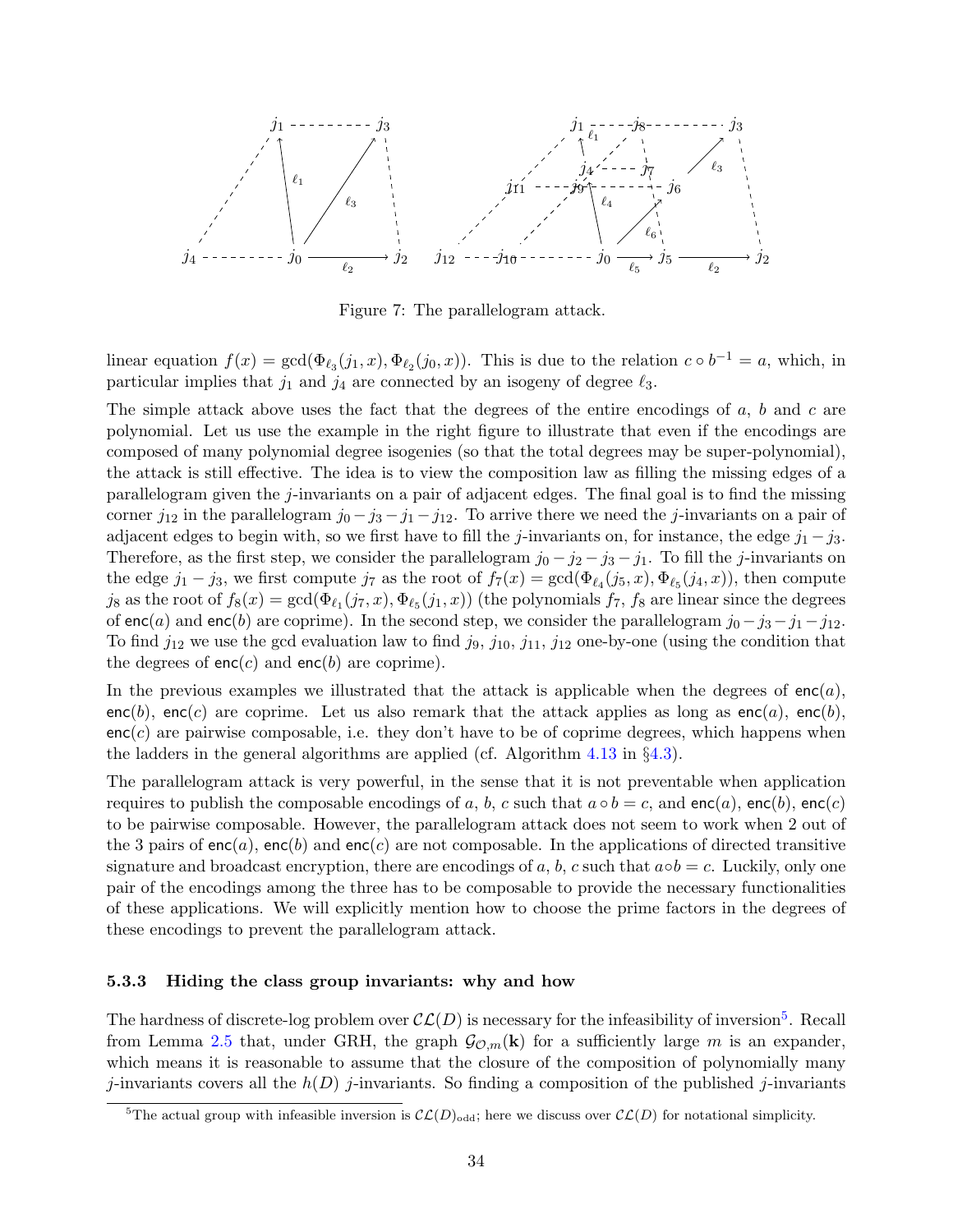that reaches a specific vertex (e.g. the vertex that represents the inverse of some encoded element) in the isogeny graph is feasible by solving the discrete-log problem over  $\mathcal{CL}(D)$ .

However, in the basic setting of the parameters, the class number  $h(D)$  is polynomially smooth, so the discrete-log problem over  $\mathcal{CL}(D)$  can be solved in polynomial time once  $h(D)$  is given, and  $h(D)$ can be recovered from D or any basis of a lattice  $\Lambda$  of dimension w such that  $\mathbb{Z}^w/\Lambda \simeq \mathcal{CL}(D)$ . So we do need to hide the discriminant D, the class number  $h(D)$ , and any lattice  $\Lambda$  defined above.

If self-composition of an encoding is feasible, then one can efficiently guess all the polynomially smooth factors of  $h(D)$ . However for our construction self-composition is infeasible, due to the hardness of the  $(\ell, \ell^2)$ -isogenous neighbor problem. Nevertheless, one can still attack by first guessing D or  $h(D)$ , which takes  $\lambda^{O(\lambda)}$  time according to the current setting of parameter.

We remark that if it is feasible to choose a super-polynomially large square-free discriminant  $D$  with a trapdoor  $\tau_D$  so that solving discrete-log over  $\mathcal{CL}(D)$  given D is hard but feasible given the trapdoor  $\tau_D$ , then we might be able to maintain the security of the system even if D and  $h(D)$  are public. This would avoid all the complications in hiding the class group invariants. However currently we do not know of such a method, so we need to hide the class group invariants.

The possibility of recovering the discriminant D. Recall that for an elliptic curve over a finite field  $\mathbb{F}_q$ , the discriminant D can be obtained by first computing the trace t of Frobenius, and then computing the integers v and  $D_0$  such that  $v^2 D_0 = t^2 - 4q$ , and  $D_0$  is square-free. Then  $D = u^2 D_0$ , where u | v. When v is smooth D can be recovered efficiently.

Over  $\mathbb{Z}/N\mathbb{Z}$ , on the other hand, since we loose the notion of the Frobenius automorphism, we do not know how to apply the previous algorithm. Also, just a set of j-invariants over  $\mathbb{Z}/N\mathbb{Z}$ , corresponding to curves with the same endomorphism rings over  $\mathbb{F}_p$  and  $\mathbb{F}_q$ , does not seem to allow us to recover the discriminant.

However, we do know that the range of D is bounded by  $|D| \leq 4p$  and  $|D| \leq 4q$ , so that  $|D| <$ √ N. From the encodings we also learn the set  $\mathcal{P}_B = \left\{ p \leq B \mid p \text{ is a prime}, \left( \frac{D}{p} \right) = 1 \right\}$ , where  $B \in \mathsf{poly}(\lambda)$ . This brings us to the following problem of independent interest:

<span id="page-36-0"></span>**Definition 5.4.** Given an integer N and a set of primes  $P = \{p_1, ..., p_m\}$ , find a negative value D such that  $|D| < \sqrt{N}$  and  $\left(\frac{D}{p}\right) = 1$  for all  $p \in \mathcal{P}$ .

Note that each condition  $\left(\frac{D}{p}\right) = \pm 1$  cuts the possible D's roughly by half. Hence, for a sequence  $\epsilon_1, \epsilon_2, \cdots, \epsilon_{\omega(\log(N))}, \epsilon_j \in {\pm 1}$ , with high probability there is at most one D with  $|D|$ √ N that satisfies  $\epsilon_j = \left(\frac{D}{p_j}\right)$ . To find such a D, on the other hand, is a separate problem and the only known methods require  $\sqrt{|D|}$  of the values of the sequence  $\{\epsilon_j\}$  (cf. pg. 6 of [\[Hof14\]](#page-51-16), also see pg. 14 of loc. cit. and [\[GH93\]](#page-50-12) for the analogue of the same problem in the context of modular forms)

We also remark that the following similar problem, first mentioned by Damgård [\[Dam88\]](#page-50-13), is conjectured to be hard:

**Definition 5.5** (Problem P1 in [\[Dam88\]](#page-50-13)). The Legendre sequence with length  $\ell$  and starting point a is the  $\pm 1$  sequence

$$
L = \left(\frac{a}{p}\right), \left(\frac{a+1}{p}\right), \dots, \left(\frac{a+\ell}{p}\right).
$$

Given L (with a polynomial  $\ell$ ) but not a and p, the problem asks to determine  $\left(\frac{a+\ell+1}{n}\right)$  $\frac{\ell+1}{p}$ .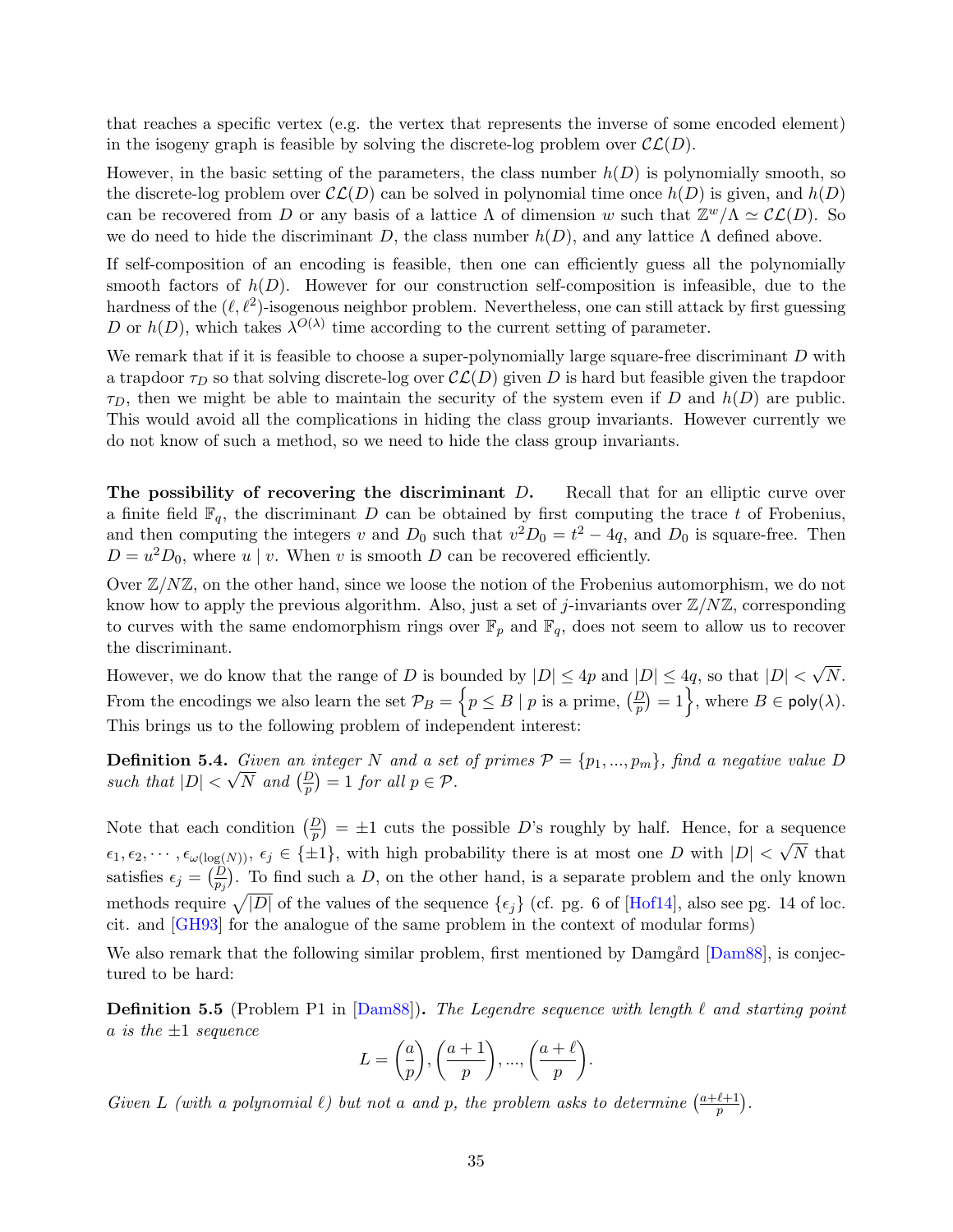Even if Problem [5.4](#page-36-0) can be solved efficiently, an obvious safeguard is to choose less than  $log(|D|)$ many primes for the degrees of the isogenies involved in the composable encodings. However, it is not always possible to restrict the number of distinct prime degrees in applications. In that case, we can apply another safeguard by first choosing an enlarged set of k polynomially large primes  $R = \{p_1, ..., p_k\}$ , and letting R' be a random subset of R. We can then set  $D = (\prod_{p \in R'} p)^2 D_0$ , where  $D_0$  is a polynomial size fundamental discriminant. Then in the composable encodings, we avoid the primes from the entire set  $R$  as the degrees of the isogenies.

The possibility of revealing  $\Lambda$ . Revealing any full-rank (not necessarily short) basis **B** of a relation lattice  $\Lambda$  of dimension w such that  $\mathbb{Z}^w/\Lambda \simeq \mathcal{CL}(D)$  implies the disclosure of the class number  $h(\mathcal{O}) = |\det(\mathbf{B})|$ . So we should prevent leaking any full-rank bases of such lattices.

An immediate consequence is that we cannot give out many non-trivial encodings of  $1_{\mathbb{G}}$  (where  $\mathbb{G} = \mathcal{CL}(\mathcal{O})$  that form a full-rank basis of a potential relation lattice Λ. Recall that the trivial (i.e. canonical) encoding of  $1\text{G}$  is j<sub>0</sub>. A non-trivial encoding of  $1\text{G}$  can be obtained by composing encodings which lead to a non-zero exponent vector. As an example, suppose that the encodings of  $x, y, z \in \mathcal{CL}(\mathcal{O})$  share the same prime generation set of norm from L, and  $x \circ y \circ z = 1_{\mathbb{G}}$ , and denote them by  $\mathsf{enc}(v) = (L; T_{v,1}, ..., T_{v,|L|}), v \in \{x, y, z\}.$  Then, the following vector is in  $\Lambda$ 

$$
\mathbf{e}_{x\circ y\circ z} = (|T_{x,1}| + |T_{y,1}| + |T_{z,1}|, ..., |T_{x,|L|}| + |T_{y,|L|}| + |T_{z,|L|}|).
$$

Note that in the example we are not required to compute the composable encoding of  $x \circ y \circ z$ . We only need to read off the exponents from the lengths of  $T_{*,\star}$ .

In the applications we do face the situation where the general security setting does not restrict the number of non-trivial encodings of  $1\text{G}$ . A countermeasure is to enforce each distinct non-zero encoding of  $1_{\mathbb{G}}$  to have an new ideal with distinct prime norm, so that the dimension of the potential basis is larger than the possible number of vectors (relations) to be collected. We will illustrate how to apply this countermeasure in the applications.

Even for the encodings of non-identity elements, sampling the vector e from an arbitrary distribution over the cosets of  $\Lambda$  might leak a basis. For example, [\[NR06\]](#page-52-13) shows that if there are enough short vectors from the parallelepiped of a short basis, then one can find the parallelepiped and, therefore, recover the basis.

The countermeasure is to sample the vector  $e_x \in \mathbb{Z}^{w_x}$  from the discrete-Gaussian distribution [\[GPV08\]](#page-50-9). The sampler is known of being basis-independent.

Formally, for any  $\sigma \in \mathbb{R}^+$ ,  $\mathbf{c} \in \mathbb{R}^n$ , define the (non-normalized) Gaussian function with center **c** and standard deviation  $\sigma$  for any  $\mathbf{x} \in \mathbb{R}^n$  as  $\rho_{\sigma,\mathbf{c}}(\mathbf{x}) = e^{-\pi ||\mathbf{x}-\mathbf{c}||^2/\sigma^2}$ . For any *n*-dimensional lattice  $\Lambda$ , define the discrete Gaussian distribution over  $\Lambda$  as:

$$
\forall \mathbf{x} \in \Lambda, \ D_{\Lambda,\sigma,\mathbf{c}}(\mathbf{x}) = \frac{\rho_{\sigma,\mathbf{c}}(\mathbf{x})}{\rho_{\sigma,\mathbf{c}}(\Lambda)},
$$

where  $\rho_{\sigma,\mathbf{c}}(\Lambda) := \sum_{\mathbf{y} \in \Lambda} \rho_{\sigma,\mathbf{c}}(\mathbf{y})$  is the normalization factor.

**Lemma 5.6** ([\[MR07\]](#page-52-14)). Let **B** be a basis of an n-dimensional lattice  $\Lambda$ , and let  $\sigma \ge ||\tilde{\mathbf{B}}|| \cdot \omega(\log n)$ ,  $then \; Pr_{\mathbf{x} \leftarrow D_{\Lambda, \sigma, \mathbf{0}} } [\|\mathbf{x}\| \geq \sigma \cdot \sqrt{n} \lor \mathbf{x} = \mathbf{0}] \leq {\mathsf{negl}}(n).$ 

**Lemma 5.7** ([\[GPV08,](#page-50-9) [BLP](#page-49-13)<sup>+</sup>13]). There is a p.p.t. algorithm that, given a basis **B** of an ndimensional lattice  $\Lambda(\mathbf{B})$ ,  $\mathbf{c} \in \mathbb{R}^n$ , and  $\sigma \geq ||\tilde{\mathbf{B}}||\sqrt{\ln(2n+4)/\pi}$ , outputs a sample from  $D_{\Lambda,\sigma,\mathbf{c}}$ .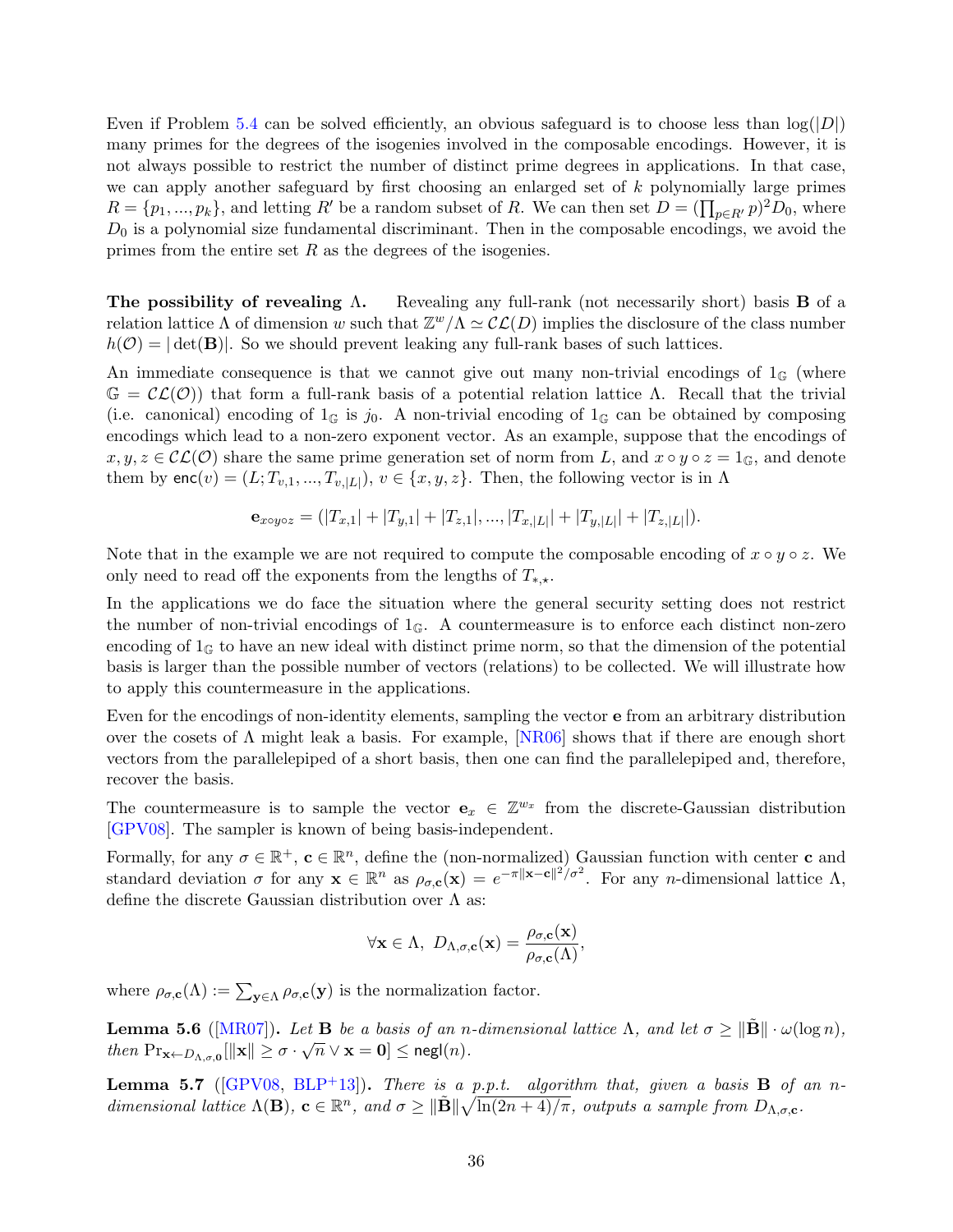Note, however, that sampling from discrete-Gaussian distribution could lead to a vector with negative entries. Having negative entries as the exponent vector might trivially leak the inverse of other encodings (as mentioned in  $\S 5.3.1$ ). There are at least two solutions to this problem. One is to sample a vector  $\mathbf{v}_0$  with positive large entries in  $\Lambda$ , then add  $\mathbf{v}_0$  on any other vectors  $\mathbf{v}'$  sampled from discrete-Gaussian so that  $\mathbf{v}_0 + \mathbf{v}'$  have all positive entries (this solution does leak one vector  $\mathbf{v}_0$  in  $\Lambda$ ). The other solution is to pick at least one new prime ideal in the generation set of each composable encoding, so that the inverse won't be trivially obtained from the other encodings.

The possibility of leaking  $h(D)$  from other sources. We have discussed the possibilities of leaking D and a basis of  $\Lambda_{\mathcal{O}}$  from the encodings and the corresponding countermeasures. It remains to check whether there are other possibilities of leaking  $h(D)$ .

Again recall that in the basic parameter setting,  $h(D)$  is set to be polynomially smooth. The immediate consequence is that in the encodings, we shall not use prime degrees  $\ell$  such that the order of the ideal class  $[(\ell, b, \cdot)]$  is polynomially large in  $\mathcal{CL}(D)$ , to avoid the risk of unnecessarily leaking any factors of  $h(D)$ .

Additionally, we ask:

- 1. Given an encoding, is it feasible to recognize that it encodes an element of polynomial order in the group  $\mathcal{CL}(\mathcal{O})$ ?
- 2. Given an encoding of an element that is known to be of polynomial order, is the order explicitly revealed (instead of having an  $1/\text{poly}(\lambda)$  chance of being guessed correctly)?

If self-composition is feasible, then the answers to both questions are yes. But for our construction, self-composition of the encoded group elements is infeasible.

Denote the degree of an encoding  $enc(x)$  by d and the order of x in  $\mathcal{CL}(\mathcal{O})$  by r. Let the canonical encoding of enc(x) be  $j_x$ . In the special case where  $d^r$  is polynomially large, then we can efficiently recognize that enc(x) has order r by first guessing d<sup>r</sup> and then testing whether  $\Phi_d(j_0, j_x) = 0$ (mod N), and  $\Phi_{d^{r-1}}(j_0, j_x) = 0 \pmod{N}$ . The presence of such an encoding then leaks r as a factor of the group order.

One way of minimizing the possibility of having an element with small order is to choose the prime factors of  $h(\mathcal{O})$  to be as large as possible. For example, we can choose  $D_0$  and the odd prime factors of  $f_i - 1$  (where  $f_i$  is a prime factor of the conductor) to be larger than  $O(\lambda^3)$ .

#### <span id="page-38-0"></span>5.4 Miscellaneous

On the decisional version of the inversion problem. Like the typical hard problems in cryptography, a search problem usually comes with a decisional variant. For the hardness of inversion, the natural way of defining the decision problem is to say that given a group element  $x$ , it is hard to decide whether a string s represents  $x^{-1}$  or a random group element. While in the ideal interface of  $(T)$ GII the decisional variant is easy, simply due to the fact that one can compose x and s, then check if the result is equal to  $1_{\mathbb{G}}$  or not. In our concrete instantiation, the following variant of the decisional problem has a chance to be hard:

<span id="page-38-1"></span>**Definition 5.8** (Decisional inversion problem). Given the public parameter PP and a (composable) encoding enc(x), decide whether a string s represents the canonical encoding of  $x^{-1}$  (namely  $j(x^{-1} *$  $E_0$ )) or a random value in  $(\mathbb{Z}/N\mathbb{Z})^{\times}$ .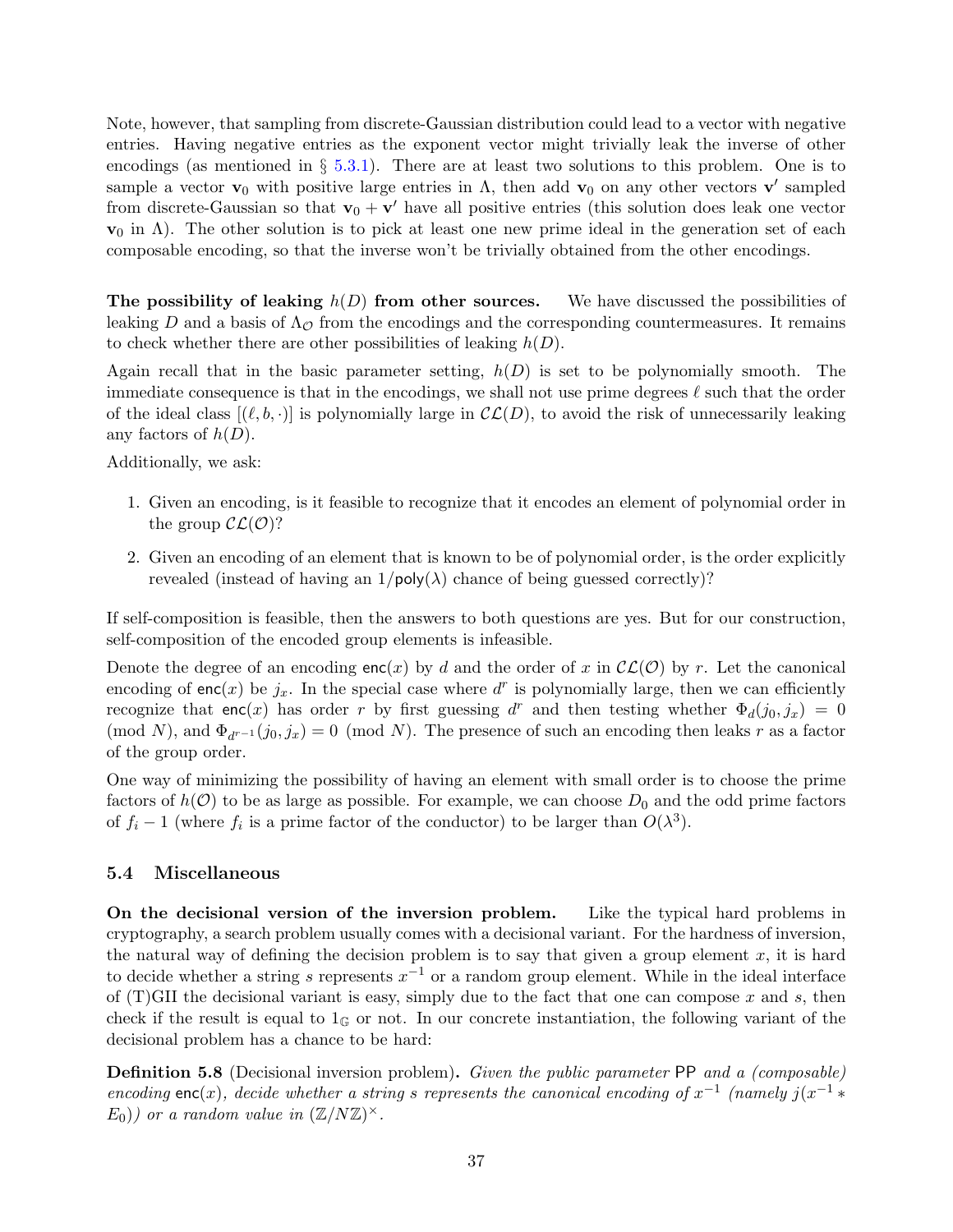Given that the canonical encoding is not composable, there is a chance that the decisional problem is hard. However, when the degree of  $enc(x)$  is a polynomial d, Problem [5.8](#page-38-1) is easy, since we can test whether  $\Phi_d(j_0, s) = 0 \pmod{N}$  or not (in contrast, we conjecture the search problem is hard even for polynomial degree encodings). If the encoding is of super-polynomial degree, then the decisional problem seems hard.

We remark that the applications of this paper do not necessarily rely on the hardness of the decisional version of the inversion problem, so the cryptanalysis effort we spend on the decisional problem is not as much as the search problem.

**Rational points on**  $X_0(\ell)$ . Rational points on  $X_0(\ell)$  give solutions to  $\Phi_\ell(x, y) = 0$  over  $\mathbb{Z}/n\mathbb{Z}$ for any  $n \in \mathbb{N}$ , unless the denominators of x or y are not in  $(\mathbb{Z}/n\mathbb{Z})^{\times}$ . Recall that the genus of the modular curve  $X_0(\ell)$  grows linearly with  $\ell$ , hence for large  $\ell$ , by Faltings' theorem, there are only finitely many rational points on  $X_0(\ell)$ . So for large  $\ell$ , one cannot hope to find  $\ell$ -isogenous neighbors over  $\mathbb{Z}/N\mathbb{Z}$  by first finding points over  $\mathbb{Q}$  and then reducing them mod N. For small  $\ell$ , on the other hand, there are rational points that seem to be easy to find.

Let  $P = (x, y)$  be such a (Q-rational) point on  $X_0(\ell)$ , where neither x nor y is equal to 0 or 1728. The presence of these points, on one hand, allows one to easily find one j-isogenous neighbor of  $x$ mod N (if the denominator of x is invertible in  $\mathbb{Z}/N\mathbb{Z}$ ), that is y mod N.

On the other hand, for an attack towards the  $(\ell, \ell^2)$ -neighbor problem one would like to find two Q-rational points P, Q sharing a common coordinate (i.e. either  $x_P = x_Q$  or  $y_P = y_Q$ ). We remark that having such Q-rational points is highly unlikely for large  $\ell$ . More precisely, wlog assume that  $x_P = x_Q$ . Then  $y_P$  and  $y_Q$  correspond to the *j*-invariants of  $\ell^2$ -isogenous curves. They, moreover, are both in Q, and hence the point  $(y_P, y_Q)$  defines a Q-rational point on  $X_0(\ell^2)$ . If  $\ell > 7$ ,  $X_0(\ell^2)$ has genus strictly great than 1 and therefore has finitely many rational points. Therefore, for  $\ell > 7$ even if one can find a pair of Q-rational points P and Q on  $X_0(\ell)$ , it is highly unlikely that they would share a common coordinate.

Although we do not see an immediate attack through rational points on  $X_0(\ell)$ , we can always take  $\ell > 7$  for extra precaution.

#### <span id="page-39-0"></span>5.5 Summary

We summarize the potential attacks and the countermeasures.

The adversary is given the public parameters  $N$ ,  $j_0$ , and polynomially many composable encodings, each containing several *j*-invariants connected by isogenies of polynomial degrees. Following Propo-sition [3.9](#page-18-2) we can recover all the explicit isogenies between neighboring *j*-invariants. Given that we choose all the prime degrees  $\ell$  of the isogenies to be  $\geq 5$  (or  $> 7$  for extra precaution), the explicit isogenies do not trivially leak the x-coordinates of the points in the kernel of the isogeny.

We should avoid leaking the number of points on those elliptic curves over  $\mathbb{F}_p$  and  $\mathbb{F}_q$  with endomorphism ring  $\mathcal O$ . Otherwise the adversary can pick a random x as the x-coordinate of a random point on the curve, and run Lenstra's factoring algorithm to factorize N.

Central to the hardness of inversion is the  $(\ell, \ell^2)$ -isogenous neighbor problem over a composite modulus N with unknown factorization. Among the potential solutions to the  $(\ell, \ell^2)$ -isogenous neighbor problem, finding the one corresponding to the image of a horizontal isogeny would break our candidate group with infeasible inversion, so it is worth investigating algorithms which find isogenies with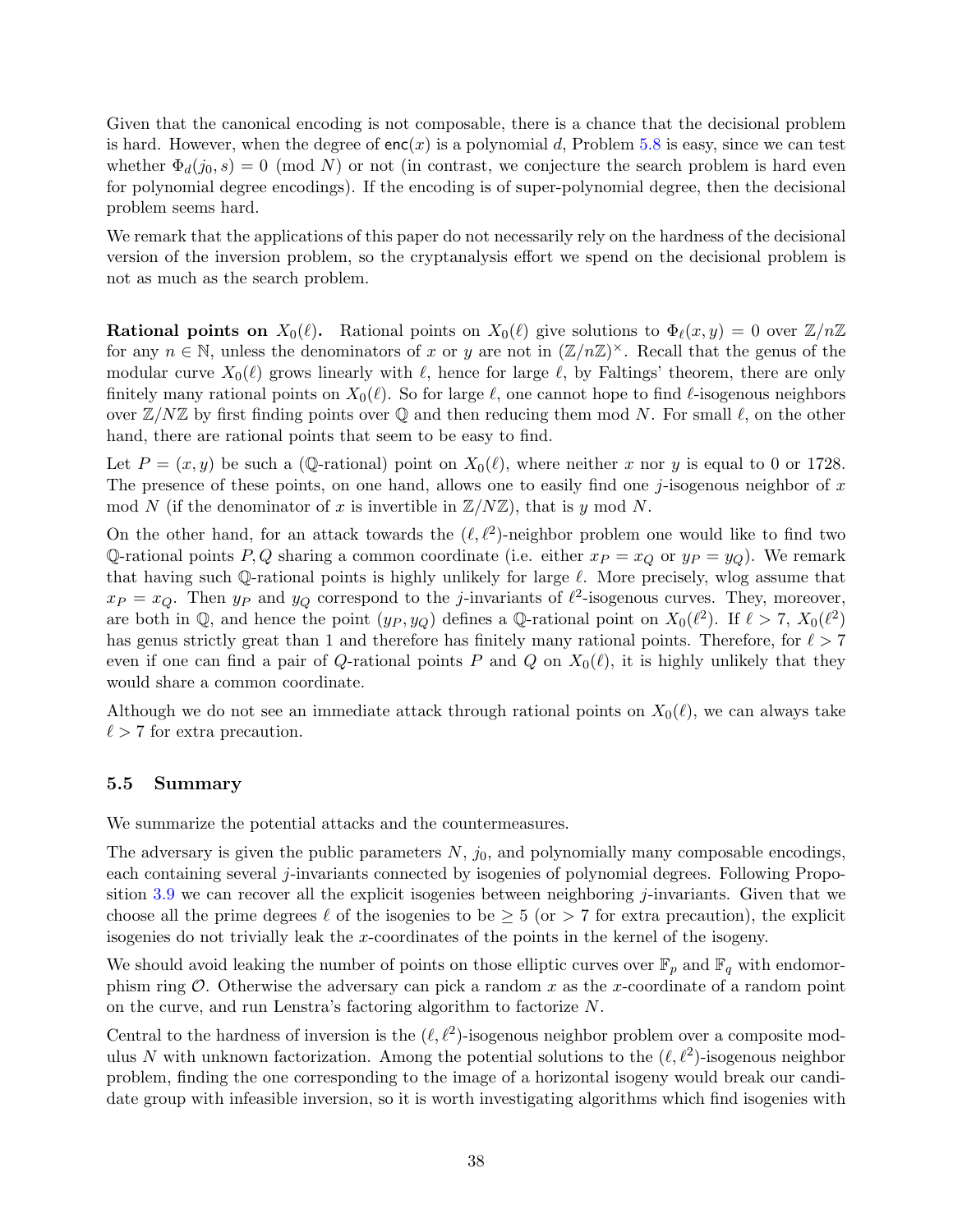specific directions. However, the only known such algorithm, that of [\[IJ13\]](#page-51-15), does not seem to work over  $\mathbb{Z}/N\mathbb{Z}$ .

In the concrete instantiation of a group with infeasible inversion, the adversary can always try to reach new j-invariants by performing the legal GCD operations. Such attacks are captured under the model given in Definition [5.3.](#page-34-2) The parallelogram attack is a powerful attack under this model. It is effective when given the composable encodings of group elements a, b, c such that  $a \circ b = c$ , and the degrees of the three encodings are coprime. This attack can be prevented when 2 out of the 3 pairs of the degrees of  $enc(a)$ ,  $enc(b)$  and  $enc(c)$  are not composable. In the applications of the directed transitive signature and the broadcast encryption, we are able to set the parameters to prevent the attack.

Under GRH the isogeny graph is an expander, which means given polynomially many composable encodings, it is reasonable to assume that the closure of the composition covers all the  $h(D)$  jinvariants. However, finding a path of composition to reach a specific point (e.g. the inverse of some encoding) may still require solving the discrete-log problem over  $\mathcal{CL}(D)$ . Under the current choice of parameters, the discrete-log problem over  $\mathcal{CL}(D)$  can be solved efficiently once  $h(D)$  is given, and  $h(D)$  can be recovered efficiently given D or any relation lattice  $\Lambda$  of dimension w such that  $\mathbb{Z}^w/\Lambda \simeq \mathcal{CL}(D)$ . So we should prevent leaking any of  $\Lambda$ , D, or  $h(D)$ .

The discriminant D cannot be polynomially large for two reasons: First, if  $D \in \text{poly}(\lambda)$ , then we can guess  $D$  and compute the class number in polynomial time, which enables us to efficiently solve the discrete-log problem over  $\mathcal{CL}(D)$ . Second, we can also compute the Hilbert class polynomial  $H_D$  in polynomial time and therefore solve the  $(\ell, \ell^2)$ -isogenous neighbor problem.

Even if D is super-polynomial, it should be kept hidden. Since  $D$  has to be hidden, we cannot give out a plaintext group element of  $\mathcal{CL}(D)$  that allows efficient group operation, e.g. the quadratic form representation of an ideal class  $[(a, b, c)]$  (cf. Section [2.1\)](#page-9-0), since the discriminant D can be read off from  $b^2 - 4ac$ .

Finally, we also remark that if we were able to choose a super-polynomially large square-free discriminant D with a trapdoor  $\tau_D$ , so that solving discrete-log over  $\mathcal{CL}(D)$  is hard if one is given only D, but feasible if one is given the trapdoor  $\tau_D$ , then we can construct a system with D and  $h(D)$ being public, which would avoid all the complications in hiding  $D$  and  $h(D)$ .

## <span id="page-40-0"></span>6 Directed transitive signature for directed acyclic graphs

The concept of transitive signature (DTS) was introduced by Rivest and Micali [\[MR02\]](#page-52-15). In a transitive signature scheme the master signer is able to sign on the edges of a graph G using the master signing key. Given the signatures on a specific set S of edges, say  $S = \{(u, v), (v, w)\}\,$ , everyone can compute the signature on the edge  $(u, w)$ , and in general, any edge in the transitive closure of S, but not for any edge beyond the transitive closure of S. Transitive signatures are useful in the scenario where the graph represents some authorization relationship. The master signer has limited availability and has the intention of signing a limited number of edges ahead of time. New users can then dynamically join the graph, build edges, and obtain the composed signatures if the edges live in the transitive closure of the existing ones.

Transitive signatures for undirected graphs are constructed in [\[MR02,](#page-52-15) [BN02\]](#page-49-14) and many others. But for directed graphs, only the special case of directed trees was achieved by Yi [\[Yi07\]](#page-53-7) from the RSA assumption. However, Neven later gave a construction of DTS for directed trees from any standard digital signature, which shows that directed trees are indeed simpler to achieve [\[Nev08\]](#page-52-16).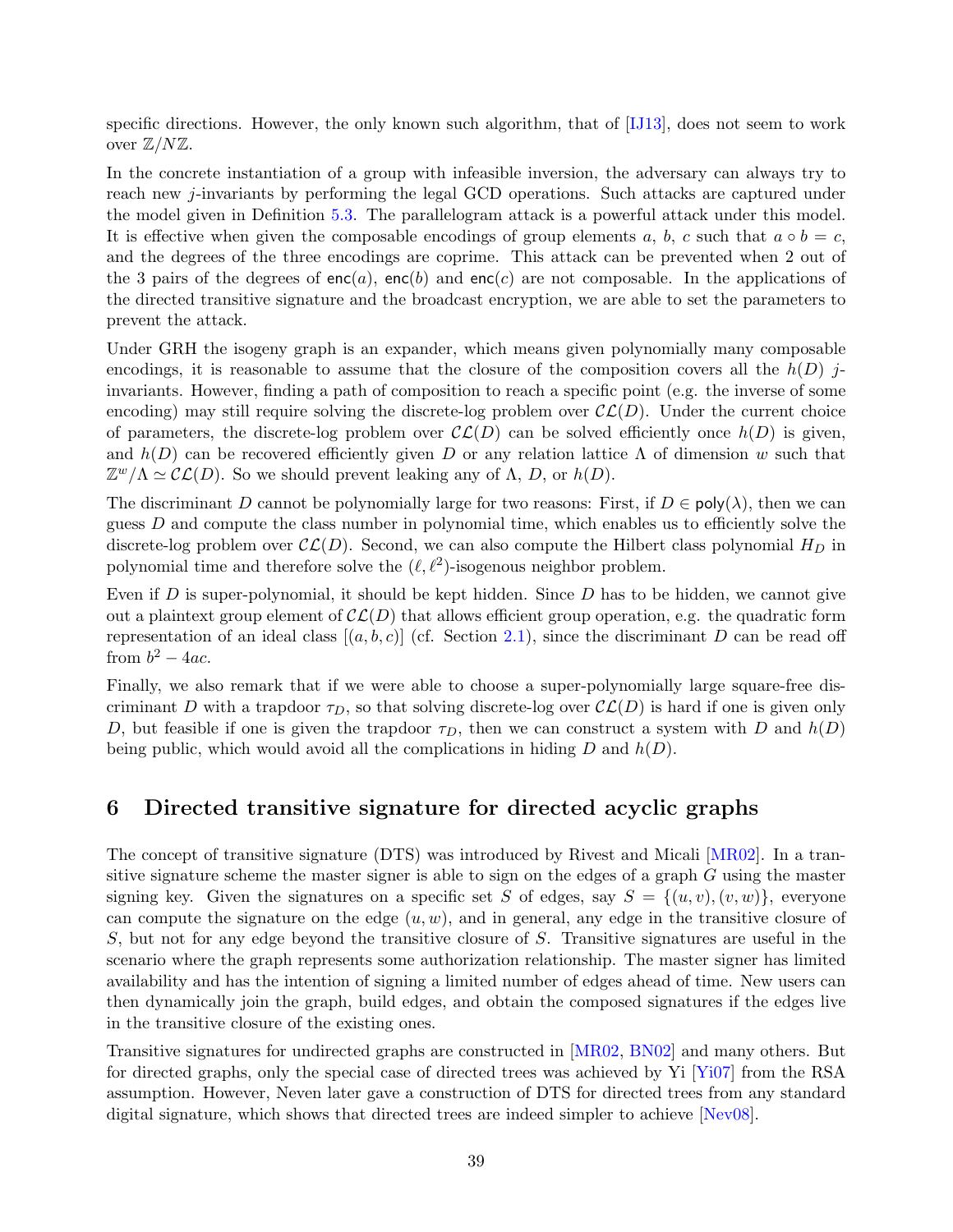We instantiate DTS from TGII for any directed acyclic graph (DAG). The basic instantiation directly follows the construction from [\[Hoh03,](#page-51-3) [Mol03\]](#page-52-0), where the signatures are the composable encodings of some group elements. Since the lengths of the composable encodings in our TGII keep growing during composition, the lengths of the composed signatures grow proportionally to the number of individual signatures. However, a DTS where the lengths of composed signatures grow proportionally to the number of individual signatures is trivially achievable – simply use any signature scheme and interpret the concatenation of a signature on the edge  $\overrightarrow{ij}$  and a signature on the edge  $\overrightarrow{jk}$  as the signature on the edge  $\vec{i}\vec{k}$  – as was explicitly mentioned in [\[Mol03,](#page-52-0) Page 14].

To provide a DTS scheme with short composed signatures, we add a signature compressing step using the partial extraction algorithm (Algorithm [4.15\)](#page-26-0) described in the general version of TGII in Section [4.3.](#page-24-0) However, the compressed signature cannot be further composed with other signatures, so the scheme has not yet met the ideal definition of DTS provided by [\[Hoh03,](#page-51-3) [Mol03\]](#page-52-0). Still, being able to compress the final composed signature is desirable for a DTS, and it does not seem to be trivially achievable.

## <span id="page-41-0"></span>6.1 Definition

We adopt the definition of a directed transitive signature from [\[Hoh03,](#page-51-3) [Mol03\]](#page-52-0).

**Definition 6.1.** A directed transitive signature scheme  $DTS = (Gen, Cert, Sign, Compose, Ver)$  consists of the following tuple of efficient algorithms:

- Gen: The key generation algorithm Gen takes as input the security parameter  $1^{\lambda}$ , returns the master public-key secret-key pair (MPK, MSK).
- Cert: The node certification algorithm Cert takes as input the master secret key MSK and a node  $i \in \mathbb{N}$ , returns  $(\mathsf{PK}(i), \mathsf{SK}(i))$ , a public value and a secret value for node i.
- Sign: The edge signing algorithm Sign takes as input the master secret key MSK, the source node i and destination node k, and the associated  $(PK(i), SK(i))$ ,  $(PK(k), SK(k))$ , outputs a signature  $\sigma_{i,k}$  of the edge  $ik$ .
- Compose: The composition algorithm Compose takes as input MPK, two consecutive edges  $\overrightarrow{i}$ ;  $\overrightarrow{jk}$ , and the signatures  $\sigma_{i,j}$ ,  $\sigma_{j,k}$ , outputs a signature  $\sigma_{i,k}$  for the edge  $\overrightarrow{ik}$ .
- Ver: The verification algorithm Ver takes as input the edge  $\overrightarrow{ik}$  and its public values PK(i), PK(k), and a potential signature  $\sigma'$ , returns 1 iff  $\sigma'$  is a valid signature of the edge  $\overrightarrow{ik}$ , 0 otherwise.

In this paper we will be considering the simplest definitions of correctness and security (we refer the readers to [\[Hoh03,](#page-51-3) [Mol03\]](#page-52-0) for the more formal definitions). For correctness we require that the verification algorithm outputs 1 on all signatures obtained from compositions in the transitive closure of edges signed by the master signing key. For security we require that it is infeasible for any  $p.p.t.$ adversary to forge a signature beyond the transitive closure of the signed edges. The adversary is allowed to dynamically add nodes and edges in the graph, and is allowed to request the master signer to sign as long as the target edge for forgery does not trivially fall in the transitive closure of the signed edges.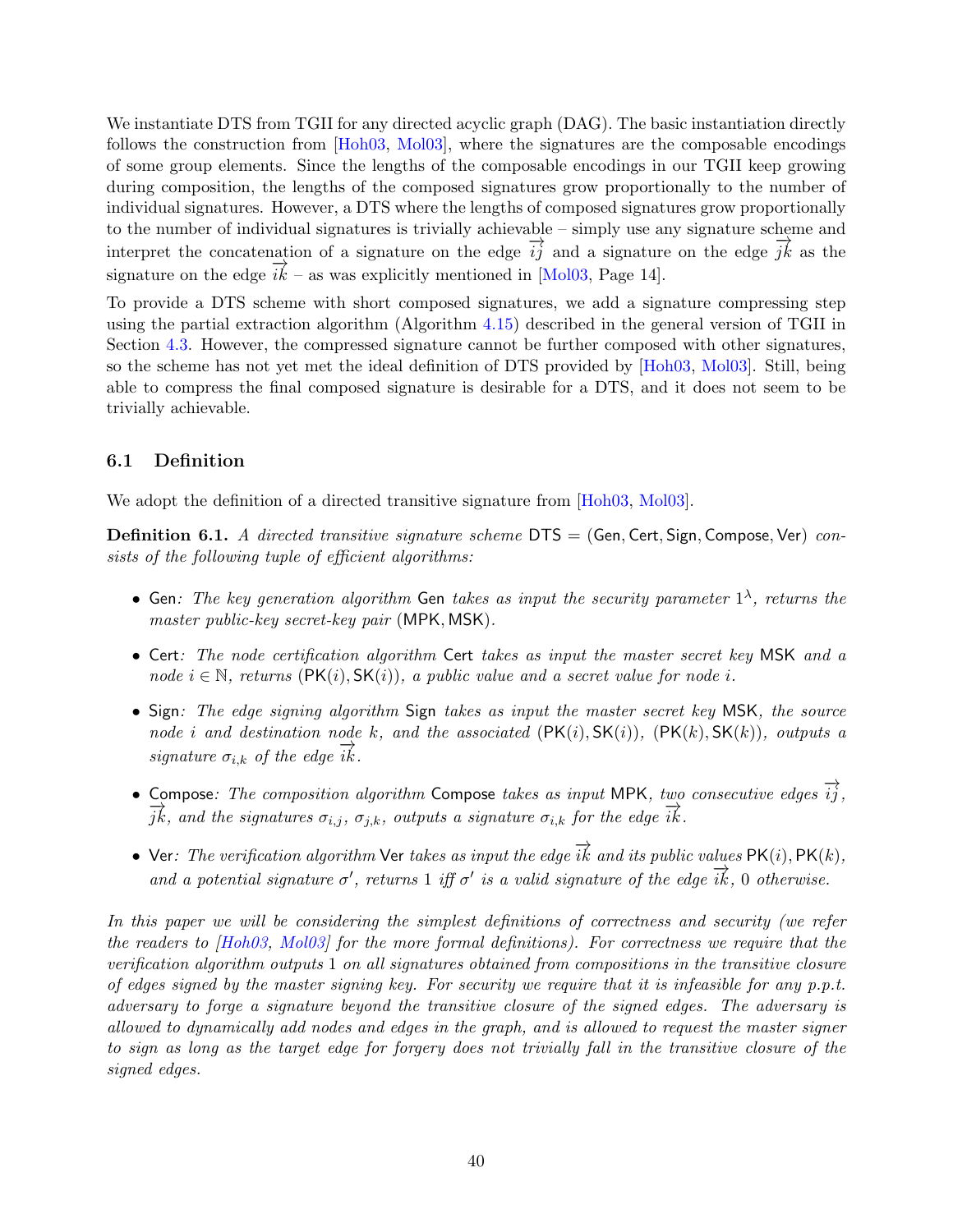#### <span id="page-42-0"></span>6.2 A directed transitive signature scheme for DAGs via TGII

Assume the DAG in the protocol has n vertices [1, 2, ..., n]. All the directed edges  $\overrightarrow{ik}$  are heading from a lower index to a higher index, i.e.  $i < k$  (any DAG has at least one topological ordering).

Construction 6.2 (DTS via TGII). Given a trapdoor group with infeasible inversion TGII, a standard digital signature scheme DS, construct a directed transitive signature DTS as follows:

- Gen: The key generation algorithm Gen takes as input the security parameter  $1^{\lambda}$  and runs the TGII parameter generation algorithm to produce the public parameters TGII.PP and the trapdoor  $\tau$  of a group  $\mathbb{G} = (\circ, 1_{\mathbb{G}})$ . It also generates the signing and verification keys for the regular signature scheme  $DS.Gen(1^{\lambda}) \rightarrow DS.SK,DS.VK$ . It returns the master public-key DTS.MPK = (TGII.PP, DS.VK) and the master secret-key DTS.MSK =  $(\tau, DS.SK)$ .
- Cert: The node certification algorithm Cert takes as input the master secret key DTS.MSK  $=$  $(\tau, \text{DS.SK})$  and a node  $i \in \mathbb{N}$ , samples a random element  $x_i \in \mathbb{G}$  and a composable encoding  $enc(x_i)$ , and sets the encoding to be the public information for i:

 $PK(i) := enc(x_i) = TGILTrapSam(TGILPP, \tau, x_i).$ 

The secret information on node i can be set as  $SK(i) = x_i^{-1}$ , or simply be left as  $\perp$  since the master trapdoor holder can invert  $PK(i) = enc(x_i)$  to get  $x_i^{-1}$ . Cert then produces the signature  $\Sigma(i) = \text{DS}.$ Sign(DS.SK, i||PK(i)) and takes  $\Sigma(i)$  as the certificate of node i.

• Sign: The edge signing algorithm Sign takes as input the master secret key DTS.MSK  $=$  $(\tau, \text{DS.SK})$ , a source node i, a destination node k, and the associated  $(\text{PK}(i), \text{SK}(i)), (\text{PK}(k), \text{SK}(k))$ . It first verifies the node certificates, then recovers  $x_i^{-1}$  from  $SK(i)$  and  $x_k$  from  $PK(k)$ . It then outputs

$$
\sigma_{i,k}:=\mathrm{enc}(x_i^{-1}\circ x_k)=\mathrm{TGII}.\mathrm{TrapSam}(\mathrm{TGII}. \mathrm{PP}, \tau, x_i^{-1}\circ x_k).
$$

- Compose: The composition algorithm Compose takes as input MPK, two consecutive edges  $\overrightarrow{ij}$ ,  $\frac{1}{jk}$ , and the signatures  $\sigma_{i,j}$ ,  $\sigma_{j,k}$ , outputs  $\sigma_{i,j} \circ \sigma_{j,k}$  as the composed signature for the edge  $\overrightarrow{ik}$ .
- Ver: The verification algorithm Ver takes as input the edge  $\overrightarrow{ik}$  and its public values PK(i), PK(k), and a potential signature  $\sigma'$ . It parses the public information as  $(i, \text{enc}(i), \Sigma(i)), (k, \text{enc}(k), \Sigma(k)).$ If any of the certificates on the nodes is invalid, it returns 0. Otherwise, it checks whether

 $\mathsf{Ext}(\mathsf{TGILPP},\mathsf{enc}(i) \circ \sigma') = \mathsf{Ext}(\mathsf{TGILPP},\mathsf{enc}(k)).$ 

If so it returns 1, otherwise it returns 0.

Choosing the generation sets S. Now we provide a detailed instantiation of the DTS using our basic version of the TGII (cf.  $\S$  [4.2\)](#page-19-0). The only parameters left to be specified are the primes  $\{p_i\}$ of the generation set  $S = \{C_i = [(p_i, b_i, \cdot)]\}_{i \in [w]} \subset \mathbb{G} = \mathcal{CL}(\mathcal{O})_{odd}$  in the first step of the (stateful) encoding sampling algorithm (cf. Algorithm  $4.4$ ). To do so we need to clarify which encodings are composable in the system and which are not (for functionality); whether there are pairwise composable encodings of a, b, c that satisfy  $a \circ b = c$  (to prevent the parallelogram attack detailed in § [5.3.2\)](#page-34-1); and whether we are able to hide the bases of the relation lattices (to prevent the attack detailed in  $\S$  [5.3.3\)](#page-35-0).

One way of choosing the generation sets is as follows: Let the following be sets of  $\mathcal{O}\text{-ideals}$  of distinct prime norms, each set is of size  $O(\log(\lambda))$ :  $S_{i,src}$ ,  $S_{i,dst}$ , for all  $i \in [n]$ , and  $S_{common}$ .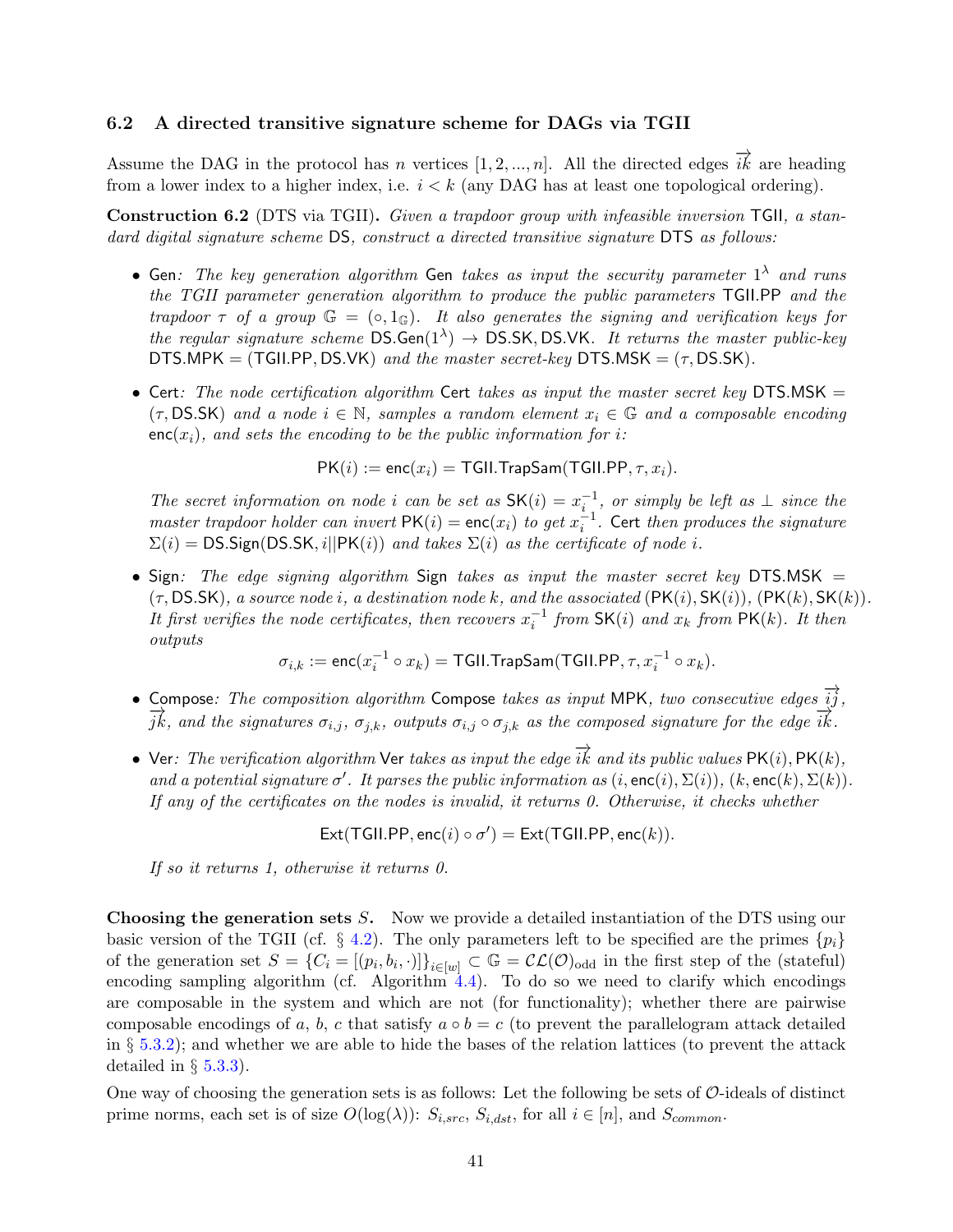- Let the generation set for  $PK(i) = enc(x_i)$  be  $S_{common} \cup S_{i,dst}$ , plus another  $\mathcal{O}$ -ideal of prime norm  $\ell_i$  that has never been used.
- Let the generation set for  $\sigma_{i,k} = \text{enc}(x_i^{-1} \circ x_k)$  be  $S_{i,src} \cup S_{k,dst}$ , plus another  $\mathcal{O}\text{-ideal}$  of prime norm  $\ell_{i,k}$  that has never been used.

Let us first check correctness of our construction: For each index  $i \in [n]$ , the public key on node i,  $PK(i) = enc(x_i)$ , should be composable with all the edges  $\overrightarrow{jk}$  with  $j \geq i$  (for correctness it is not important if  $PK(i)$  is composable with any other edges or vertices). A signature  $\sigma_{i,k} = \text{enc}(x_i^{-1} \circ x_k)$ should be composable with any signature  $\sigma_{i',k'}$  such that  $i' \geq k$ , or  $k' \leq i$ , and with any public value  $PK(h)$  such that  $h \leq i$ , but not with any other vertices or edges. So our assignment of the prime ideals supports the necessary composition functionalities.

We now verify that the parallelogram attack from  $\S 5.3.2$  $\S 5.3.2$  does not apply to our construction: In the DTS scheme there are two ways of obtaining composable encodings of  $a, b, c$  such that  $a \circ b = c$ .

1. Through the compositions of the signatures on the edges  $\overrightarrow{ij}$ ,  $\overrightarrow{jk}$ ,  $\overrightarrow{ik}$ , which gives

<span id="page-43-0"></span> $\sigma_{i,j}\circ\sigma_{j,k}=\sigma_{i,k}\Rightarrow$  Ext(TGII.PP,  $\mathsf{enc}(x_i^{-1}\cdot x_j)\circ \mathsf{enc}(x_j^{-1}\cdot x_k))=\mathsf{Ext}(\mathsf{TGILPP},\mathsf{enc}(x_i^{-1}\cdot x_k)).$   $~(7)$ 

Our choices of the generation sets make sure that  $\sigma_{j,k}$  and  $\sigma_{i,k}$  are not composable due to the common  $S_{k,dst}$ ;  $\sigma_{i,j}$  and  $\sigma_{i,k}$  are not composable due to the common  $S_{i,src}$ .

2. Through the verification algorithm on the public values PK(i), PK(k), and the signature on  $\overrightarrow{ik}$ , which gives

<span id="page-43-1"></span>
$$
\mathsf{PK}(i) \circ \sigma_{i,k} = \mathsf{PK}(k) \Rightarrow \mathsf{Ext}(\mathsf{TGILPP}, \mathsf{enc}(x_i) \circ \mathsf{enc}(x_i^{-1} \cdot x_k)) = \mathsf{Ext}(\mathsf{TGILPP}, \mathsf{enc}(x_k)). \tag{8}
$$

Our choices of the generation sets make sure that  $PK(i)$  and  $PK(k)$  are not composable due to the common  $S_{common}$ ;  $\sigma_{i,k}$  and PK(k) are not composable due to the common  $S_{k,dst}$ .

Therefore, in both cases, two of the three pairs of the degrees share prime factors. Therefore the parallelogram attack does not apply.

Finally, we verify that it is unlikely to leak a full-rank basis of any relation lattice of  $\mathcal{CL}(\mathcal{O})$ . Note that the only two ways of obtaining non-trivial encodings of the identity are mentioned in Eqn. [\(7\)](#page-43-0) and Eqn. [\(8\)](#page-43-1). Due to the fresh prime ideal inserted in the generation set of each encoding, there are always more dimensions than the number of linearly independent relations in a potential relation lattice, which means it is unlikely to obtain any full-rank basis of such a lattice.

Remark 6.3 (Why not supporting waiting signatures). The definition of DTS from [\[Hoh03\]](#page-51-3) additionally allows the signatures to be signed, composed, or verified over non-consecutive edges. Such signatures are called waiting signatures. The DTS construction from ideal TGII in  $|H_0$ 03, Mol03 naturally supports waiting signatures. To do so, the verification algorithm Ver takes as input two multisets of sources and destinations  $P_{src} = \{a_1, ..., a_z\}$ ,  $P_{dst} = \{b_1, ..., b_z\}$ , and a potential signature  $\sigma'$ . It checks whether

$$
\mathsf{Ext}(\mathsf{TGILPP}, \sigma' \circ \mathsf{enc}(a_1) \circ ... \circ \mathsf{enc}(a_z)) = \mathsf{Ext}(\mathsf{TGILPP}, \mathsf{enc}(b_1) \circ ... \circ \mathsf{enc}(b_z)).
$$

If so returns 1, otherwise returns 0.

Our TGII construction is able to support waiting signatures in terms of functionality, but not security. The reason is: to verify waiting signatures, we would have to make sure that all the public values of the vertices are composable. But then the parallelogram attack would apply through Eqn. [\(8\)](#page-43-1). The attacker would then be able to recover the encoding of  $x_i^{-1}$ , which is the secret-key on node i.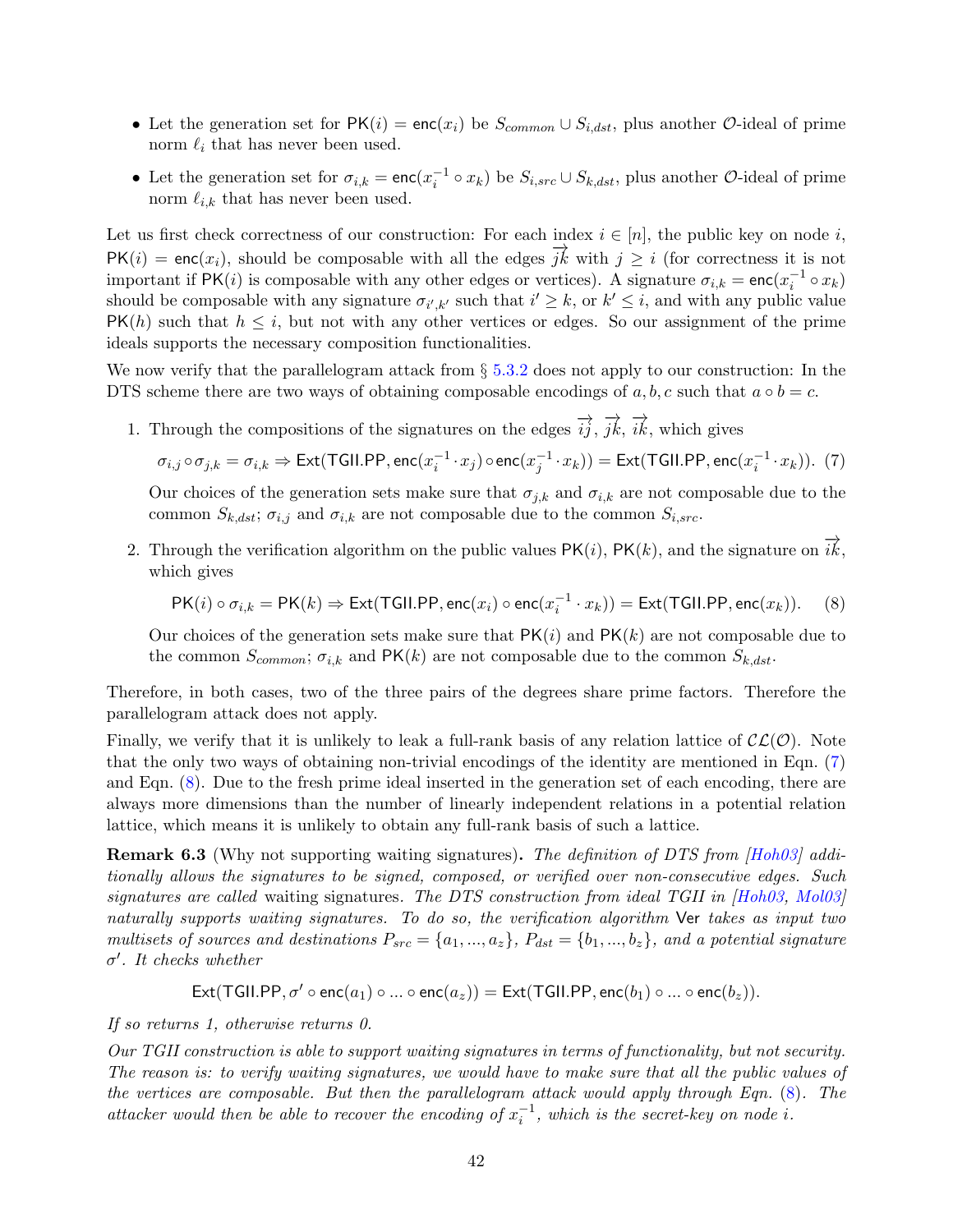Compressing the composed signature. The definition of [\[Hoh03,](#page-51-3) [Mol03\]](#page-52-0) additionally requires that for any consecutive edge in the graph, the composed signature should be indistinguishable from a signature produced by the master signer. We remark that the DTS from our basic version of the TGII (cf.  $\S 4.2$ ) does not achieve this property, since the signatures grow as they are composed<sup>[6](#page-44-1)</sup>.

Instead, we will provide a signature compression technique using the partial extraction algorithm from the general version of TGII in §[4.3.](#page-24-0) The compression can only be applied to a composed signature  $\sigma_{i,k}$  which can be verified (given PK(i) and PK(k)) but can no longer be composed with other signatures. Our construction, therefore, does not fully achieve the indistinguishability definition of [\[Hoh03,](#page-51-3) [Mol03\]](#page-52-0), in the sense that a compressed signature cannot be composed with others later.

To obtain the compressed signature, we apply Partial.Ext(TGII.PP,  $\sigma_{i,k}$ , PK(i)) to obtain the j-invariant  $j_{ik}^{\rightarrow} = \text{Ext}(\text{TGILPP}, \sigma_{i,k}),$  the isogeny  $\phi_i : j_{ik}^{\rightarrow} \rightarrow j_{x_k}$  that represents PK(*i*), and a SNARG  $\pi$  for the instance  $(PK(i), \phi_i)$  and statement "there exists a string str such that  $\phi_i$  is computed from run-ning a circuit that instantiates Algorithm [4.15](#page-26-0) on inputs str,  $\phi_i$ ". Let  $(j_{ik}^{\rightarrow}, \phi_i, \pi)$  be the compressed signature. Note that its size depends only on the security parameter.

We change the verification algorithm as follows: Ver takes as input a source node a, a destination node b, and a potential compressed signature  $(j, \phi, \pi)$  for an edge from a to b. It parses the public information as  $(a, \text{enc}(a), \Sigma(a))$ ,  $(b, \text{enc}(b), \Sigma(b))$  and if any of the certificates on the nodes is invalid it returns 0. Otherwise, it checks:

- Whether  $\phi(j) = \text{Ext}(\text{TGILPP}, \text{enc}(b)),$
- Whether  $\pi$  is a valid proof for the following statement: there is a string str such that  $\phi$  is obtained by applying Algorithm [4.15](#page-26-0) over the input str, enc(*a*).

If both of the checks pass, returns 1, otherwise returns 0.

The correctness of the verification algorithm follows from the correctness of the encoding algorithm, the algorithm Partial.Ext, and the completeness of the SNARG. The soundness of SNARG guarantees that the isogeny  $\phi$  is obtained honestly from applying Partial.Ext on some string str and enc(a), which means  $\phi$  correctly represents PK(a) and therefore j must be Ext(TGII.PP, enc( $a^{-1} \circ b$ )).

Furthermore, we can use a zero-knowledge SNARG (from e.g. [\[Gro16\]](#page-50-14)), so that the compressed signature is indistinguishable from a compressed signature produced by the master signer.

## <span id="page-44-0"></span>7 Broadcast encryption

A broadcast encryption scheme allows the encrypter to generate ciphertexts that are decryptable by a designated subset of the receivers. A trivial solution for broadcast encryption is to simply encrypt the message many times for each user's decryption key. Although this does provide a solution, it clearly is not effective as the number of receivers grow. A meaningful broadcast encryption scheme needs to be more efficient on at least one of: the cost of encryption, size of the public parameters, or the sizes of users' decryption keys (cf. [\[FN93\]](#page-50-15)).

In this section we give a concrete instantiation of the broadcast encryption scheme of Irrer et al. [\[ILOP04\]](#page-51-4), which was designed under the ideal interface of GII. Our instantiation supports privatekey encryption and allows any numbers of users to collude. The encryption overhead and the users'

<span id="page-44-1"></span> $6$ The same happens in the DTS from the TGII implied by the self-bilinear maps with auxiliary inputs [\[YYHK14\]](#page-53-0), where the auxiliary input in the composed encoding keeps growing.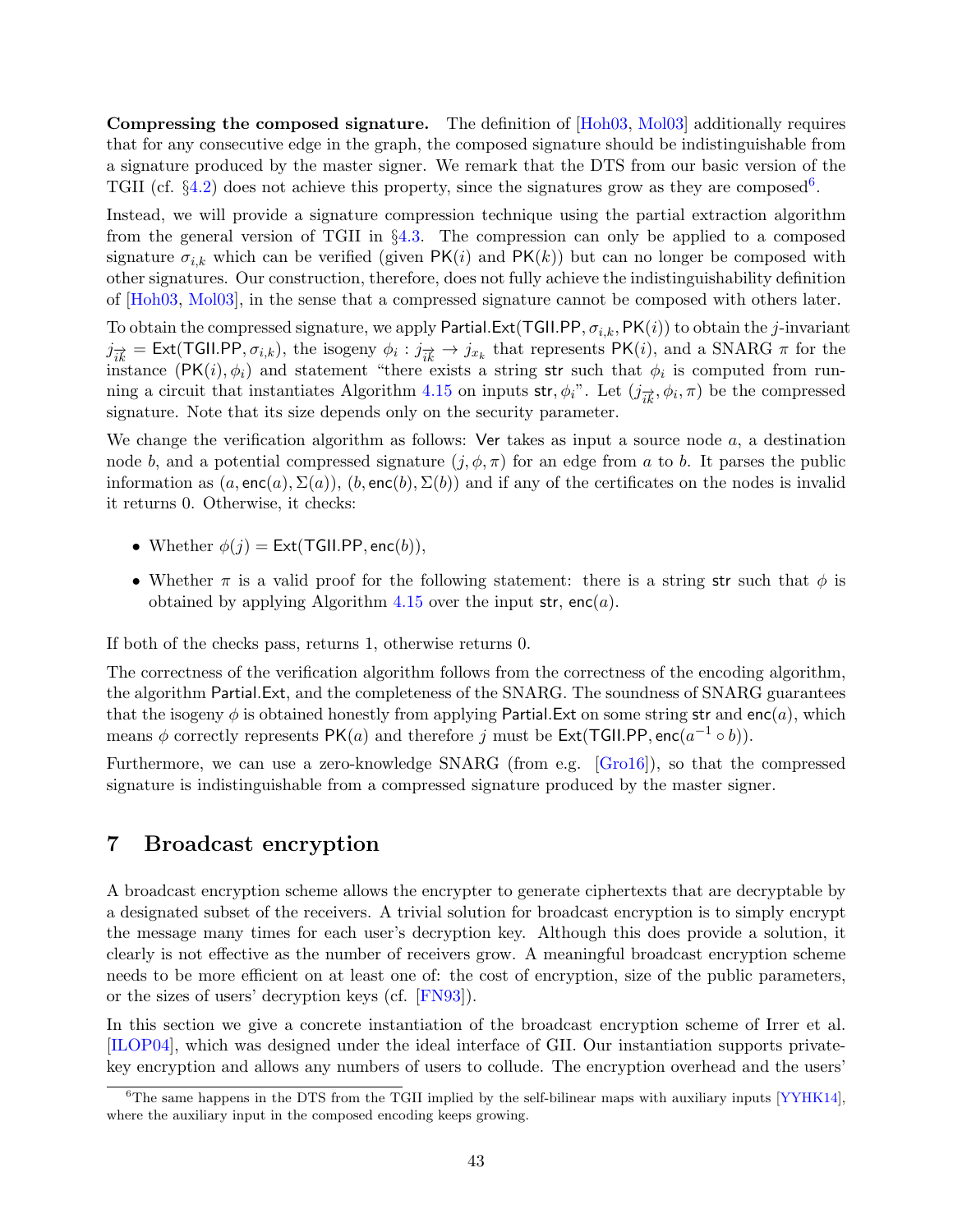secret keys are independent of the total number of the users  $n$ , however the public parameter size is linear in n. Let us remark that our aim here is to give a concrete application of our TGII construction and hence we did not try to optimize the public parameter overhead. Let us also mention that the asymptotic efficiency of our scheme has been achieved by the construction in [\[BGW05\]](#page-48-3) using bilinear maps. There are other schemes in literature that achieve  $log(n)$  public parameter overhead under the assumption of the security of multilinear maps [\[BWZ14\]](#page-49-15) or iO [\[Zha14\]](#page-53-8). We leave the challenge of achieving smaller public parameter blowup from GII or TGII to the interested reader.

## <span id="page-45-0"></span>7.1 Definition

A private-key broadcast encryption scheme consists of a tuple of efficient algorithms:

- Setup( $1^{\lambda}$ ): The setup algorithm takes as input the security parameter  $1^{\lambda}$ , then generates the public parameters PP and the master secret key MSK.
- Gen(PP, MSK,  $u$ ): The user key generation algorithm takes as input the user id,  $u$ , in the list of users U. It generates a secret key  $\mathsf{SK}_u$  and (possibly) a public key  $\mathsf{PK}_u$  for user u.  $\mathsf{PK}_u$  is included in the public parameters.
- Enc(PP, MSK, Γ, m): The encryption algorithm takes as input a polynomial size set  $\Gamma \subseteq \mathcal{U}$ of recipients. It applies a deterministic algorithm over PP, MSK,  $\Gamma$  to derive a key K of a symmetric-key encryption scheme. Denoting the encryption of the message  $m$  under  $K$  by  $CT_{K,m}$ , it outputs  $CT = (\Gamma, CT_{K,m}).$
- Dec(PP, u, SK<sub>u</sub>, CT): The decryption algorithm first parses CT as  $(\Gamma, \mathsf{CT}_{K,m})$  and derives the symmetric-key K from PP,  $SK_u$ , and Γ. It then uses K to decrypt  $CT_{K,m}$ .

The scheme is said to be correct if for all subsets of the users  $\Gamma \subseteq \mathcal{U}$  and for all messages m, any user u from the set  $\Gamma$  decrypts the correct message, i.e.  $\text{Dec}(PP, u, \text{SK}_u, \Gamma, \text{Enc}(PP, \text{MSK}, \Gamma, m)) = m$ .

For security we consider the simplest form of the key-recovery attack, defined by the following "keyrecovery" game between an adversary and a challenger.

- 1. The challenger runs the setup algorithm to generate a master secret key MSK and the public parameters. The challenger then picks a set of users  $U$  and generates the public keys and the secret keys of the users. The adversary is given  $U$  and all the public parameters.
- 2. The adversary picks a subset  $\Gamma \subseteq U$  of users where it wants to attack. The challenger gives the adversary all the secret keys for the users not in Γ, i.e.  $\mathsf{SK}_u$  for  $u \notin \Gamma$ .
- 3. The adversary can make encryption queries on any message m and any subset  $\Gamma' \subset \mathcal{U}$  (including  $\Gamma' = \Gamma$ ). The challenger runs the Encrypt algorithm to obtain  $CT = \text{Enc}(\text{PP}, \text{MSK}, \Gamma', m)$  and sends to the adversary.
- 4. The adversary outputs a symmetric key  $K^*$  and wins the game if  $K^*$  is equal to the symmetric key K derived from PP, MSK and Γ, loses otherwise.

A broadcast encryption scheme is said to be secure if for any polynomial time adversary the odds of winning the key-recover game is negligible.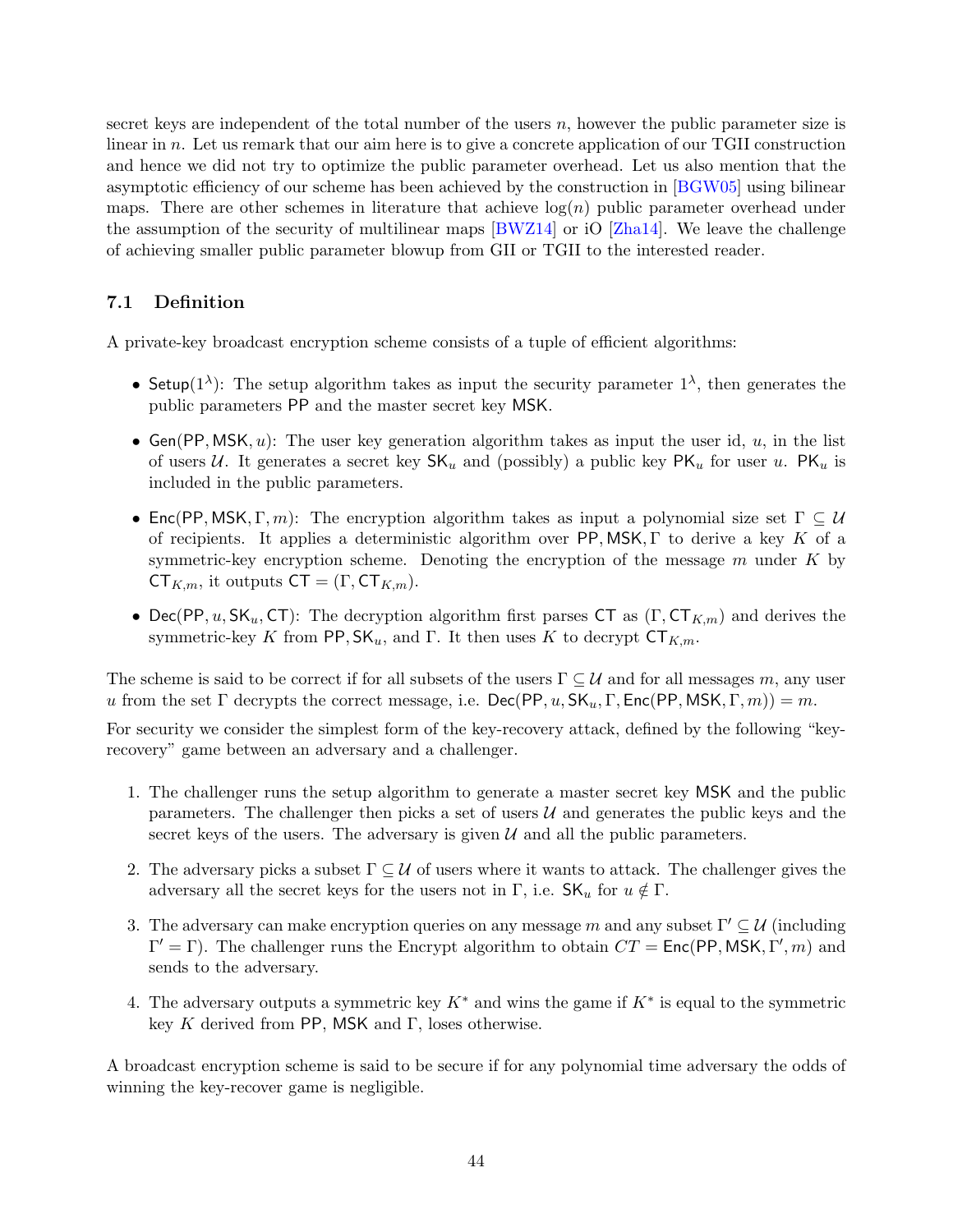| Construction      | param                        | user key               | CT                       | Based on        | PК                   | CR             |
|-------------------|------------------------------|------------------------|--------------------------|-----------------|----------------------|----------------|
| $\textsf{[FN93]}$ | $\overline{O}(t^2 n \log n)$ | $O(t \log^2 t \log n)$ | $O(t^2 \log^2 t \log n)$ | RSA assumption  | No                   | $\leq t$ users |
| [ILOP04]          | O(n)                         | O(1)                   | O(1)                     | Ideal GII       | No                   | Arbitrary      |
| $[BGW05]$ I       | O(n)                         | O(1)                   | O(1)                     | Bilinear maps   | ${\rm Yes}$          | Arbitrary      |
| $[BGW05]$ II      | $O(\sqrt{n})$                | $O(\sqrt{n})$          | O(1)                     | Bilinear maps   | Yes                  | Arbitrary      |
| BWZ14]            | $O(\log n)$                  | $O(\log n)$            | $O(\log n)$              | <b>M</b> maps   | $\operatorname{Yes}$ | Arbitrary      |
| [Zha14]           | $O(\log n)$                  | $O(\log n)$            | $O(\log n)$              | iO              | Yes                  | Arbitrary      |
| This work         | O(n)                         | O(1)                   | O(1)                     | A concrete TGII | No                   | Arbitrary      |

Figure 8: A brief summary of the existing collusion resistant broadcast encryption schemes.  $n$ represents the number of users; "PK" stands for supporting public key encryption; "CR" stands for being collusion resistant. All the parameters ignore the (possibly multiplicative)  $\text{poly}(\lambda)$  factors.

#### <span id="page-46-0"></span>7.2 A private-key broadcast encryption scheme from TGII

We first present the construction from an abstract TGII, then specify the parameters in detail.

Construction 7.1 (Broadcast encryption under an abstract TGII). Given a trapdoor group with infeasible inversion TGII and a symmetric-key encryption scheme Sym, construct a broadcast encryption scheme BE as follows:

- BE. Setup(1<sup> $\lambda$ </sup>): The setup algorithm takes as input the security parameter 1<sup> $\lambda$ </sup>, runs the TGII parameter generation algorithm to produce the public parameters TGII.PP and the trapdoor  $\tau$ of a group  $\mathbb{G} = (\circ, 1_{\mathbb{G}})$ . Then sample a random element  $s \in \mathbb{G}$ . The public parameter BE.PP is set to be TGII.PP. The master secret key BE.MSK includes  $\tau$  and s.
- BE.Gen(BE.PP, BE.MSK, u): The user secret key generation algorithm parses  $\tau$ , s from BE.MSK. It samples a random element  $x \in \mathbb{G}$ , computes  $\mathsf{enc}(x) \leftarrow \mathsf{TGIL}$ TrapSam(TGII.PP,  $\tau$ , x) as the user's public key  $PK_u$ ; computes  $enc(s \circ x) \leftarrow \text{TGLI}$ . TrapSam(TGII.PP,  $\tau$ ,  $s \circ x$ ) and treats it as the user's secret key  $\mathsf{SK}_u$ .
- BE.Enc(BE.PP, BE.MSK,  $\Gamma, m$ ): The encryption algorithm takes as input a polynomial size set  $\Gamma \subseteq U$  of recipients and a message m. It first computes the message encryption key  $K \;=\; \left(\prod_{i\in \Gamma} x_i\right) \circ s, \; \textit{then computes } \; \textsf{Sym}.\textsf{CT}_{K,m} \;:=\; \textsf{Sym}.\textsf{Enc}(K,m) \;\; \textit{and outputs } \; \textsf{BE}.\textsf{CT} \;=$  $(\Gamma, \mathsf{Sym}.\mathsf{CT}_{K,m}).$
- BE.Dec(BE.PP, u,  $SK_u$ , CT): The decryption algorithm extracts the set  $\Gamma$  from BE.CT, takes the public keys  $PK_i$  for users  $i \in \Gamma \setminus u$ , the secret key  $SK_u$  for user u, and computes  $K' =$ Ext(TGII.PP,  $\prod_{i \in \Gamma \setminus u} (\mathsf{PK}_i) \circ \mathsf{SK}_u$ ). It then decrypts  $\mathsf{Sym}.\mathsf{CT}_{K,m}$  using  $K'.$

To be more cautious, we can also apply a randomness extractor on  $K$  to derive a key that is statistically close to the uniform in distribution.

Choosing the generation sets. We now provide the detailed instantiation of the broadcast encryption scheme using our basic version of the TGII (cf. Section [4.2\)](#page-19-0). Similar to the situation of the DTS, the only parameters left to be specified are the primes  $\{p_i\}$  in the generation set  $S = \{C_i = [(p_i, b_i, \cdot)]\}_{i \in [w]} \subset \mathbb{G} = \mathcal{CL}(\mathcal{O})_{odd}$  in the first step of the (stateful) encoding sampling algorithm (cf. Algorithm [4.4\)](#page-21-1).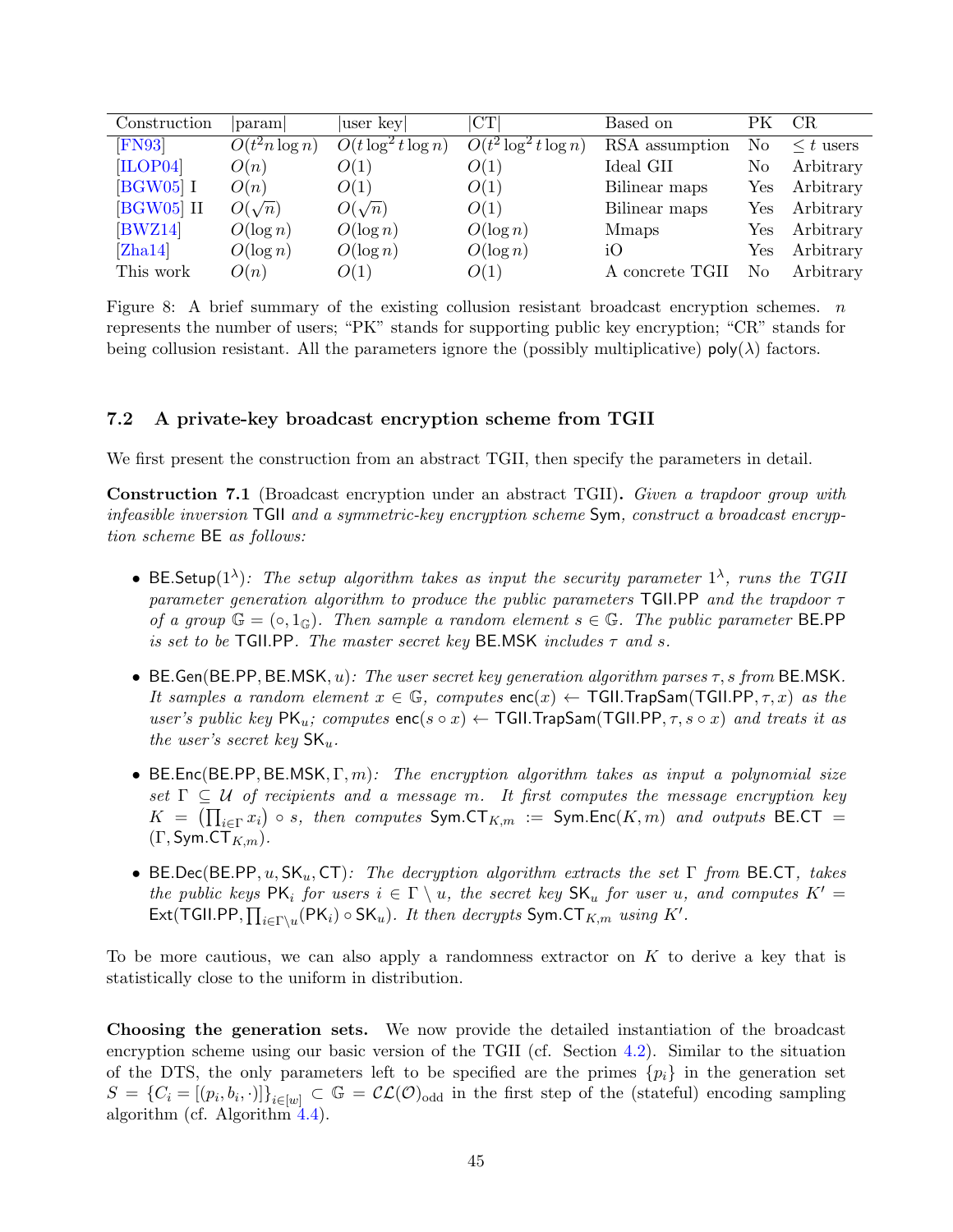One way of choosing the primes for the generation sets is as follows. Choose sets of  $\mathcal{O}\text{-}$ idelas  $S_i$  for  $i \in \mathcal{U}$  and  $S_{msk}$  such that they consist of ideals of distinct prime norms and each one of them is of size  $O(log(\lambda))$ .

- Let the generation set of  $PK_i = enc(x_i)$  be  $S_i$ , plus another *O*-ideal of prime norm  $\ell_i$  that has never been used.
- Let the generation set of  $SK_i = enc(x_i \circ s)$  be  $S_i \cup S_{msk}$ , plus another  $\mathcal{O}$ -ideal of prime norm  $\ell'_i$  that has never been used.

Let us first check the correctness. The secret key  $SK_i$  does not have to be composable with any other secret keys, it has to be composable with all the public keys except  $\mathsf{PK}_i$ . The  $\mathsf{PK}_i$  has to be composable with everything other than  $SK_i$ . So our assignment of the prime ideals supports the necessary composition functionalities.

We will now consider the parallelogram attack from Section [5.3.2.](#page-34-1) Since the only parameters in the encryption scheme are  $\mathsf{SK}_u$  and  $\mathsf{PK}_v$  for  $u, v \in \mathcal{U}$ , the only way we can obtain a identity of the type  $a \circ b = c$  is through the relations

<span id="page-47-1"></span>
$$
PK_i \circ SK_k = PK_k \circ SK_i,
$$
\n(9)

where the public-key secret-key pairs are  $PK_i = enc(x_i)$ ,  $SK_i = enc(x_i \circ s)$ ,  $PK_k = enc(x_k)$ ,  $SK_k =$ enc( $x_k \circ s$ ). The attack scenario in Eqn. [\(9\)](#page-47-1) may happen when Users i and j collude to find the secret keys of other users.

Our choices of the generation sets make sure that  $SK_i$  and  $SK_k$  are not composable for any i, k due to the common  $S_{msk}$ . Similarly,  $\mathsf{SK}_i$  and  $\mathsf{PK}_i$  are not composable for any i due to the common  $S_i$ . So there are two out of three pairs of the degrees that share prime factors. Therefore, our instantiation is secure to the parallelogram attack.

Finally we check whether there is a chance of leaking a full-rank basis of any relation lattice of  $\mathcal{CL}(\mathcal{O})$ . Note that the only two ways of obtaining non-trivial encodings of the identity are mentioned in Eqn. [\(9\)](#page-47-1). Due to the new prime ideals inserted in the generation set of each encoding, there are always more dimensions than the number of linearly independent relations in a potential relation lattice, which means it is unlikely to obtain any full-rank basis of such a lattice.

**Remark 7.2.** The scheme we presented above makes a slight change over the original scheme of Irrer et al. [\[ILOP04\]](#page-51-4). In [ILOP04] the user's secret key is x and the user's public key is  $s \circ x$ . The encryption key with respect to the set  $\Gamma$  is  $K = (\prod_{i \in \Gamma} x_i) \circ s^{|\Gamma|-1}$ . Whereas in our scheme we flip the public key and secret key, and change the encryption key accordingly. The purpose of the change is to provide a candidate instantiation where only the short-basis of the relation lattice for  $S_{msk}$  has to be computed.

Note that this change does not affect the security analysis from  $[IDOP04]$ , which shows that a key recovery attack to the broadcast encryption scheme implies the ability of computing inverses.

Remark 7.3. The CPA-style security definition in [\[BGW05\]](#page-48-3) requires that it is hard to distinguish a correct decryption key from a random key. Our scheme is also a candidate that satisfies the CPA definition when the decisional inversion problem is hard, which is plausible under the current setting of parameters.

## <span id="page-47-0"></span>8 Future directions

We conclude the paper with several future directions.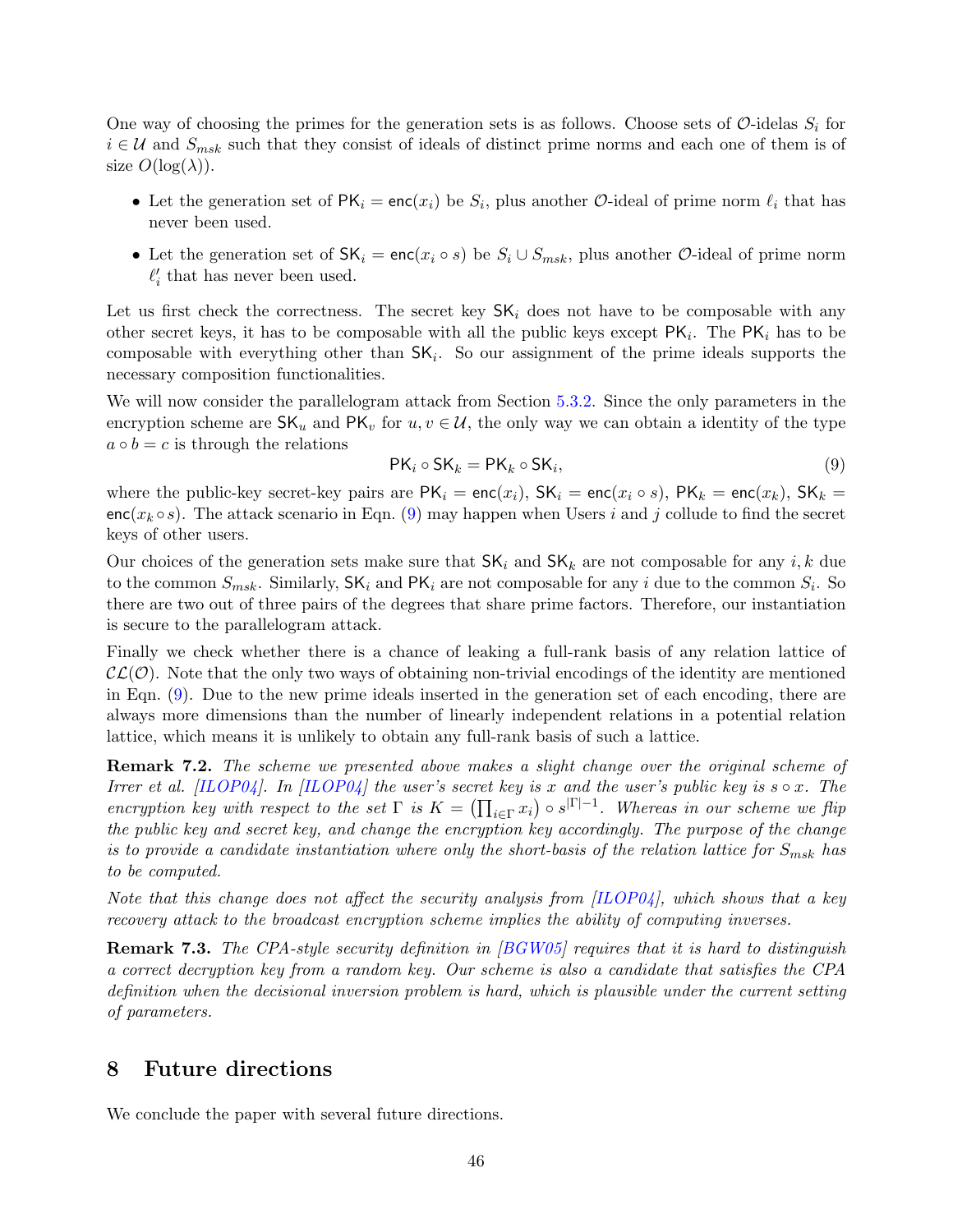Further investigation of the  $(\ell, \ell^2)$ -isogenous neighbors problem. The hardness of the  $(\ell, \ell^2)$ -isogenous neighbor problem over  $\mathbb{Z}/N\mathbb{Z}$  is necessary for the security of our candidate trapdoor group with infeasible inversion. Let us remark that once the adversary is given two j-invariants that are  $\ell$ -isogenous, she can recover the rational polynomial of the isogeny, which is not available in the  $\ell$ -isogenous neighbor problem where the adversary is given a single j-invariant as input. Although it is not clear how to use the explicit rational polynomial of the isogeny to mount an attack, it should serve as a warning sign that the  $(\ell, \ell^2)$ -isogenous neighbors problem might be easier than the  $\ell$ -isogenous neighbors problem.

Proving security in the GCD evaluation model. The GCD evaluation model (cf. Definition [5.3\)](#page-34-2) provides a simplified interface for the attacker. It will be interesting to prove (or disprove) that the TGII is secure if the adversary is restricted to follow the GCD evaluation model.

Looking for alternative constructions of GII or TGII. Given the complications and the limitations of our construction of TGII, one might want to look for a simpler or a different construction of GII or TGII. Some concrete directions to study further are:

- 1. A construction, where the encoding is stateless.
- 2. A construction, where the size of the encoding does not grow with composition.
- 3. A (T)GII candidate for a non-commutative group.

## Acknowledgments

We would like to thank Andrew V. Sutherland, and the anonymous reviewers for their helpful comments.

## References

- <span id="page-48-2"></span>[Bab86] László Babai. On lovász' lattice reduction and the nearest lattice point problem. Combinatorica, 6(1):1–13, 1986.
- <span id="page-48-0"></span>[BGI+01] Boaz Barak, Oded Goldreich, Russell Impagliazzo, Steven Rudich, Amit Sahai, Salil P. Vadhan, and Ke Yang. On the (im)possibility of obfuscating programs. In Joe Kilian, editor, CRYPTO, volume 2139 of LNCS, pages 1–18. Springer, 2001.
- <span id="page-48-1"></span>[BGK+18] Dan Boneh, Darren Glass, Daniel Krashen, Kristin E. Lauter, Shahed Sharif, Alice Silverberg, Mehdi Tibouchi, and Mark Zhandry. Multiparty non-interactive key exchange and more from isogenies on elliptic curves. IACR Cryptology ePrint Archive, 2018:665, 2018.
- <span id="page-48-3"></span>[BGW05] Dan Boneh, Craig Gentry, and Brent Waters. Collusion resistant broadcast encryption with short ciphertexts and private keys. In CRYPTO, volume 3621 of Lecture Notes in Computer Science, pages 258–275. Springer, 2005.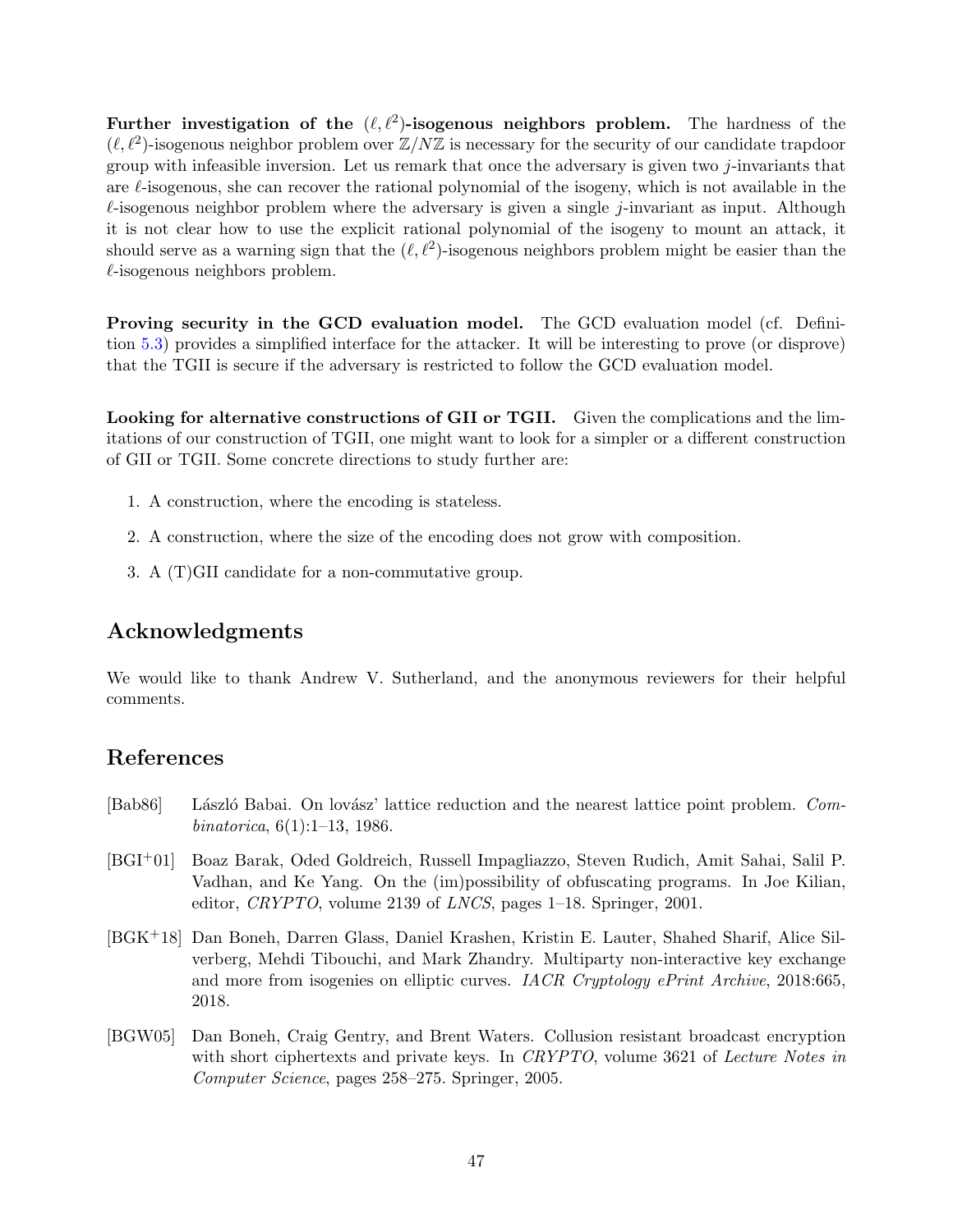- <span id="page-49-9"></span>[Bis11] Gaetan Bisson. Computing endomorphism rings of elliptic curves under the grh. Journal of Mathematical Cryptology, 5(2):101–113, 2011.
- <span id="page-49-13"></span>[BLP+13] Zvika Brakerski, Adeline Langlois, Chris Peikert, Oded Regev, and Damien Stehlé. Classical hardness of learning with errors. In Proceedings of the forty-fifth annual ACM symposium on Theory of computing, pages 575–584. ACM, 2013.
- <span id="page-49-7"></span>[BLS12] Reinier Bröker, Kristin Lauter, and Andrew V. Sutherland. Modular polynomials via isogeny volcanoes. Mathematics of Computation, 81(278):1201–1231, 2012.
- <span id="page-49-14"></span>[BN02] Mihir Bellare and Gregory Neven. Transitive signatures based on factoring and rsa. In International Conference on the Theory and Application of Cryptology and Information Security, pages 397–414. Springer, 2002.
- <span id="page-49-8"></span>[BS11] Gaetan Bisson and Andrew V. Sutherland. Computing the endomorphism ring of an ordinary elliptic curve over a finite field. Journal of Number Theory, 131(5):815–831, 2011.
- <span id="page-49-12"></span>[BV98] Dan Boneh and Ramarathnam Venkatesan. Breaking RSA may not be equivalent to factoring. In International Conference on the Theory and Applications of Cryptographic Techniques, pages 59–71. Springer, 1998.
- <span id="page-49-0"></span>[BW88] Johannes A. Buchmann and Hugh C. Williams. A key-exchange system based on imaginary quadratic fields. J. Cryptology, 1(2):107–118, 1988.
- <span id="page-49-15"></span>[BWZ14] Dan Boneh, Brent Waters, and Mark Zhandry. Low overhead broadcast encryption from multilinear maps. In CRYPTO  $(1)$ , volume 8616 of Lecture Notes in Computer Science, pages 206–223. Springer, 2014.
- <span id="page-49-4"></span>[CHL+15] Jung Hee Cheon, Kyoohyung Han, Changmin Lee, Hansol Ryu, and Damien Stehl´e. Cryptanalysis of the multilinear map over the integers. In  $EUROCRYPT(1)$ , volume 9056 of Lecture Notes in Computer Science, pages 3–12. Springer, 2015.
- <span id="page-49-10"></span>[CL84] Henri Cohen and Hendrik Willem Lenstra. Heuristics on class groups of number fields. 1984.
- <span id="page-49-6"></span>[CL05] Denis Charles and Kristin Lauter. Computing modular polynomials. LMS Journal of Computation and Mathematics, 8:195–204, 2005.
- <span id="page-49-3"></span>[CLG09] Denis Xavier Charles, Kristin E. Lauter, and Eyal Z. Goren. Cryptographic hash functions from expander graphs. J. Cryptology, 22(1):93–113, 2009.
- <span id="page-49-1"></span>[CM94] Jean-Marc Couveignes and François Morain. Schoof's algorithm and isogeny cycles. In International Algorithmic Number Theory Symposium, pages 43–58. Springer, 1994.
- <span id="page-49-5"></span>[Coh95] Henri Cohen. A course in computational algebraic number theory. 1995.
- <span id="page-49-11"></span>[Cop97] Don Coppersmith. Small solutions to polynomial equations, and low exponent RSA vulnerabilities. J. Cryptology, 10(4):233–260, 1997.
- <span id="page-49-2"></span>[Cou06] Jean-Marc Couveignes. Hard homogeneous spaces. Cryptology ePrint Archive, Report 2006/291, 2006.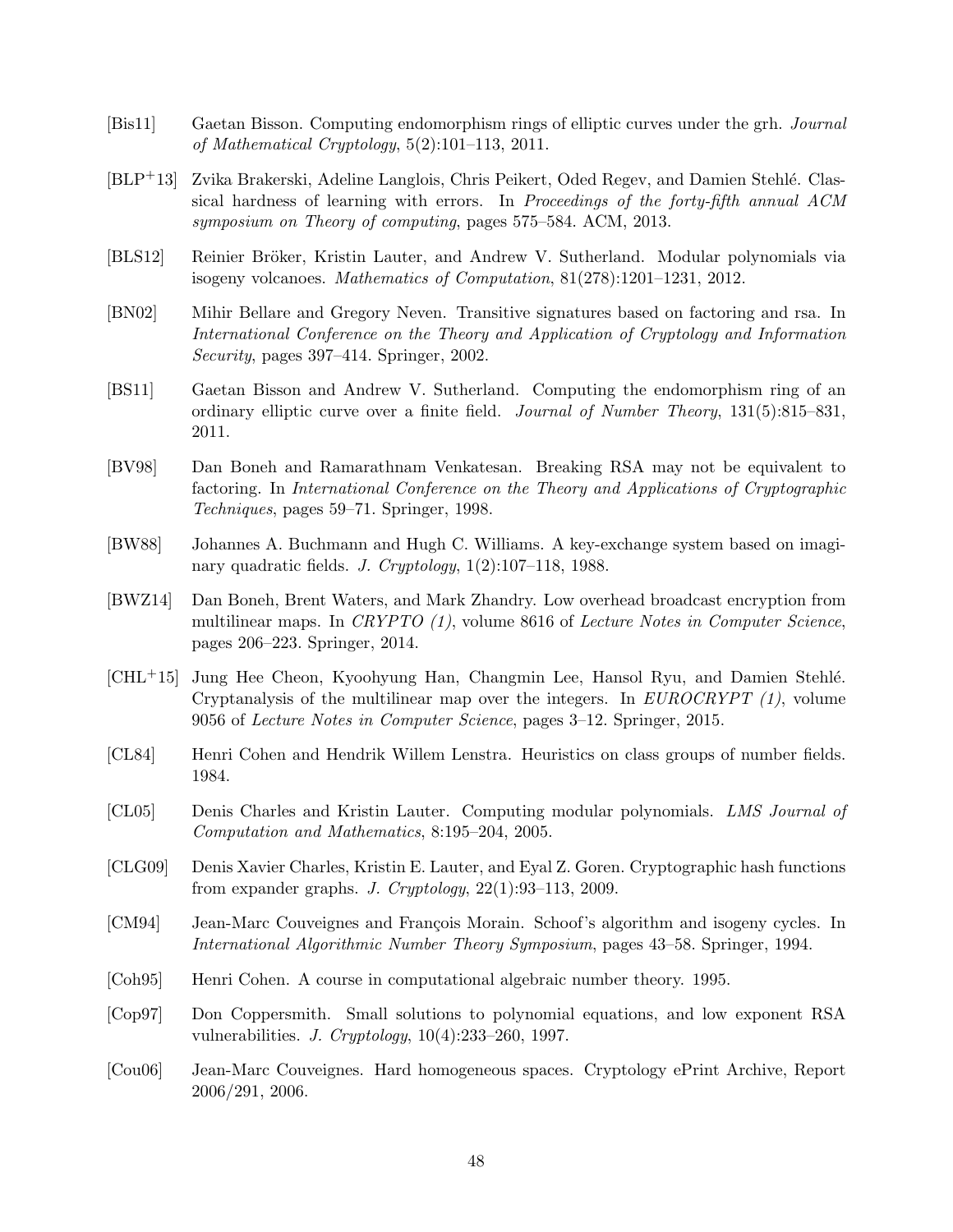- <span id="page-50-7"></span>[Cox11] David A Cox. Primes of the form  $x^2 + ny^2$ : Fermat, class field theory, and complex multiplication, volume 34. John Wiley & Sons, 2011.
- <span id="page-50-13"></span>[Dam88] Ivan Damgård. On the randomness of legendre and jacobi sequences. In CRYPTO, volume 403 of Lecture Notes in Computer Science, pages 163–172. Springer, 1988.
- <span id="page-50-10"></span>[Dem93] N. Demytko. A new elliptic curve based analogue of RSA. In EUROCRYPT, volume 765 of Lecture Notes in Computer Science, pages 40–49. Springer, 1993.
- <span id="page-50-0"></span>[DH76] Whitfield Diffie and Martin E. Hellman. New directions in cryptography. IEEE Trans. Information Theory, 22(6):644–654, 1976.
- <span id="page-50-2"></span>[E+98] Noam D Elkies et al. Elliptic and modular curves over finite fields and related computational issues. AMS IP STUDIES IN ADVANCED MATHEMATICS, 7:21–76, 1998.
- <span id="page-50-8"></span>[ES10] Andreas Enge and Andrew V. Sutherland. Class invariants by the crt method. In International Algorithmic Number Theory Symposium, pages 142–156. Springer, 2010.
- <span id="page-50-6"></span>[Feo17] Luca De Feo. Mathematics of isogeny based cryptography. arXiv preprint arXiv:1711.04062, 2017.
- <span id="page-50-5"></span>[FM02] Mireille Fouquet and François Morain. Isogeny volcanoes and the SEA algorithm. In International Algorithmic Number Theory Symposium, pages 276–291. Springer, 2002.
- <span id="page-50-15"></span>[FN93] Amos Fiat and Moni Naor. Broadcast encryption. In CRYPTO, volume 773 of Lecture Notes in Computer Science, pages 480–491. Springer, 1993.
- <span id="page-50-3"></span>[Gal99] Steven D Galbraith. Constructing isogenies between elliptic curves over finite fields. LMS Journal of Computation and Mathematics, 2:118–138, 1999.
- <span id="page-50-1"></span>[GGH+13] Sanjam Garg, Craig Gentry, Shai Halevi, Mariana Raykova, Amit Sahai, and Brent Waters. Candidate indistinguishability obfuscation and functional encryption for all circuits. In FOCS, pages 40–49. IEEE Computer Society, 2013.
- <span id="page-50-12"></span>[GH93] Dorian Goldfeld and Jeffrey Hoffstein. On the number of Fourier coefficients that determine a modular form. In Marvin Knopp and Mark Sheingorn, editors, A Tribute to Emil Grosswald: Number Theory and Related Analysis, volume 143 of Contemporary Mathematics, pages 385–393, Providence, Rhode Island, 1993. AMS.
- <span id="page-50-4"></span>[GHS02] Steven D. Galbraith, Florian Hess, and Nigel P. Smart. Extending the GHS weil descent attack. In EUROCRYPT, volume 2332 of Lecture Notes in Computer Science, pages 29–44. Springer, 2002.
- <span id="page-50-11"></span>[GM05] Steven D Galbraith and James F McKee. Pairings on elliptic curves over finite commutative rings. In IMA International Conference on Cryptography and Coding, pages 392–409. Springer, 2005.
- <span id="page-50-9"></span>[GPV08] Craig Gentry, Chris Peikert, and Vinod Vaikuntanathan. Trapdoors for hard lattices and new cryptographic constructions. In STOC, pages 197–206, 2008.
- <span id="page-50-14"></span>[Gro16] Jens Groth. On the size of pairing-based non-interactive arguments. In Annual International Conference on the Theory and Applications of Cryptographic Techniques, pages 305–326. Springer, 2016.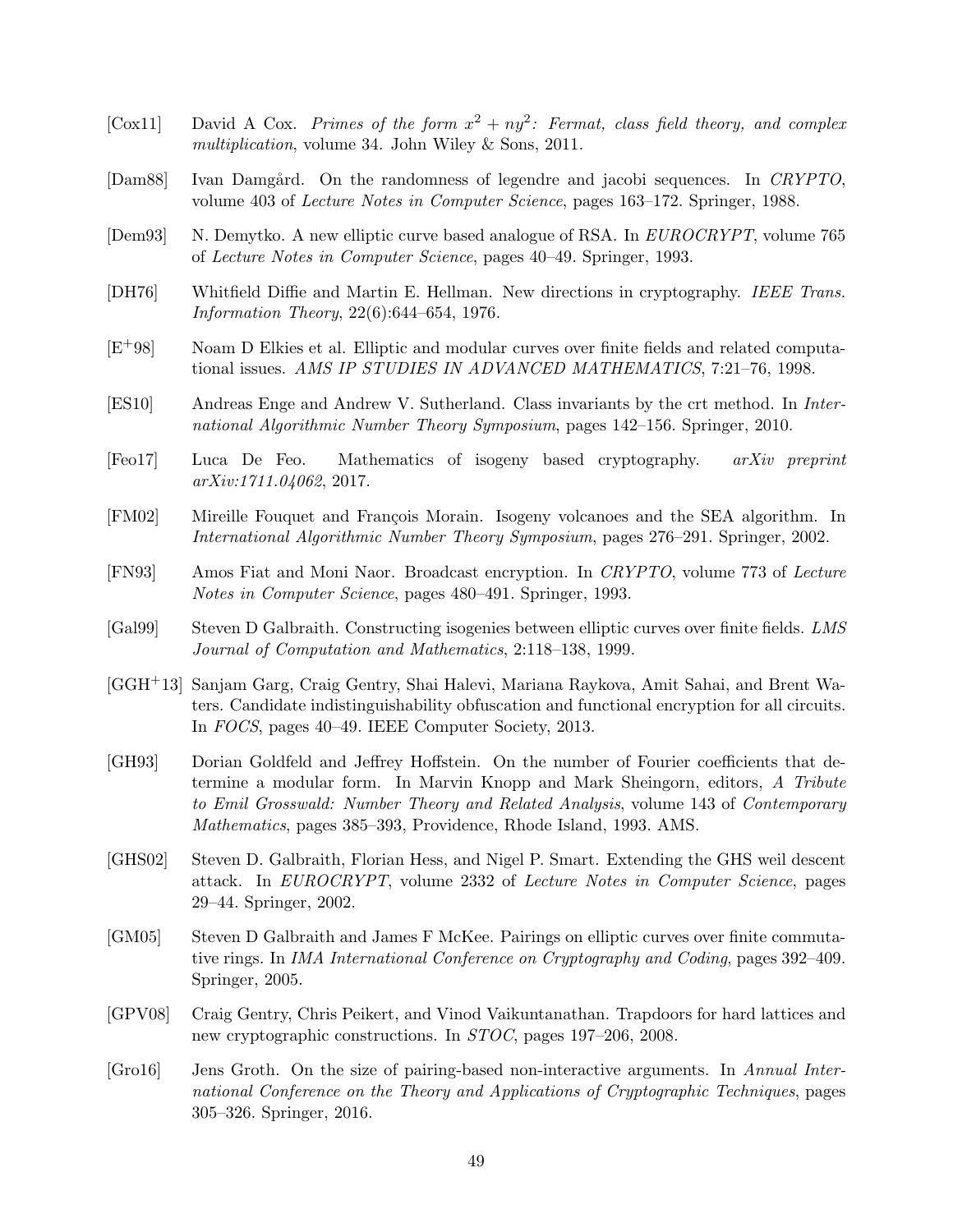- <span id="page-51-11"></span>[HM00] Safuat Hamdy and Bodo Möller. Security of cryptosystems based on class groups of imaginary quadratic orders. In ASIACRYPT, volume 1976 of Lecture Notes in Computer Science, pages 234–247. Springer, 2000.
- <span id="page-51-16"></span>[Hof14] Jeffrey Hoffstein. A History of the Development of NTRU. Eurocrypt talk, 2014.
- <span id="page-51-3"></span>[Hoh03] Susan Rae Hohenberger. The cryptographic impact of groups with infeasible inversion. Master's thesis, Massachusetts Institute of Technology, 2003.
- <span id="page-51-15"></span>[IJ13] Sorina Ionica and Antoine Joux. Pairing the volcano. Math. Comput., 82(281):581–603, 2013.
- <span id="page-51-4"></span>[ILOP04] Jim Irrer, Satyanarayana Lokam, Lukasz Opyrchal, and Atul Prakash. Infeasible group inversion and broadcast encryption. University of Michigan Electrical Engineering and Computer Science Tech Note CSE-TR-485-04, 2004.
- <span id="page-51-7"></span>[JF11] David Jao and Luca De Feo. Towards quantum-resistant cryptosystems from supersingular elliptic curve isogenies. In PQCrypto, volume 7071 of Lecture Notes in Computer Science, pages 19–34. Springer, 2011.
- <span id="page-51-5"></span>[JMV05] David Jao, Stephen D. Miller, and Ramarathnam Venkatesan. Do all elliptic curves of the same order have the same difficulty of discrete log? In ASIACRYPT, volume 3788 of Lecture Notes in Computer Science, pages 21–40. Springer, 2005.
- <span id="page-51-14"></span>[KK98] Noboru Kunihiro and Kenji Koyama. Equivalence of counting the number of points on elliptic curve over the ring  $z_n$  and factoring n. In EUROCRYPT, volume 1403 of Lecture Notes in Computer Science, pages 47–58. Springer, 1998.
- <span id="page-51-1"></span>[Kob87] Neal Koblitz. Elliptic curve cryptosystems. Mathematics of computation, 48(177):203– 209, 1987.
- <span id="page-51-6"></span>[Koh96] David Russell Kohel. *Endomorphism rings of elliptic curves over finite fields*. PhD thesis, University of California, Berkeley, 1996.
- <span id="page-51-13"></span>[Kub76] Daniel Sion Kubert. Universal bounds on the torsion of elliptic curves. Proceedings of the London Mathematical Society, 3(2):193–237, 1976.
- <span id="page-51-8"></span>[Len87] Hendrik Willem Lenstra. Factoring integers with elliptic curves. Annals of mathematics, pages 649–673, 1987.
- <span id="page-51-12"></span>[LLL82] Arjen Klaas Lenstra, Hendrik Willem Lenstra, and László Lovász. Factoring polynomials with rational coefficients. Mathematische Annalen, 261(4):515–534, 1982.
- <span id="page-51-9"></span>[LZ94] Georg-Johann Lay and Horst G Zimmer. Constructing elliptic curves with given group order over large finite fields. In International Algorithmic Number Theory Symposium, pages 250–263. Springer, 1994.
- <span id="page-51-2"></span>[McC88] Kevin S McCurley. Cryptographic key distribution and computation in class groups. IBM Thomas J. Watson Research Division, 1988.
- <span id="page-51-10"></span>[Mic00] Silvio Micali. Computationally sound proofs. *SIAM J. Comput.*, 30(4):1253–1298, 2000.
- <span id="page-51-0"></span>[Mil85] Victor S Miller. Use of elliptic curves in cryptography. In *Conference on the theory and* application of cryptographic techniques, pages 417–426. Springer, 1985.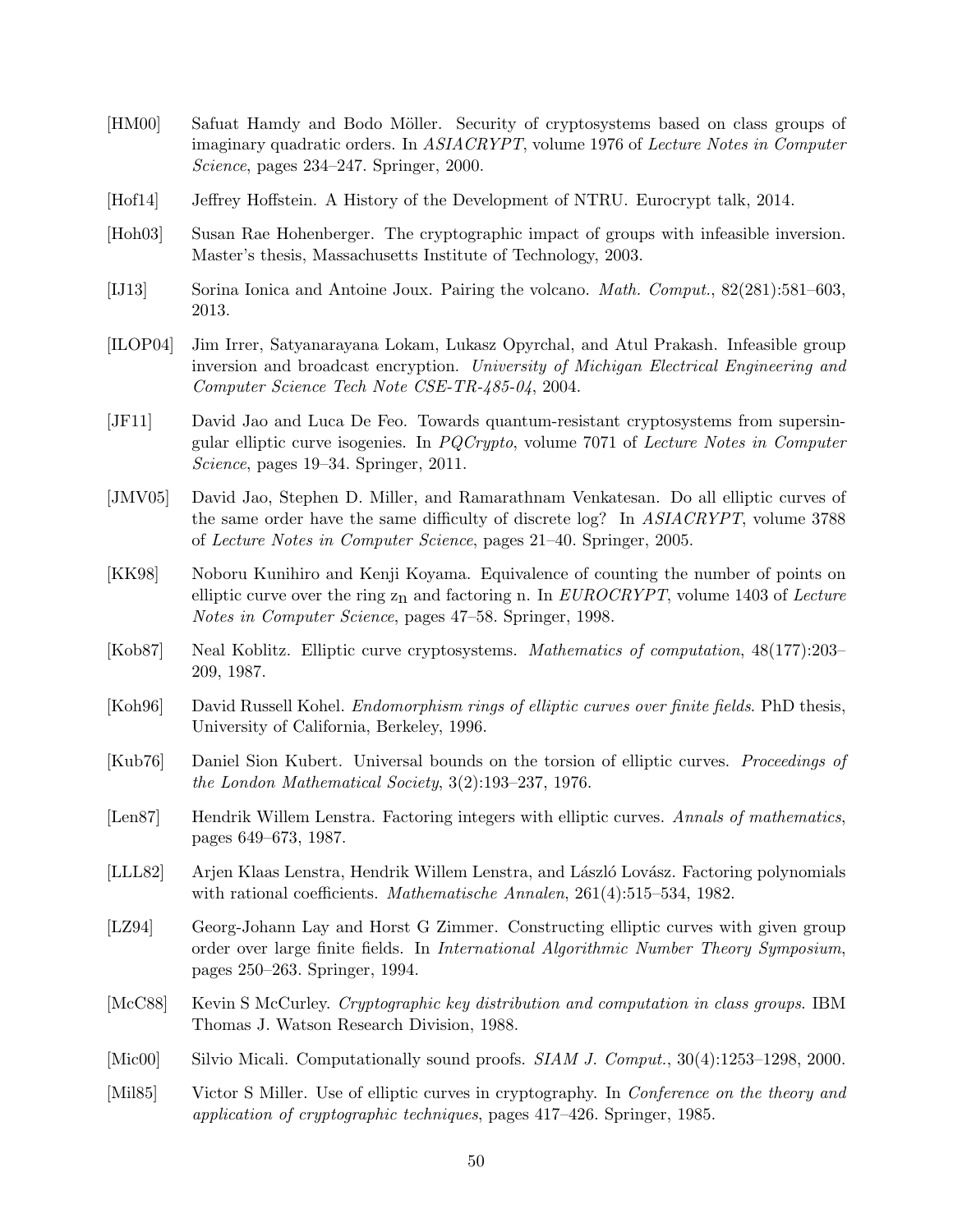- <span id="page-52-0"></span>[Mol03] David Molnar. Homomorphic signature schemes. B.s. thesis, Harvard College, 2003.
- <span id="page-52-15"></span>[MR02] Silvio Micali and Ronald L. Rivest. Transitive signature schemes. In CT-RSA, volume 2271 of Lecture Notes in Computer Science, pages 236–243. Springer, 2002.
- <span id="page-52-14"></span>[MR07] Daniele Micciancio and Oded Regev. Worst-case to average-case reductions based on Gaussian measure. SIAM Journal on Computing, 37(1):267–302, 2007.
- <span id="page-52-16"></span>[Nev08] Gregory Neven. A simple transitive signature scheme for directed trees. Theoretical Computer Science, 396(1-3):277–282, 2008.
- <span id="page-52-13"></span>[NR06] Phong Q. Nguyen and Oded Regev. Learning a parallelepiped: Cryptanalysis of GGH and NTRU signatures. In EUROCRYPT, volume 4004 of Lecture Notes in Computer Science, pages 271–288. Springer, 2006.
- <span id="page-52-4"></span>[PH78] Stephen C. Pohlig and Martin E. Hellman. An improved algorithm for computing logarithms over  $gf(p)$  and its cryptographic significance (corresp.). IEEE Transactions on Information Theory, 24(1):106–110, 1978.
- <span id="page-52-11"></span>[Rab79] Michael O Rabin. Digitalized signatures and public-key functions as intractable as factorization. Technical report, MASSACHUSETTS INST OF TECH CAMBRIDGE LAB FOR COMPUTER SCIENCE, 1979.
- <span id="page-52-3"></span>[RS06] Alexander Rostovtsev and Anton Stolbunov. Public-key cryptosystem based on isogenies. Cryptology ePrint Archive, Report 2006/145, 2006.
- <span id="page-52-1"></span>[Sch85] Ren´e Schoof. Elliptic curves over finite fields and the computation of square roots mod p. Mathematics of computation, 44(170):483–494, 1985.
- <span id="page-52-2"></span>[Sch95] René Schoof. Counting points on elliptic curves over finite fields. J. Théor. Nombres Bordeaux, 7(1):219–254, 1995.
- <span id="page-52-6"></span>[Sil09] Joseph H Silverman. The arithmetic of elliptic curves, volume 106. Springer Science & Business Media, 2009.
- <span id="page-52-7"></span>[Sil13] Joseph H Silverman. Advanced topics in the arithmetic of elliptic curves, volume 151. Springer Science & Business Media, 2013.
- <span id="page-52-10"></span>[Sut] Andrew V. Sutherland. Isogeny kernels and division polynomials. [https://ocw.](https://ocw.mit.edu/courses/mathematics/18-783-elliptic-curves-spring-2017/lecture-notes/MIT18_783S17_lec6.pdf) [mit.edu/courses/mathematics/18-783-elliptic-curves-spring-2017/](https://ocw.mit.edu/courses/mathematics/18-783-elliptic-curves-spring-2017/lecture-notes/MIT18_783S17_lec6.pdf) [lecture-notes/MIT18\\_783S17\\_lec6.pdf](https://ocw.mit.edu/courses/mathematics/18-783-elliptic-curves-spring-2017/lecture-notes/MIT18_783S17_lec6.pdf). Accessed: 2018-09-03.
- <span id="page-52-8"></span>[Sut11a] Andrew V. Sutherland. Computing Hilbert class polynomials with the Chinese remainder theorem. Mathematics of Computation, 80(273):501–538, 2011.
- <span id="page-52-5"></span>[Sut11b] Andrew V. Sutherland. Structure computation and discrete logarithms in finite abelian p-groups. Mathematics of Computation, 80(273):477–500, 2011.
- <span id="page-52-12"></span>[Sut12a] Andrew Sutherland. Constructing elliptic curves over finite fields with prescribed torsion. Mathematics of Computation, 81(278):1131–1147, 2012.
- <span id="page-52-9"></span>[Sut12b] Andrew V. Sutherland. Accelerating the CM method. LMS Journal of Computation and Mathematics, 15:172–204, 2012.